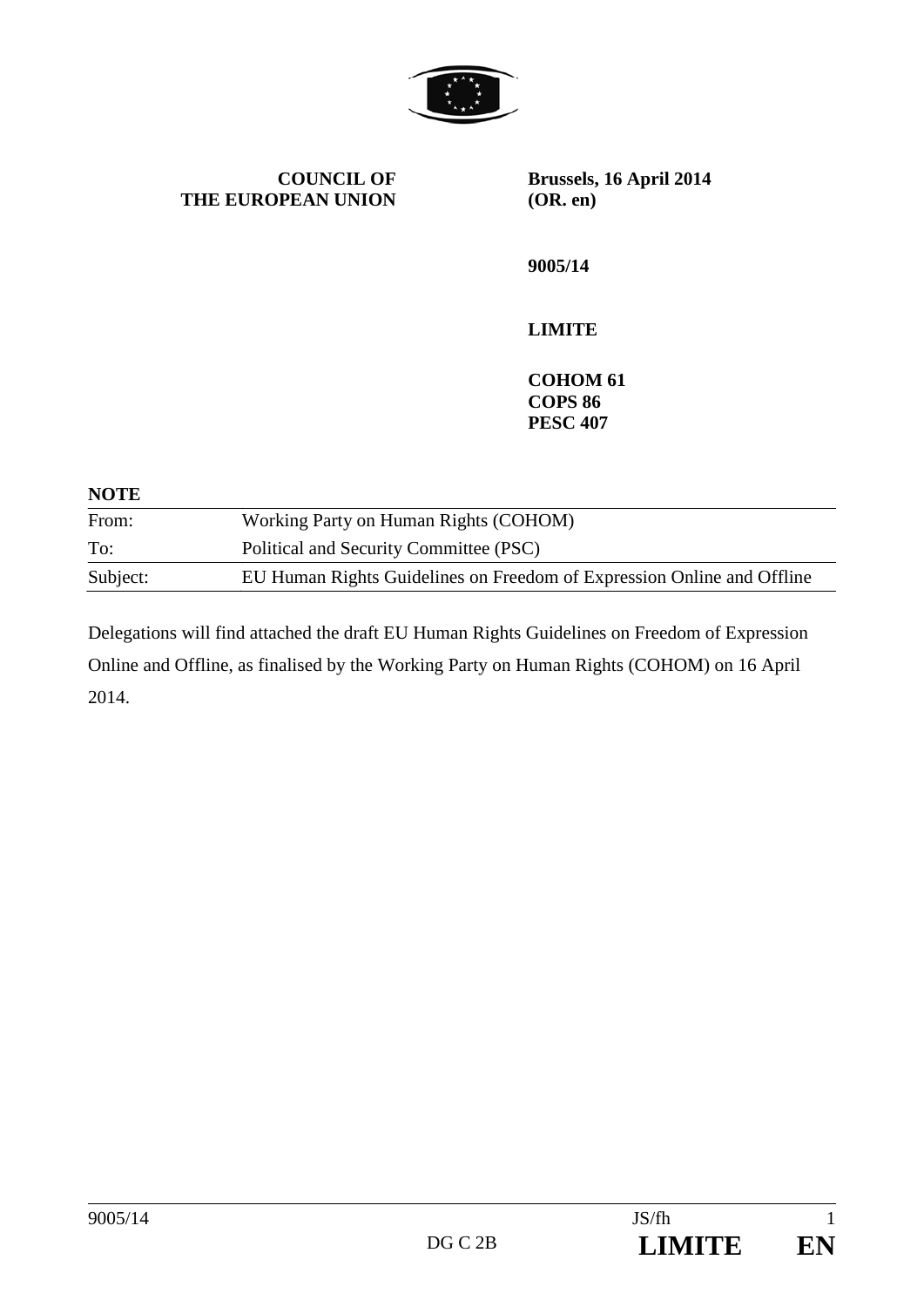# **EU Human Rights Guidelines on Freedom of Expression Online and Offline**

## **I. OVERVIEW AND DEFINITIONS**

#### **A. INTRODUCTION**

- 1. Freedom of opinion and expression are fundamental rights of every human being. Indispensable for individual dignity and fulfilment, they also constitute essential foundations for democracy, rule of law, peace, stability, sustainable inclusive development and participation in public affairs. States have an obligation to respect, protect and promote the rights to freedom of opinion and expression.
- 2. Freedom of opinion and expression are essential for the fulfilment and enjoyment of a wide range of other human rights, including freedom of association and assembly, freedom of thought, religion or belief, the right to education, the right to take part in cultural life, the right to vote and all other political rights related to participation in public affairs. Democracy cannot exist without them.
- 3. Freedom of opinion and expression are important in and of themselves for the promotion of individuals' self-fulfilment and autonomy. Freedom of expression, including artistic expression, is essential for the development and manifestation of individuals' identities in society.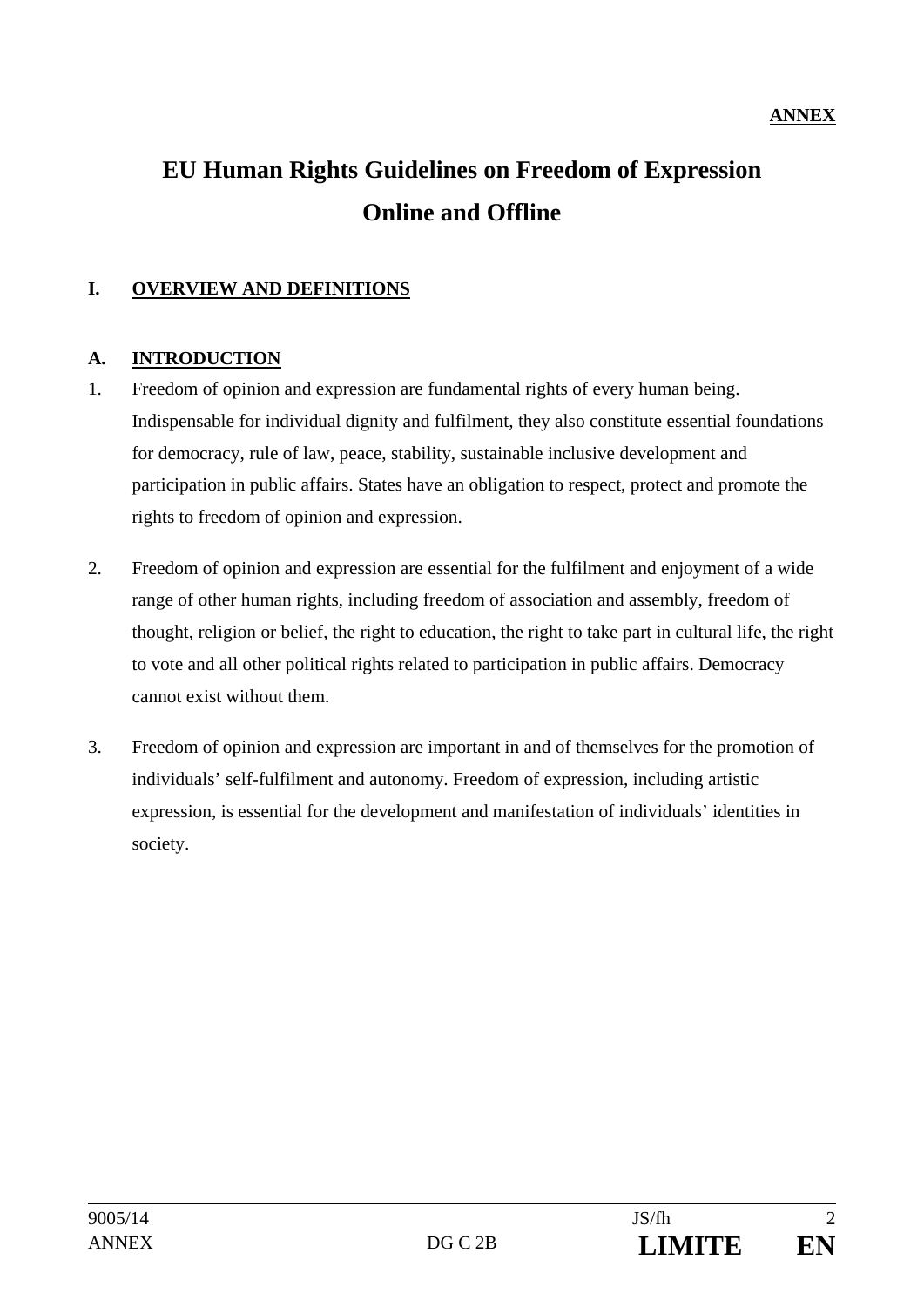- 4. Free, diverse and independent media are essential in any society to promote and protect freedom of opinion and expression and other human rights. By facilitating the free flow of information and ideas on matters of general interest, and by ensuring transparency and accountability, independent media constitute one of the cornerstones of a democratic society. Without freedom of expression and freedom of the media, an informed, active and engaged citizenry is impossible.
- 5. Journalists' work in uncovering abuses of power, shining a light on corruption and questioning received opinion often put them at specific risk of intimidation and violence. Such attacks and intimidation – often accompanied by a refusal by State authorities to effectively investigate and end impunity for such acts - represent an attack not only on the victim, but may also limit the ability of the public to receive information and ideas. Efforts to protect journalists should not be limited to those formally recognised as such, but should also cover support staff and others, such as ''citizen journalists'', bloggers, social media activists and human rights defenders, who use new media to reach a mass audience. Efforts to end impunity for crimes against journalists and other media actors must be associated with the protection and defence of human rights defenders**<sup>1</sup>** .
- 6. Technological innovations in information and communications technology have created new opportunities for individuals to disseminate information to a mass audience and have had an important impact on the participation and contribution of citizens in decision-making processes. These innovations have also brought new challenges. All human rights that exist offline must also be protected online, in particular the right to freedom of opinion and expression and the right to privacy, which also includes the protection of personal data.

 **1** See EU Guidelines on Human Right Defenders (2004, updated 2008).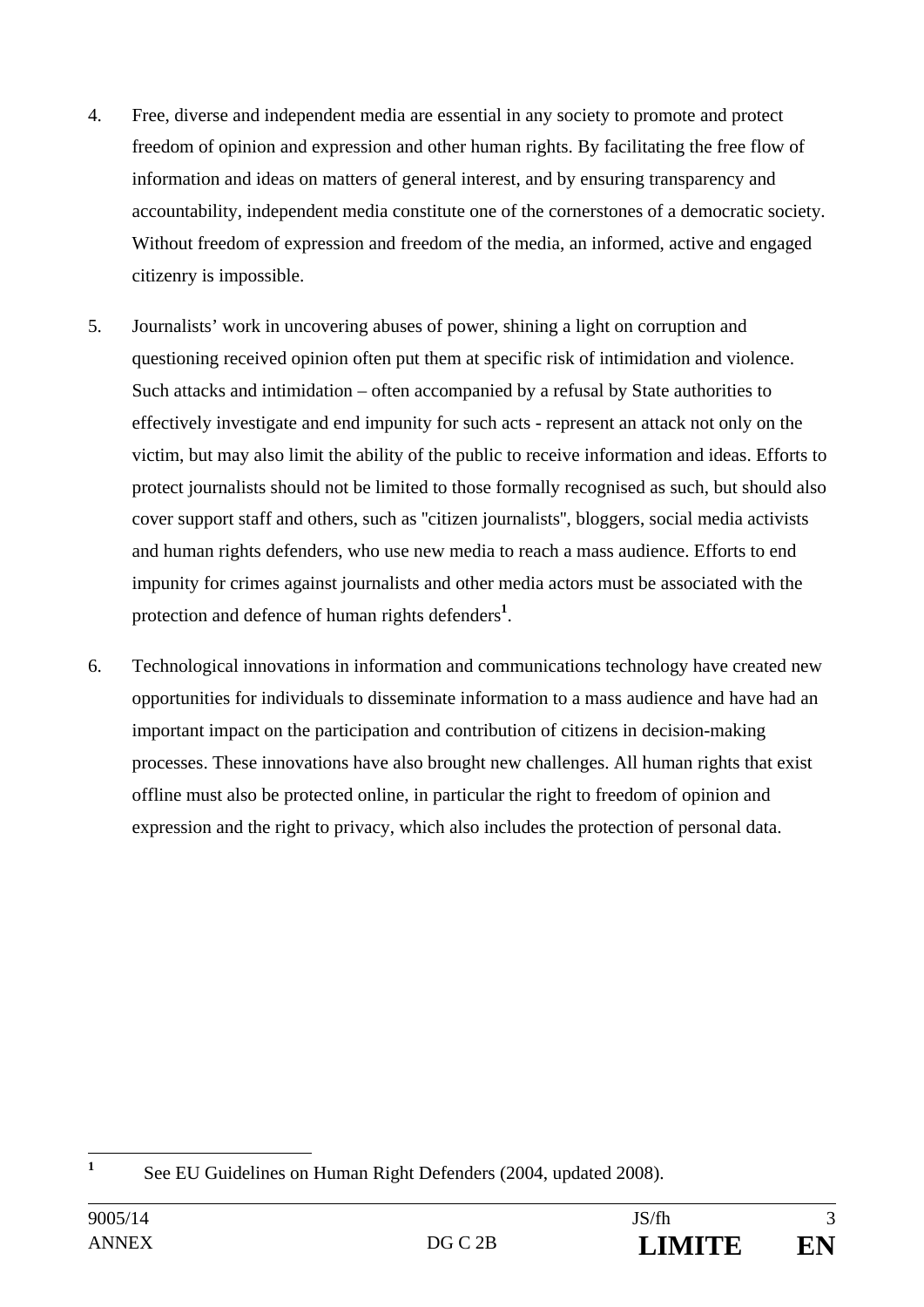7. Guided by the relevant provisions<sup>2</sup> of the Treaty of the European Union (TEU) and the EU Charter of Fundamental Rights and in accordance with their international and European human rights obligations**<sup>3</sup>** , the EU is committed to respecting, protecting and promoting the freedom of opinion and expression within its borders. With these Guidelines, the EU reaffirms its determination to promote, in its external human rights policy, the freedoms of opinion and expression as rights to be exercised by everyone everywhere, based on the principles of equality, non-discrimination and universality. Through its external policy instruments, the EU intends to help address and prevent violations of these rights in a timely, consistent and coherent manner.

# **B. PURPOSE OF THE GUIDELINES**

- 8. In promoting and protecting freedom of opinion and expression, the EU is guided by the universality, indivisibility, inter-relatedness and interdependence of all human rights, whether civil, political, economic, social or cultural. These Guidelines should therefore be read in the light of other EU Guidelines adopted in the field of human rights.
- 9. The Guidelines explain the international human rights standards on freedom of opinion and expression and provide political and operational guidance to officials and staff of the EU Institutions and EU Member States for their work in third countries and in multilateral fora as well as in contacts with international organisations, civil society and other stakeholders.
- 10. The Guidelines also provide officials and staff with practical guidance on how to contribute to preventing potential violations of freedom of opinion and expression, how to analyse concrete cases and to react effectively when violations occur in order to protect and promote freedom of opinion and expression in the EU's external action. They also outline how and in what strictly prescribed circumstances the freedom of opinion and expression can be limited.

 **2** Articles 2, 6, 21, 49 of TEU and articles 7, 8, 10, 11, 22 of the EU Charter of Fundamental Rights. All EU Member States are State Parties to ICCPR and ECHR.

**<sup>3</sup>** See annex II for a non-exhaustive list of international and European norms and standards on freedom of opinion and expression.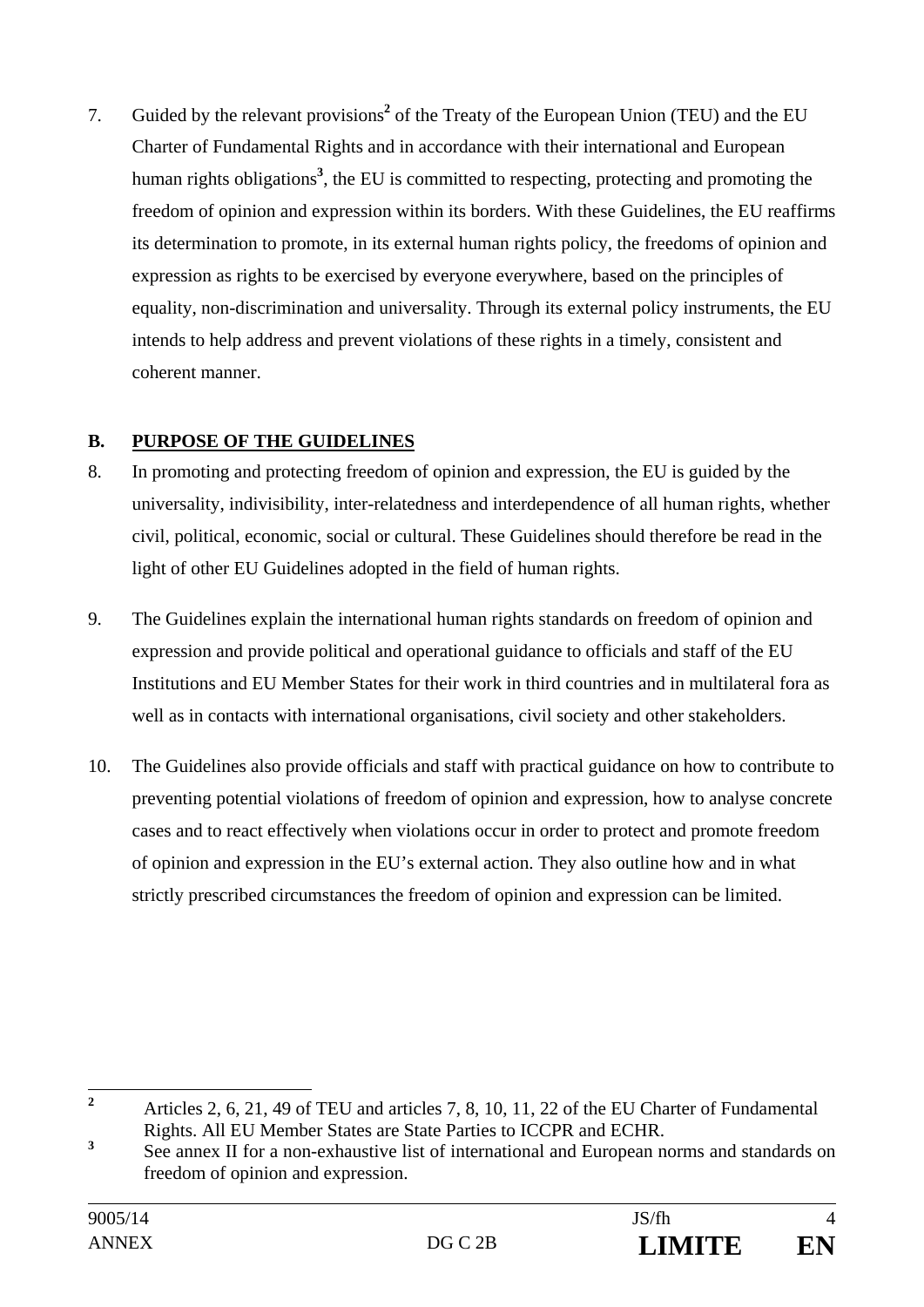# **C. DEFINITIONS**

- 11. The right to freedom of opinion and expression is enshrined in Articles 19 of the Universal Declaration of Human Rights (UDHR) and the International Covenant on Civil and Political Rights (ICCPR). Article 19 ICCPR states that ''Everyone shall have the right to hold opinions without interference. Everyone shall have the right to freedom of expression; this right shall include freedom to seek, receive and impart information and ideas of all kinds, regardless of frontiers, either orally, in writing or in print, in the form of art, or through any other media of his choice. The exercise of the rights provided for in paragraph 2 of this article carries with it special duties and responsibilities. It may therefore be subject to certain restrictions, but these shall only be such as are provided by law and are necessary: (a) For respect of the rights or reputations of others; (b) For the protection of national security or of public order (ordre public), or of public health or morals". A useful source of guidance for interpreting Article 19 is the UN Human Rights Committee's general comment 34 (UNHRC/GC34) $<sup>4</sup>$ .</sup>
	- a) The right to hold opinions without interference
- 12. Everyone has the right to hold opinions without any kind of interference. This right also includes the right to change an opinion whenever and for whatever reason a person so freely chooses. No person may be subject to the impairment of any rights on the basis of his or her actual, perceived or supposed opinions. Any form or effort to coerce someone to hold or not an opinion is prohibited.
- 13. All forms of opinion are protected, including opinions of a social, political, scientific, historic, moral and religious nature. States may not impose any exceptions or restrictions to the freedom of opinion nor criminalise the holding of an opinion.

 **4** A general comment is a non-binding interpretation of the content of human rights provisions by UN treaty bodies. General comment 34 provides guidelines for states parties on the interpretation of specific aspects of Art 19 of the ICCPR and can be found at http://www2.ohchr.org/english/bodies/hrc/docs/GC34.pdf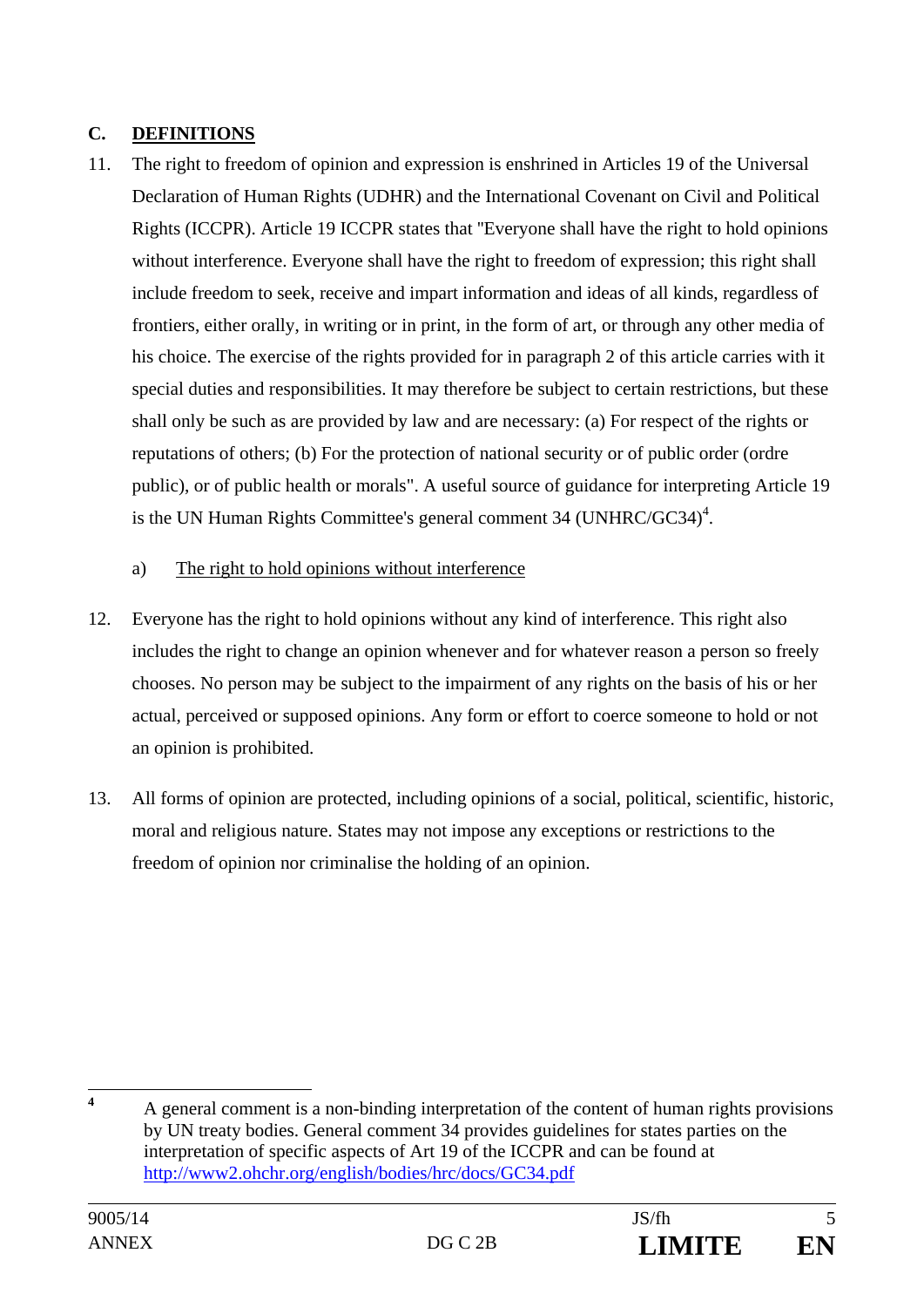#### b) The right to freedom of expression

#### *i. The right to seek and receive information*

- 14. The right to freedom of expression includes freedom to seek and receive information. It is a key component of democratic governance as the promotion of participatory decision-making processes is unattainable without adequate access to information. For example the exposure of human rights violations may, in some circumstances, be assisted by the disclosure of information held by State entities. Ensuring access to information can serve to promote justice and reparation, in particular after periods of grave violations of human rights. The UN Human Rights Council has emphasized that the public and individuals are entitled to have access, to the fullest extent practicable, to information regarding the actions and decision-making processes of their Government<sup>5</sup>.
- 15. Every individual should have the right to ascertain in an intelligible form, whether, and if so what, personal data is held and stored about them and for what purposes. Every individual should also be able to ascertain which public authorities or private individuals or bodies control or may take decisions affecting the processing of his or her personal data kept in electronic or manual files. If such files contain incorrect personal data or data that have been collected or processed contrary to the provisions of the law, every individual should have the right to have his or her records rectified and in certain circumstances erased. States should make every effort to ensure easy, prompt, effective and practical access to such information. It is recognised that it can be relevant to consider data protection in the context of freedom of expression.
- 16. The Internet and digital technologies have expanded the possibilities of individuals and media to exercise the right to freedom of expression and freely access online information. Any restriction that prevents the flow of information offline or online must be in line with permissible limitations as set out in international human rights law.

 **5** A/HRC/RES/12/12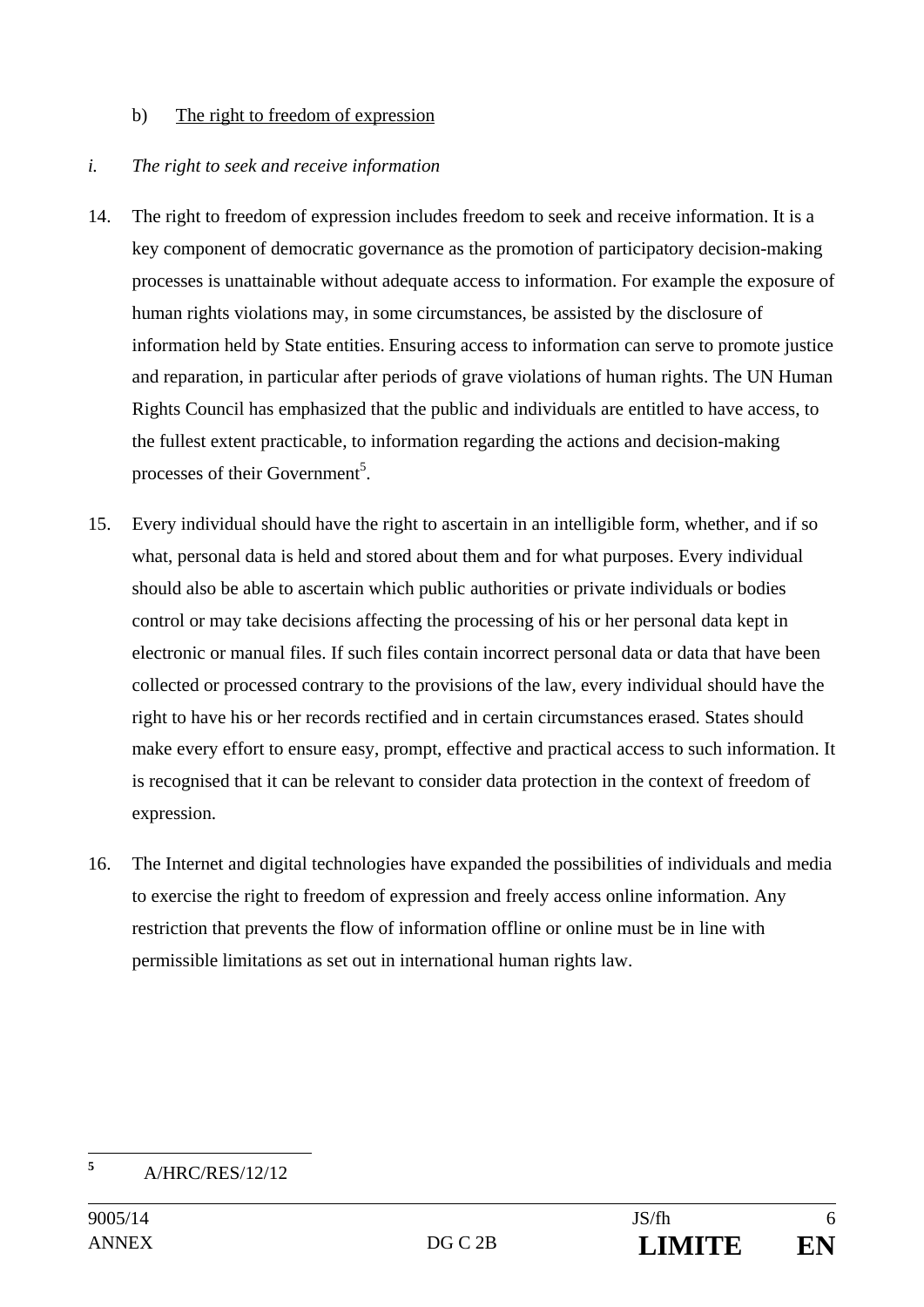*ii. The right to impart information and ideas of all kinds through any media and regardless of frontiers* 

- 17. Freedom of opinion and expression further includes the freedom to express and impart information and ideas of all kinds that can be transmitted to others, in whatever form, and regardless of media. Information or ideas that may be regarded as critical or controversial by the authorities or by a majority of the population, including ideas or views that may "shock, offend or disturb<sup>"6</sup>, are also covered by this. Commentary on one's own or on public affairs, canvassing, discussion on human rights, journalism, scientific research, expression of ethnic, cultural, linguistic and religious identity<sup>7</sup> and artistic expression, advertising, teaching are all examples of expressions that are covered by the freedom of expression. It also includes political discourse and advertising during election campaigns.
- 18. Expression can take all forms including spoken, written and sign language as well as nonverbal expression such as images and objects of art, all of which are protected. Means of expression can include books, newspapers, pamphlets, posters and banners as well as all forms of audio-visual, electronic and internet-based modes of expression.

# Strictly prescribed limitations to the right of freedom of expression

19. International and regional human rights conventions, courts and mechanisms recognise that freedom of expression can be limited by law in certain, strictly defined ways and under specific circumstances. Restrictions on the exercise of freedom of expression may not put in jeopardy the right itself. The UN Human Rights Committee has repeatedly highlighted that the relation between the right and the restriction and between the norm and the exception must not be reversed.

 $\overline{a}$ **6** Handyside v. the United Kingdom, ECtHR Judgment, 7 December 1976, § 49.

**<sup>7</sup>** Document of the Copenhagen Meeting of the Conference on the Human Dimension of the CSCE, 1990, paragraph (32)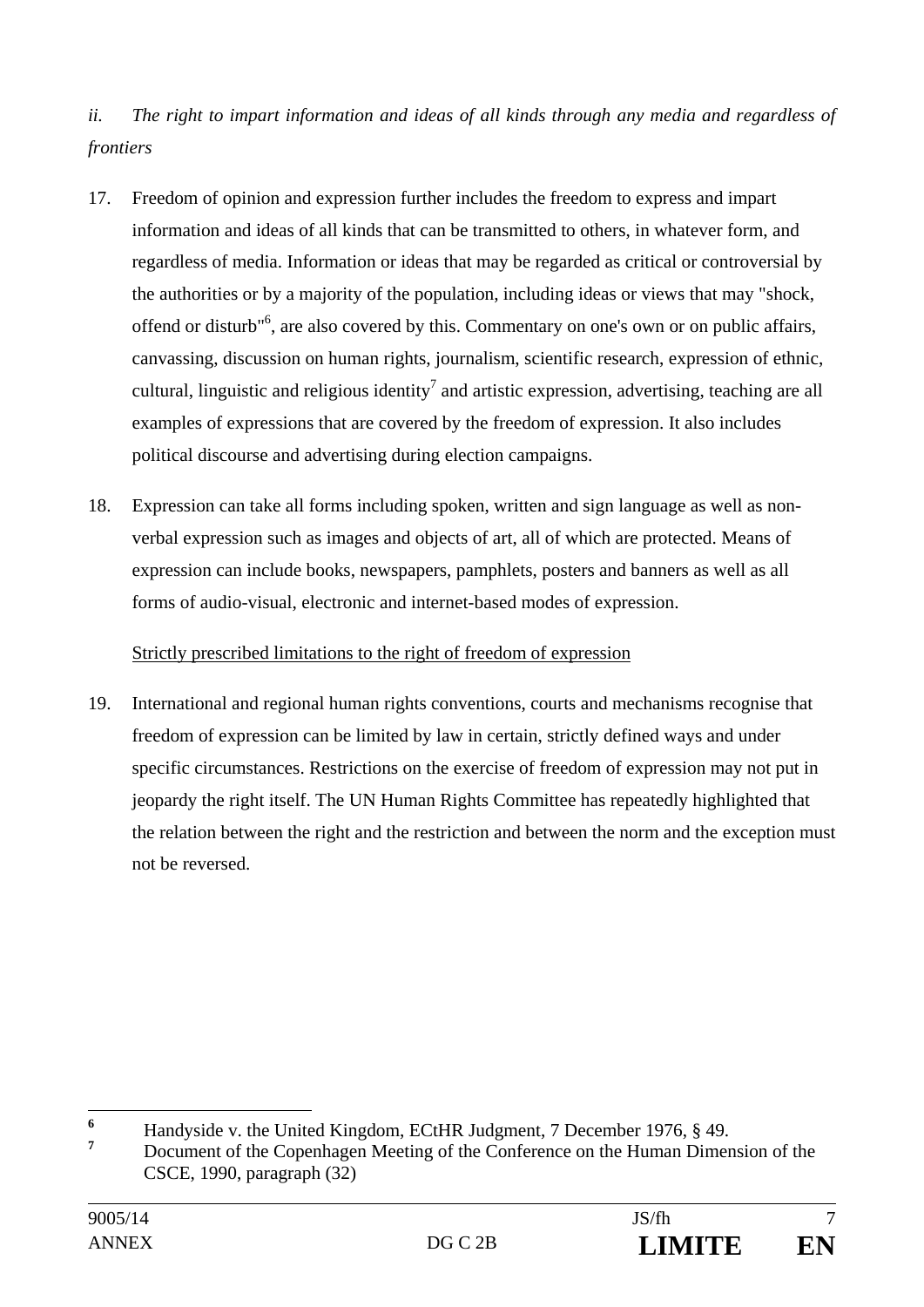- 20. Any such restrictions, must pass the following three-part, cumulative test:
	- They must be provided for by law, which is clear and accessible to everyone (principle of legal certainty, predictability and transparency)
	- They must pursue one of the purposes set out in article 19.3 ICCPR, i.e. to protect the rights or reputations of others; to protect national security, public order or public health or morals (principle of legitimacy)
	- They must be proven necessary and as the least restrictive means required and commensurate with the purported aim (principles of necessity and proportionality).
- 21. Under article 20.2 of the ICCPR States are required to prohibit by law "*any advocacy of national, racial or religious hatred that constitutes incitement to discrimination, hostility or violence"*. Such restrictions must, however, always be proportionate to the aim pursued.
- 22. Every State has the obligation to respect the right to freedom of opinion and expression, and is required to ensure that this right is given effect in domestic law. Any legislation restricting the right to freedom of opinion and expression must be applied by a body which is independent of any political, commercial or other unwarranted influence in a manner that is neither arbitrary nor discriminatory, and with adequate safeguards against abuse, including the possibility of challenge and remedy against its abusive application**<sup>8</sup>** .

 **8** 2011 UNSR Frank de la Rue report on Freedom of Expression - A/HRC/17/27 http://www2.ohchr.org/english/bodies/hrcouncil/docs/17session/A.HRC.17.27\_en.pdf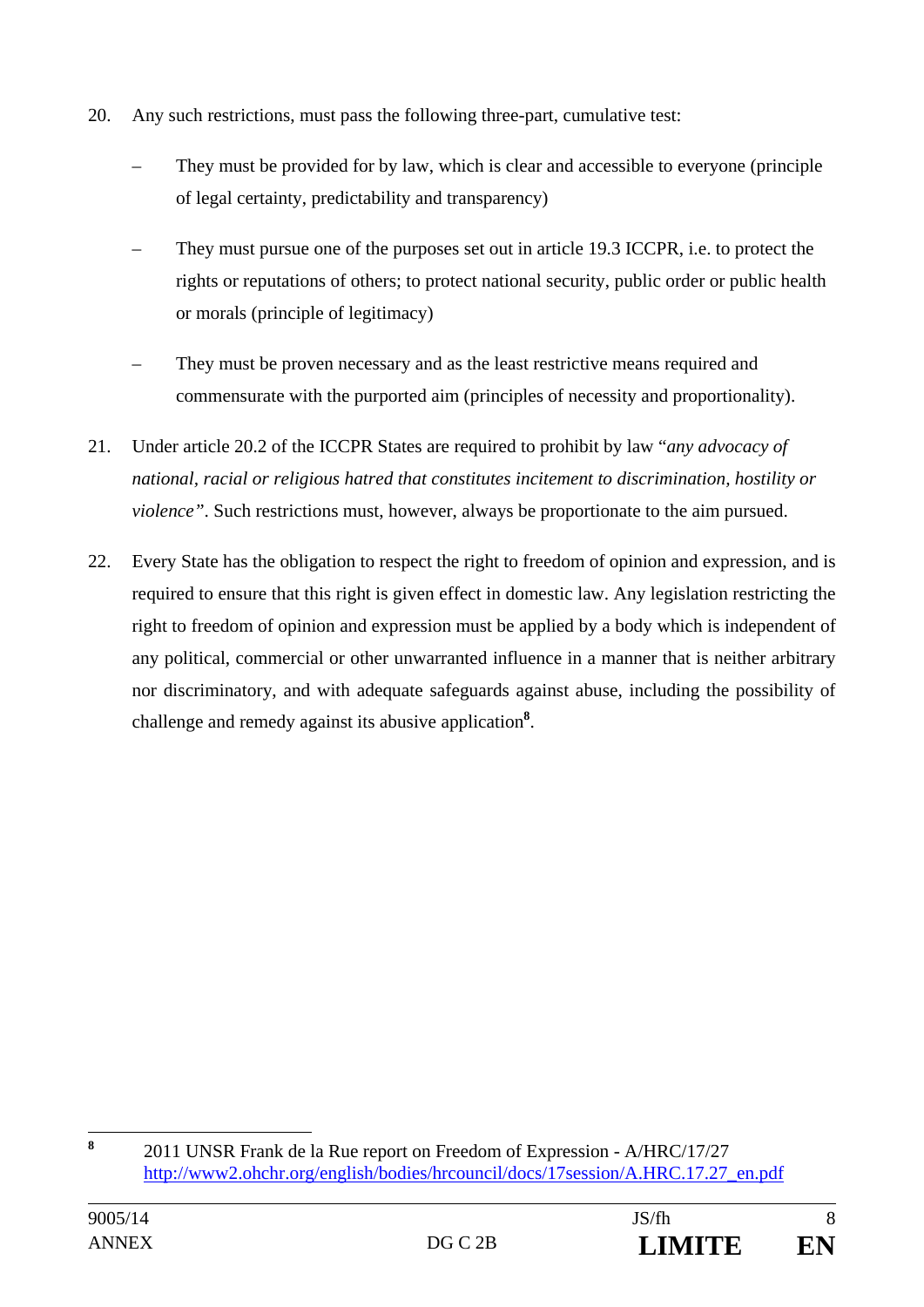### **II. OPERATIONAL GUIDELINES**

#### **D. GENERAL CONSIDERATIONS**

- 23. **The right to freedom of opinion and expression is a universal right:** Freedom of opinion and expression applies to all persons equally. It needs to be protected everywhere and for everyone, regardless of who they are and where they live. It must be respected and protected equally online as well as offline.
- 24. **States have the primary obligation to protect and ensure the right to freedom of opinion and expression**: States must ensure that their legal systems provide adequate and effective guarantees of freedom of opinion and expression to all, which are applicable to their entire territory and can be properly enforced.
- 25. **States also have an obligation to protect the right to privacy, in accordance with article 17 of the ICCPR**: No one should be subject to arbitrary or unlawful interference with their privacy. States must ensure that their legal systems provide adequate and effective guarantees of the right to privacy, which are applicable to all under their jurisdiction and can be properly enforced.
- 26. **Full use will be made of the existing EU human rights Guidelines** whenever they are relevant in dealing with possible violations of the right to freedom of opinion and expression, notably the Guidelines on the promotion and protection of rights of the child, on violence against women and girls and combating all forms of discrimination against them, on human rights defenders, on torture and on the death penalty, on the enjoyment of all human rights by Lesbian, Gay, Bisexual, Transgender and Intersex (LGBTI) persons and on the right to freedom of religion or belief**<sup>9</sup>** .

 $\overline{9}$ **<sup>9</sup>** http://eeas.europa.eu/human\_rights/guidelines/index\_en.htm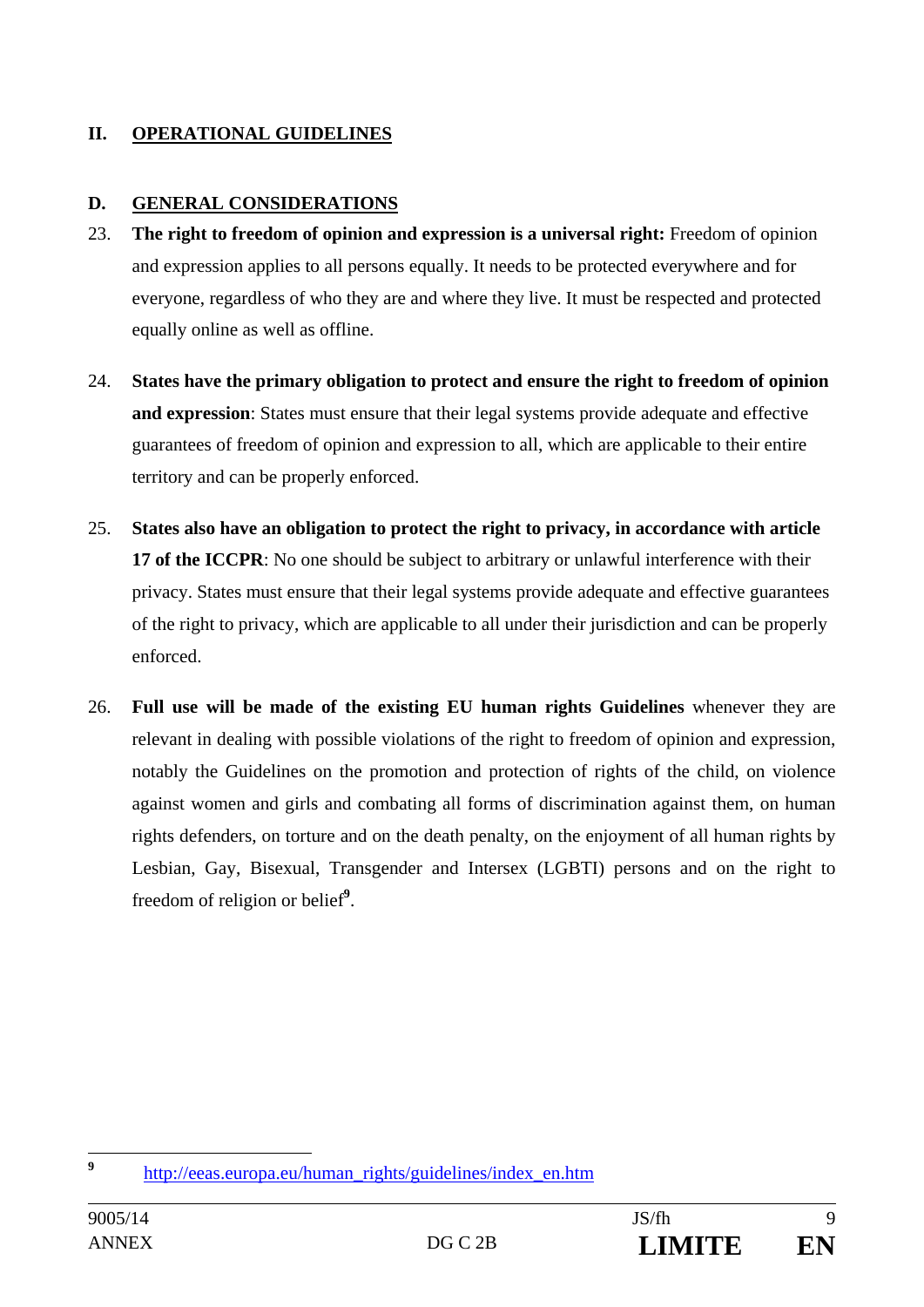#### **B. Priority Areas of Action**

27. When addressing freedom of expression, the EU will pay special attention to the following themes, all of which are of equal importance:

# **1. Combating violence, persecution, harassment and intimidation of individuals, including journalists and other media actors, because of their exercise of the right to freedom of expression online and offline, and combating impunity for such crimes**

- 28. The EU is committed to promoting and protecting the freedom of opinion and expression worldwide and condemns the increasing level of intimidation and violence that journalists, media actors and other individuals face in many countries across the world because of exercising the right to freedom of opinion and expression online and offline. States must take active steps to prevent violence and to promote a safe environment for journalists and other media actors, enabling them to carry out their work independently, without undue interference and without fear of violence or persecution**<sup>10</sup>**.
- 29. The EU attaches the highest priority to the safety of journalists and other media actors. The EU will take all appropriate steps to ensure the protection of journalists, both in terms of preventive measures and by urging effective investigations when violations occur.

# The EU will:

a) Publicly condemn the killings, attack, execution, torture, enforced disappearance or other acts of serious violence or intimidation against any individual for exercising his or her right to freedom of opinion and expression, as well as attacks on media outlets; and consider appropriate additional measures.

 $10$ **<sup>10</sup>** UNGA Resolution A/RES/68/163 "The safety of journalists and the issue of impunity"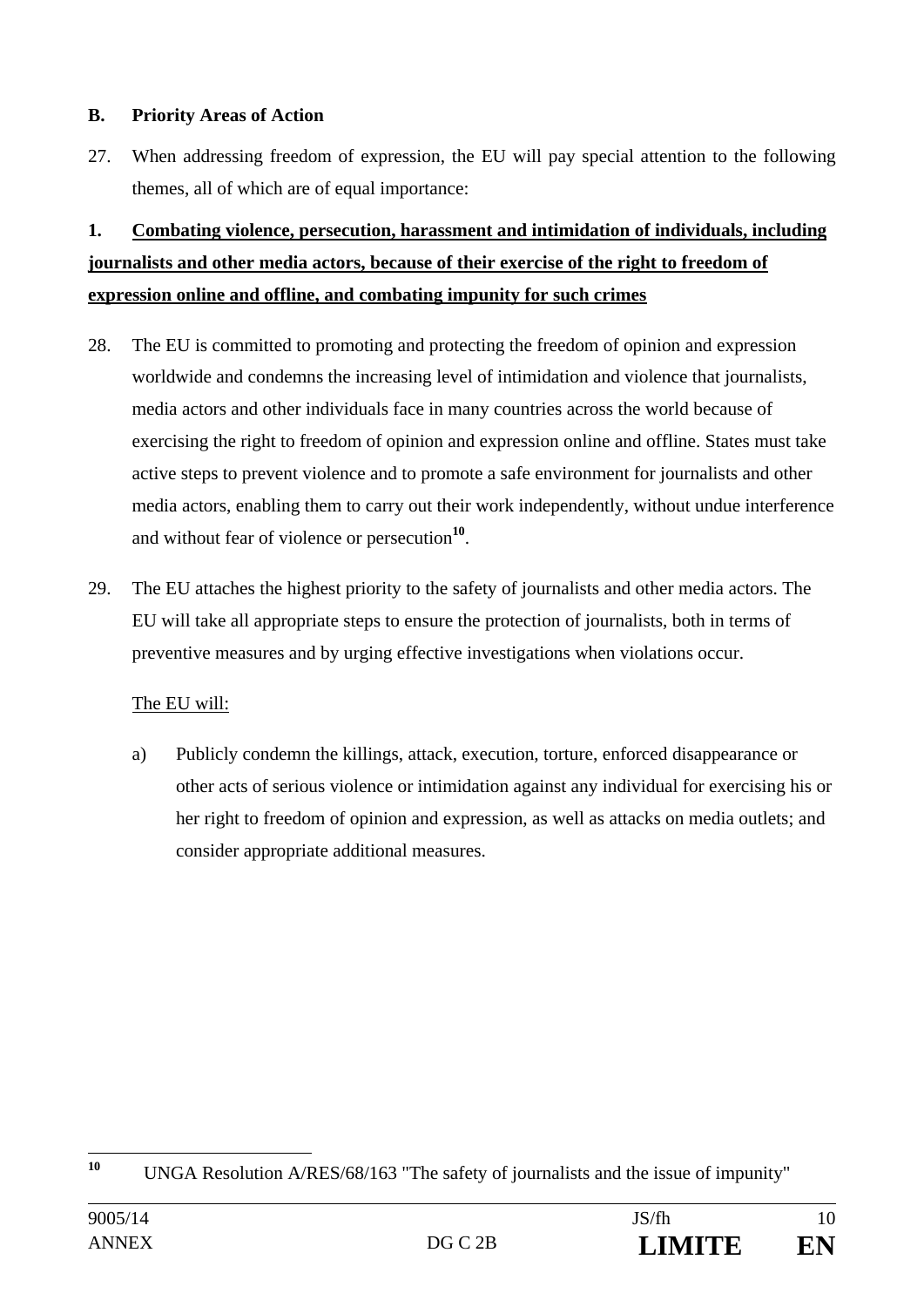- b) Appeal to State authorities to fully abide by their international obligations to effectively, promptly and in an independent manner investigate such crimes and to ensure that both state and non-state perpetrators and instigators of such violence are brought to justice. Where appropriate, the EU will encourage international trial observation to ensure the follow up on cases of violence and promote the fight against impunity.
- c) Call on all States to take active steps to prevent violence against journalists and other media actors, enabling them to work in safety and security, without fear of violence and persecution.
- d) Strongly encourage state officials and other influential actors in society to publicly denounce acts of violence or intimidation against journalist and other media actors, particularly in cases where state organs have encouraged or condoned such attacks.
- e) Support the implementation of UNGA Resolution on "The safety of journalists and the issue of impunity<sup>"11</sup> and the UN Plan of Action on the same subject<sup>12</sup>.
- f) Facilitate exchange of experience with media managers, editors, journalists and other media actors in order to raise awareness, develop their capacity to prevent attacks and enhance the safety of journalists, including through training measures.
- g) Facilitate exchange of good practices for the safety of journalists with government officials, including members of the judiciary, prosecution and law enforcement.

 $11$  $\frac{11}{12}$  A/RES/68/163

**<sup>12</sup>** In response to the UN Plan of Action, an Implementation Strategy 2013/2014 was drafted at the UN Inter-agency meeting (Vienna, November 2012)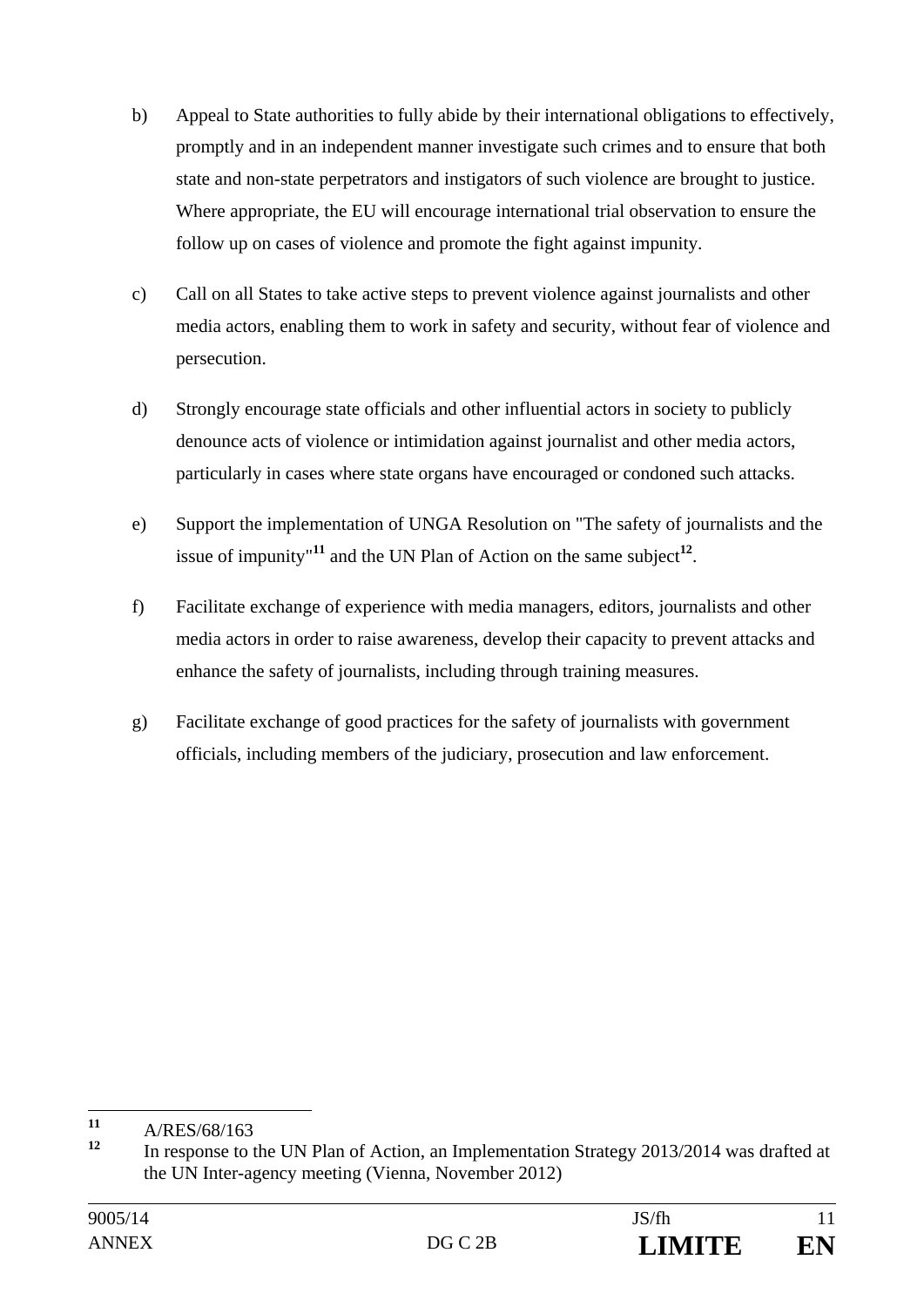### **2. Promoting laws and practices that protect freedom of opinion and expression**

- 30. In addition to outright violence and attacks on the physical security of journalists, media actors and other individuals, freedom of expression is often curtailed by laws or practices that impose censorship, encourage self-censorship or provide legal penalties, including criminal, financial and administrative sanctions on the exercise of freedom of opinion and expression, in violation of international human rights law.
- 31. States should protect by law the right of journalists not to disclose their sources**<sup>13</sup>** in order to ensure that journalists can report on matters in the public interest without their sources fearing retribution. All governments must allow journalists to work in a free and enabling environment in safety and security, without the fear of censorship or restraint.

- a) Work against arbitrary attacks, indiscriminate abuse of criminal and civil proceedings, defamation campaigns and excessive restrictions on journalists, media actors, NGOs and social media personalities launched with the aim of preventing these associations and individuals from freely exercising their right to freedom of expression.
- b) Condemn any restriction on freedom of expression and censorship, both online and offline, in violation of international human rights law.
- c) Urge repealing or amending of laws or practices that penalise individuals or organisations for exercising their right to express opinions or disseminate information, both bilaterally and in multilateral and regional human rights fora.

 $13$ **<sup>13</sup>** Unless justified by an overriding requirement in the public interest in conformity with international human rights law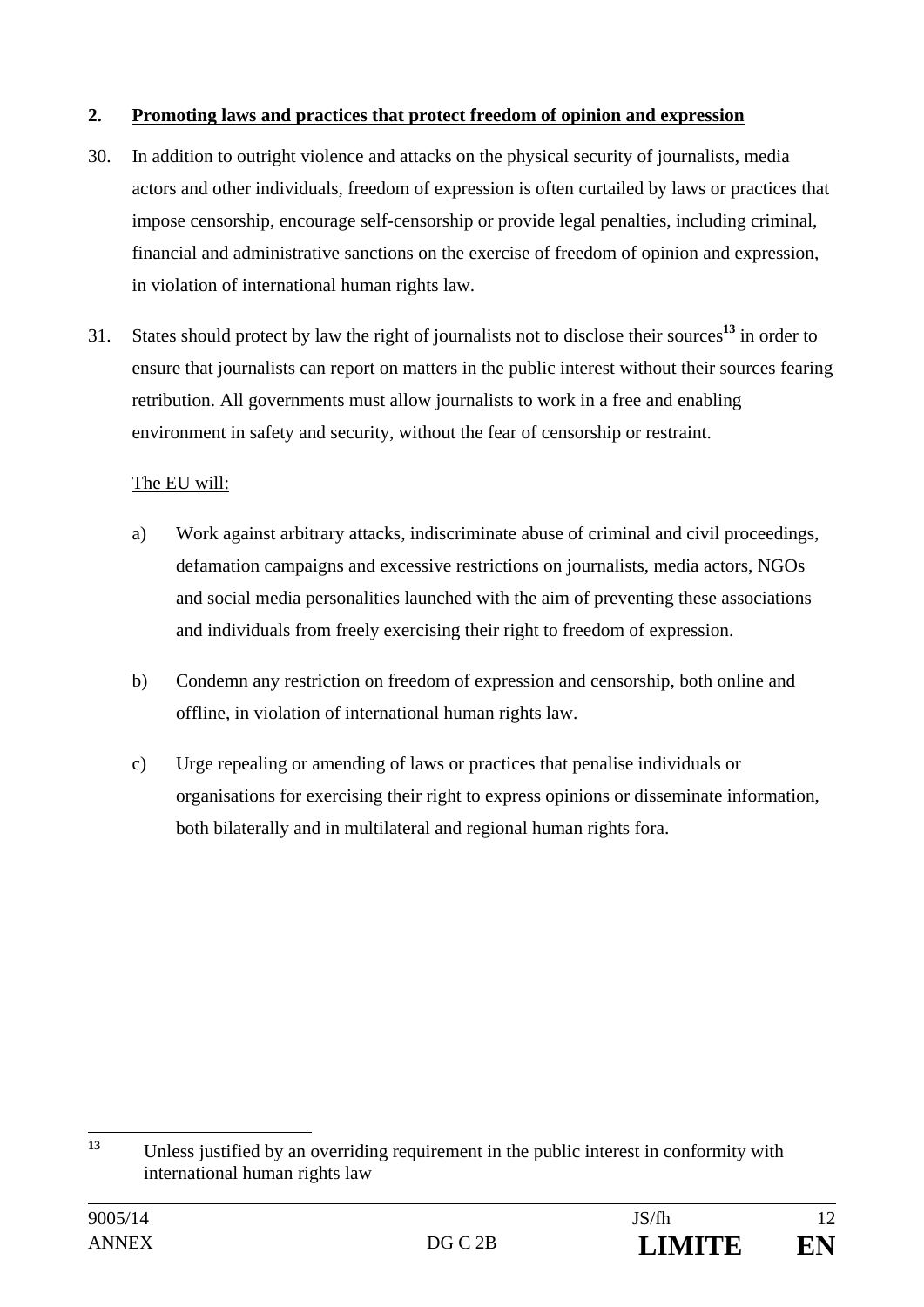- d) Advocate against restrictive legislation shrinking the space for civil society and human rights defenders promoting and protecting freedom of expression and their access to funding.
- e) Ask for the release and observe the trials of journalists or other individuals who have been detained or imprisoned for the expression of their views online and offline, or for the dissemination of information as protected under international human rights law.
- f) Support the adoption of legislation that provides adequate protection for whistleblowers and support reforms to give legal protection to journalists' right of nondisclosure of sources.
- g) Encourage exchanges of good practices on the promotion and protection of freedom of opinion and expression with all relevant stakeholders including: law enforcement officers, the judiciary, civil society, politicians, human rights defenders, lawyers, security forces, academics and religious or cultural agencies.
- h) Continue to provide journalists and other media actors, human rights defenders, political activists and other individuals with the technical tools and support they need in order to exercise their right to freedom of expression online as well as offline.
- i) Ensure that the media, both mass and social, recognize and respect the rights of the child, as enshrined in the Convention on the Rights of the Child.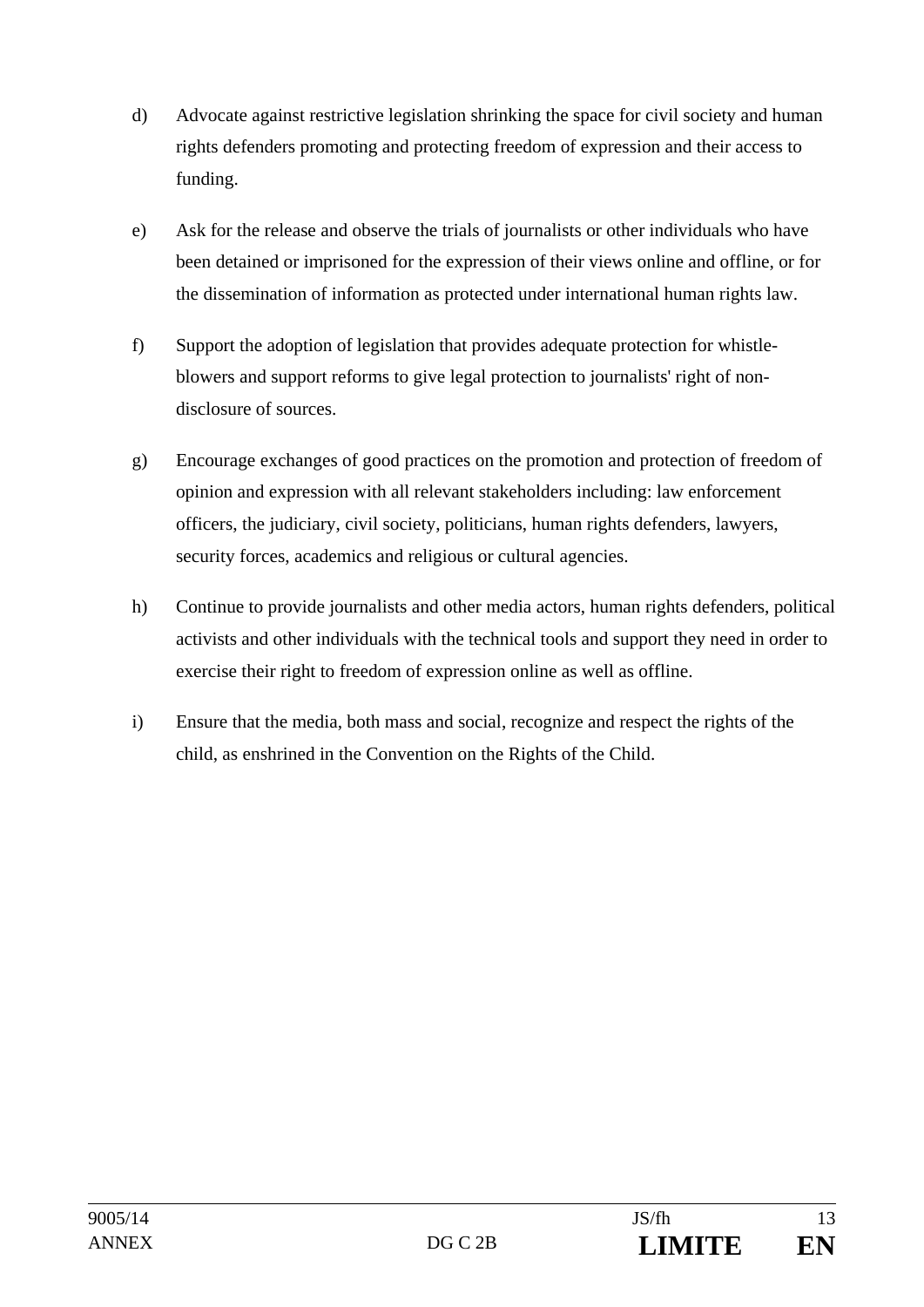# **3**. **Promoting media freedom and pluralism and fostering an understanding among public authorities of the dangers of unwarranted interference with impartial/critical reporting**

32. An open society based on the rule of law can only operate effectively if there is an independent and pluralistic media environment offline and online. A free, diverse and independent press and other media provide public platforms that are essential to any society to ensure freedom of opinion and expression and the enjoyment of other human rights.

- a) Support action by third countries to ensure legal, policy and regulatory frameworks based on international standards that protect and promote freedom of expression and information.
- b) Support actions by third countries to enact necessary procedures to facilitate individuals to receive information, including by freedom of information laws
- c) Promote the independence of and the protection against political or commercial interference of all public bodies that regulate media, broadcasting or telecommunications.
- d) Support actions by third countries to improve transparency of media ownership, the adoption of measures against media concentration and fair and transparent licencing allocation as the associated risks have grown more acute in the digital age.
- e) Encourage actions by third countries to improve transparency and fair use of public money in the media sector.
- f) Support actions by third countries aiming at the strengthening of journalistic and editorial independence, including through legal and financing mechanisms reinforcing financial self-sustainability of both public and private media.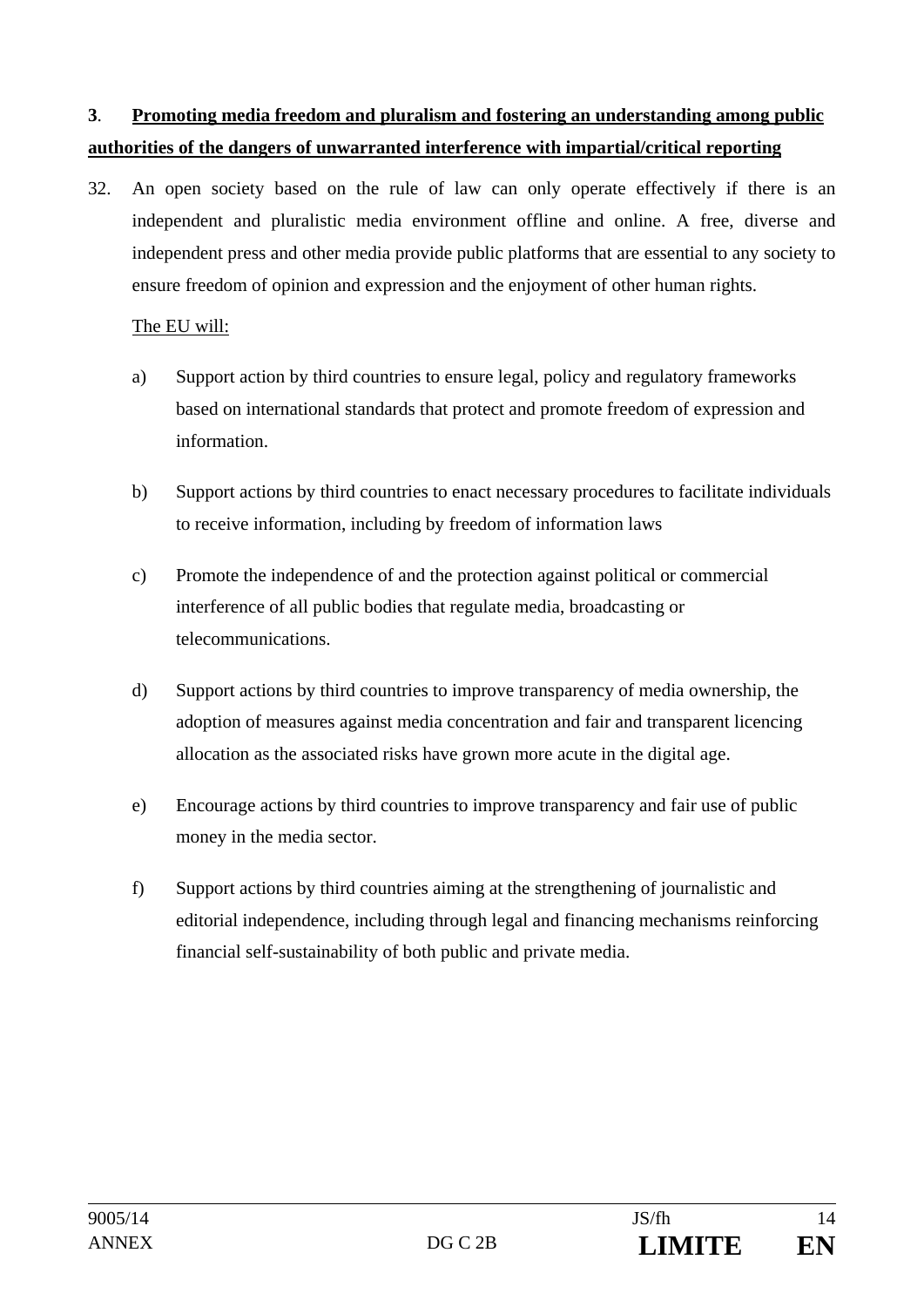- g) Encourage the promotion, in third countries, of measures, in particular voluntary, selfregulatory initiatives and mechanisms such as media ethic codes, which enhance press accountability.
- h) Encourage free and pluralistic reporting on elections as well as equitable political party access to public service media during election campaigns.
- i) Encourage independent organisations to actively monitor the situation of media freedom and pluralism in different countries.

# **4. Promoting and respecting human rights in cyberspace and other information communication technologies**

33. Information communication technologies (ICT) are now part of everyday life and provide new opportunities for the fulfilment of human rights and for social and economic development. Non-discriminatory access to information and freedom of expression for all individuals, both online and offline must be ensured and protected.

- a) Advocate for the application of all human rights, including the right to freedom of opinion and expression, both offline and online.
- b) Support the efforts of third countries to increase and improve their citizens' access to and safe use of the Internet and digital communications.
- c) Promote unhindered, uncensored and non-discriminatory access to ICTs and online services for all, in accordance with international law.
- d) Work against any attempts to block, jam, filter, censor or close down communication networks or any kind of other interference that is in violation of international law.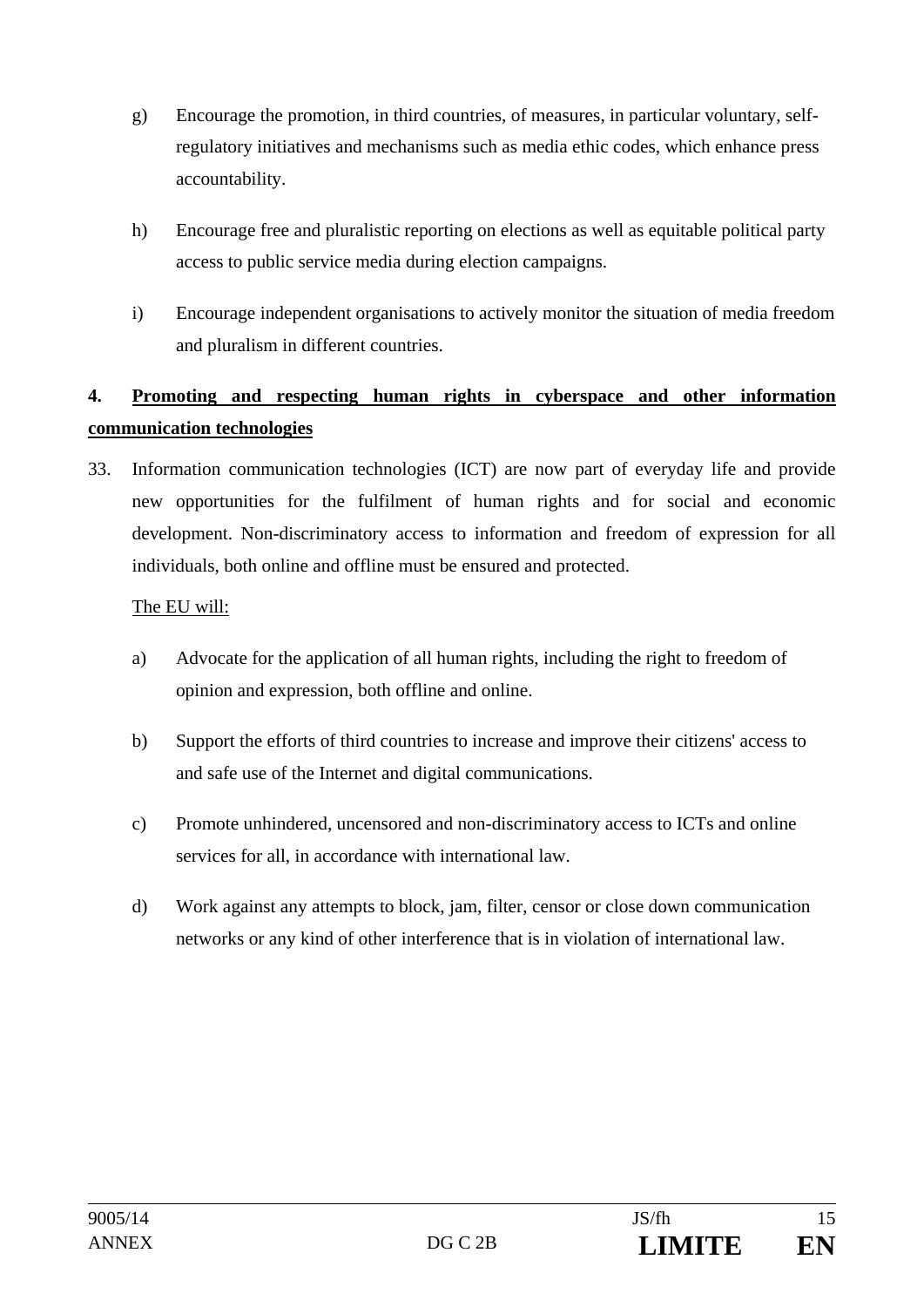- e) Provide technical support to individuals on the ground to help counter such attempts, when necessary.
- f) Continue work towards maintaining and strengthening the multi-stakeholder model for the governance of the Internet.**<sup>14</sup>**

### **5. Promoting best practices by companies**

34. ICT companies play a key role in ensuring and enabling freedom of expression, access to information and privacy on the Internet and through telecommunications. While operators can offer services as they desire, in accordance with the applicable legal framework, their choices inevitably affect the rights of their users, especially when an operator is dominant in its sector. The UN Guiding Principles on Business and Human Rights state that companies have a responsibility to consider the human rights impact of their policies and to minimize negative impact on the right to freedom of opinion and expression, and other human rights.

- a) Promote action at the international level to develop best practices and respect for human rights with regard to the export of technologies that could be used for surveillance or censorship by authoritarian regimes
- b) Promote awareness of and compliance with the EU guidance note for ICT companies on business and human rights**<sup>15</sup>**, developed by the European Commission on the basis of the UN Guiding Principles on Business and Human Rights.
- c) Raise awareness among judges, law enforcement officials, staff of human rights commissions and policymakers around the world of the need to promote international standards, including standards protecting intermediaries from the obligation of blocking Internet content without prior due process.

 $14$ **14** As set out in the June 2013 Council conclusions on the EU Cyber Security Strategy. **<sup>15</sup>** http://ec.europa.eu/enterprise/policies/sustainable-business/files/csr-sme/csr-ict-hrbusiness\_en.pdf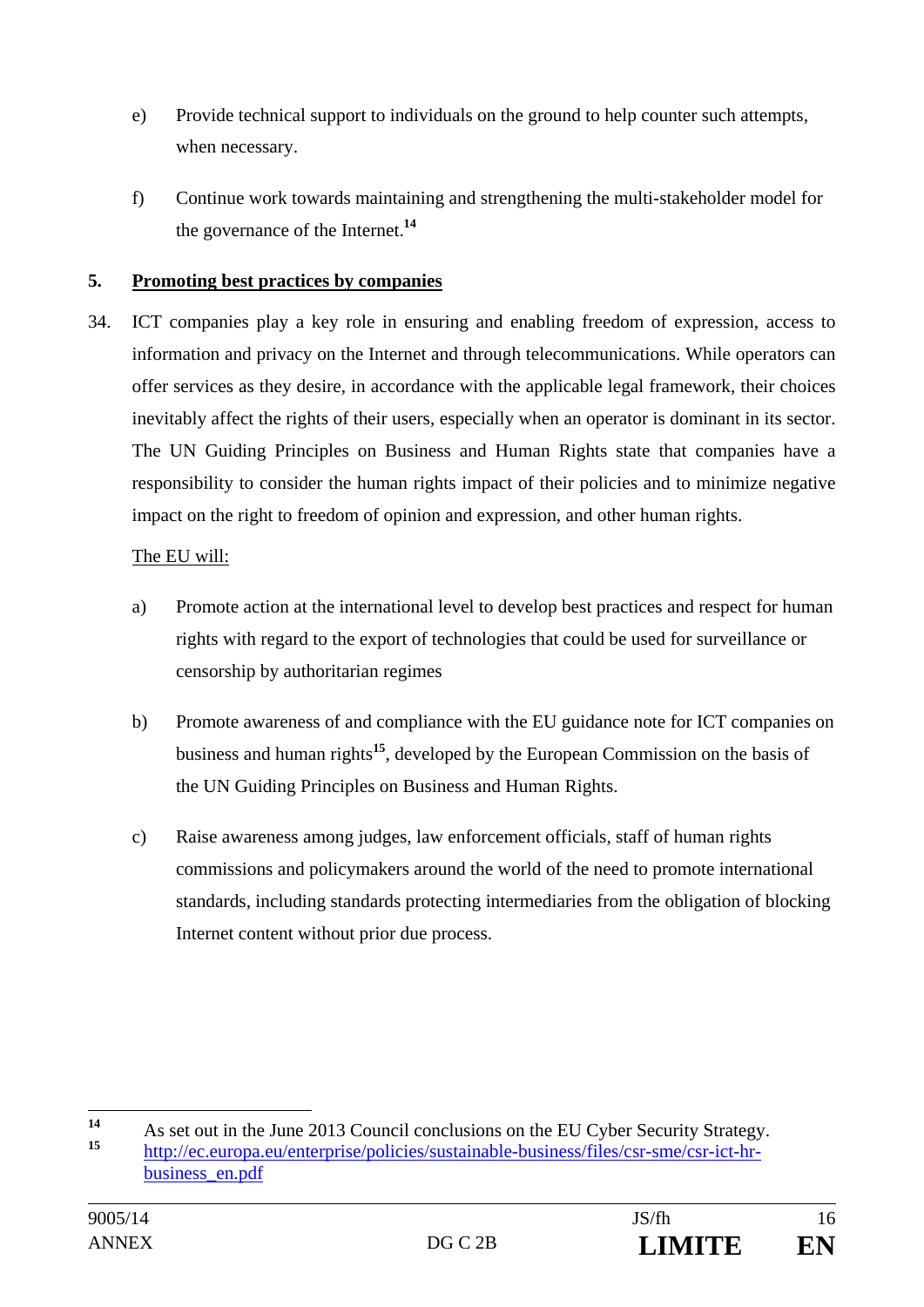# **6. Promoting legal amendments and practises aimed at strengthening data protection and privacy online/offline**

- 35. The global and open nature of the Internet is providing citizens with new opportunities for exchanging information and opinions. The obligations of States under international human rights law, in particular the right to freedom of expression, the right to privacy and the protection of personal data, extend to the online sphere in the same way as they apply offline.
- 36. The right to freedom of expression, the right to privacy and the protection of personal data may suffer violations as a result of unlawful or arbitrary surveillance, interception of communications or collection of personal data, in particular when carried out on a mass scale. States must ensure that any measures taken to protect certain information gathered and processed in the interest of national or public security are in accordance with their obligations under international human rights law.

- a) Promote measures for the protection of the right to privacy and data protection including by calling on and supporting third countries to bring their relevant national legislation regarding transparency and proportionality of government access to personal data in conformity with international human rights law, where applicable.
- b) Promote and facilitate the exchange of good practices to ensure that the legislation and procedures of States regarding the surveillance of communications and the interception and collection of personal data are based on the rule of law, subject to independent, effective and domestic oversight mechanisms and uphold obligations under international human rights law, including the principles of proportionality and necessity.
- c) Promote dialogue, both bilaterally as well as in multilateral fora, regarding the issue of the right to privacy and data protection in the digital age, with a view to improving cooperation and transparency among countries regarding issues of data security and relevant international human rights standards.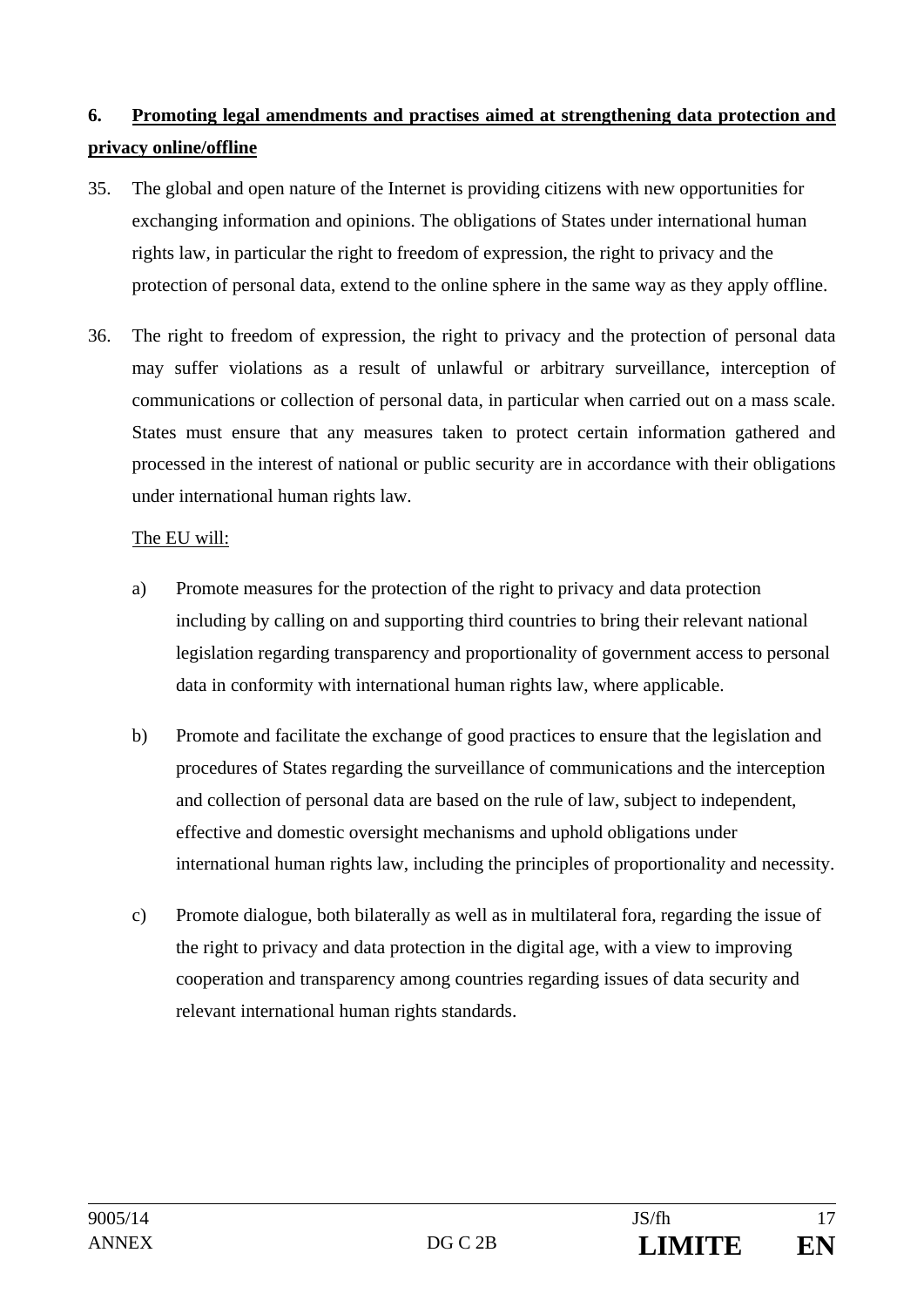#### **C. Tools**

37. The EU will make use of all appropriate political and external financial instruments in order to further the promotion and protection of freedom of opinion and expression.

#### **Political dialogues and high level visits**

- 38. In appropriate high-level political contacts the EU will raise systemic issues and individual cases relating to the protection of freedom of expression and call on partner countries to initiate legislative changes to ensure the promotion and protection of the right to freedom of opinion and expression, online as well as offline.
- 39. In political dialogues with partner countries, the EU will raise serious or systemic violations and restrictions on the right to freedom of opinion and expression online and offline as appropriate. The EU will encourage partner countries to ratify and implement relevant international and regional human rights instruments. The EU will encourage partner countries to issue invitations for country visits to UN Human Rights Special Procedures, particularly the Special Rapporteur on the promotion and protection of the right to freedom of opinion and expression for country visits, and to accept and implement UN recommendations, including from treaty monitoring bodies and the Universal Periodic Review, as well as from the Council of Europe and the OSCE, where relevant.
- 40. The EU will ensure that EU institutions and Member States' representatives visiting third countries are fully briefed on the situation of freedom of opinion and expression, both online and offline. Such visits will, when appropriate, raise the priorities and themes covered by these Guidelines with local counterparts and include meetings with journalists, human rights defenders and media actors.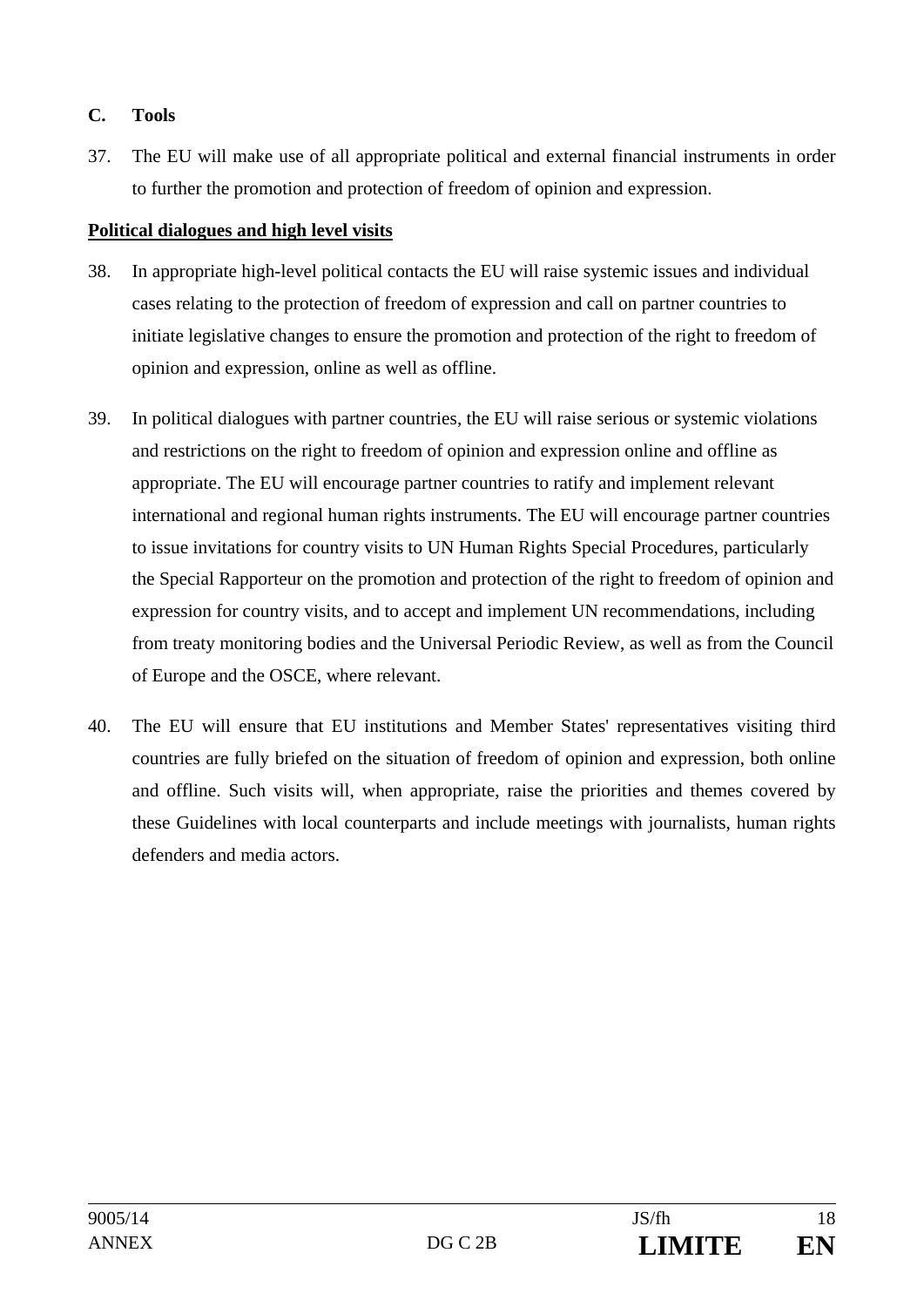#### **Monitoring, assessing and reporting on freedom of expression**

- 41. Missions in third countries (EU Delegations, CSDP missions and Member States embassies) and headquarters will monitor the respect for freedom of opinion and expression online as well as offline and will report on situations of concern, including individual cases and systemic issues. The EU's Human Rights Country Strategies should include a section on freedom of opinion and expression.
- 42. Reports from EU Missions will be taken up in the relevant Council Working Parties and, when appropriate, in the Political and Security Committee (PSC) in order to identify an appropriate response.
- 43. EU missions will encourage and facilitate close and regular coordination and consultation with and between international and local civil society, human rights defenders, local and foreign correspondents and UN and regional bodies which monitor the situation of freedom of opinion and expression on the ground, online as well as offline. Where relevant, individual cases will be reported on and followed up. Where appropriate, monitoring of individual cases could include trial observations and prison visits.
- 44. The EU and Member States Heads of Missions or other appropriate EU officials will consider the publication of articles and the granting of interviews to local media outlets, in order to defend and promote freedom of opinion and expression in different countries.

# **Public Statements and Demarches**

45. The EU will, when appropriate, undertake demarches or issue public statements both preventively and in response to serious violations or restrictions on the right to the freedom of opinion and expression. Such violations would include executions, extrajudicial killings, enforced disappearances, arbitrary arrest or trials, or attacks against journalists and other media actors, human rights defenders or other individuals for exercising their right to freedom of opinion and expression.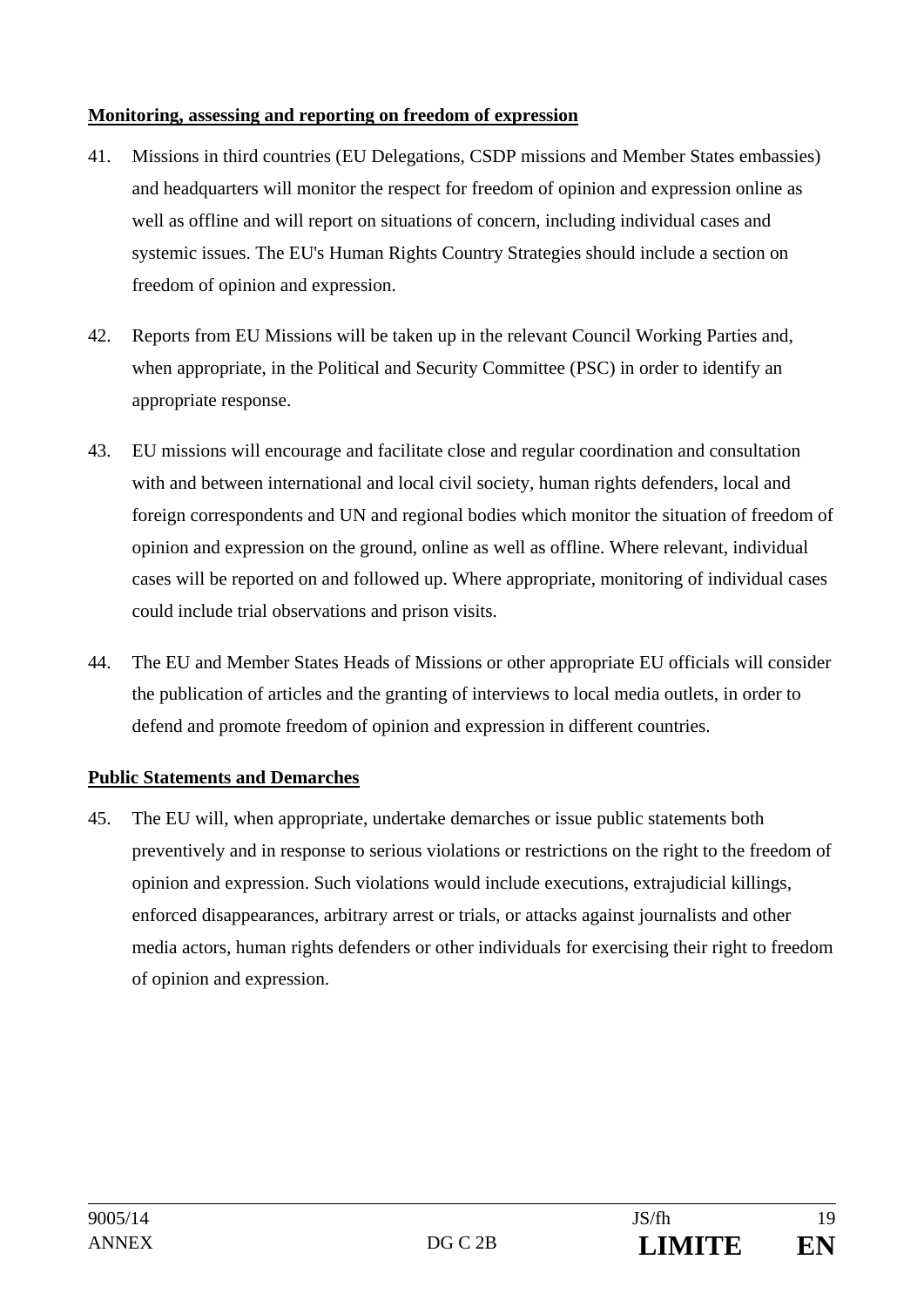46. The EU will also consider issuing statements in reaction to legislative or other relevant developments with a detrimental impact on freedom of opinion and expression and promote best practices.

#### **Financial instruments:**

- 47. All appropriate EU external financial instruments should be used to further protect and promote freedom of opinion and expression online as well as offline, including by supporting the emergence of a free, diverse and independent media. In particular, the EU will make use of the European Instrument for Democracy and Human Rights (EIDHR), and its small grants mechanism for individuals facing immediate threat. Other EU geographic and thematic funding instruments will also be used to promote freedom of opinion and expression in cooperation with partner countries.
- 48. The EEAS and the Commission services will build on existing actions such as the "No Disconnect Strategy", aiming to uphold the EU's commitment to ensure that the Internet and other information and communication technologies remain a driver of political freedom, democratic development and economic growth.
- 49. The EEAS and the European Commission services, in coordination with Member States, will share information on projects financed in third countries in the field of freedom of expression, to allow better coordination and efficient use of resources.
- 50. Abusive restrictions on freedom of expression and violence against journalists and other media actors should be taken into account by the EU when deciding on possible suspension of cooperation, notably as regards financial assistance.
- 51. The EEAS and European Commission services will include press media support components in their electoral assistance, where appropriate.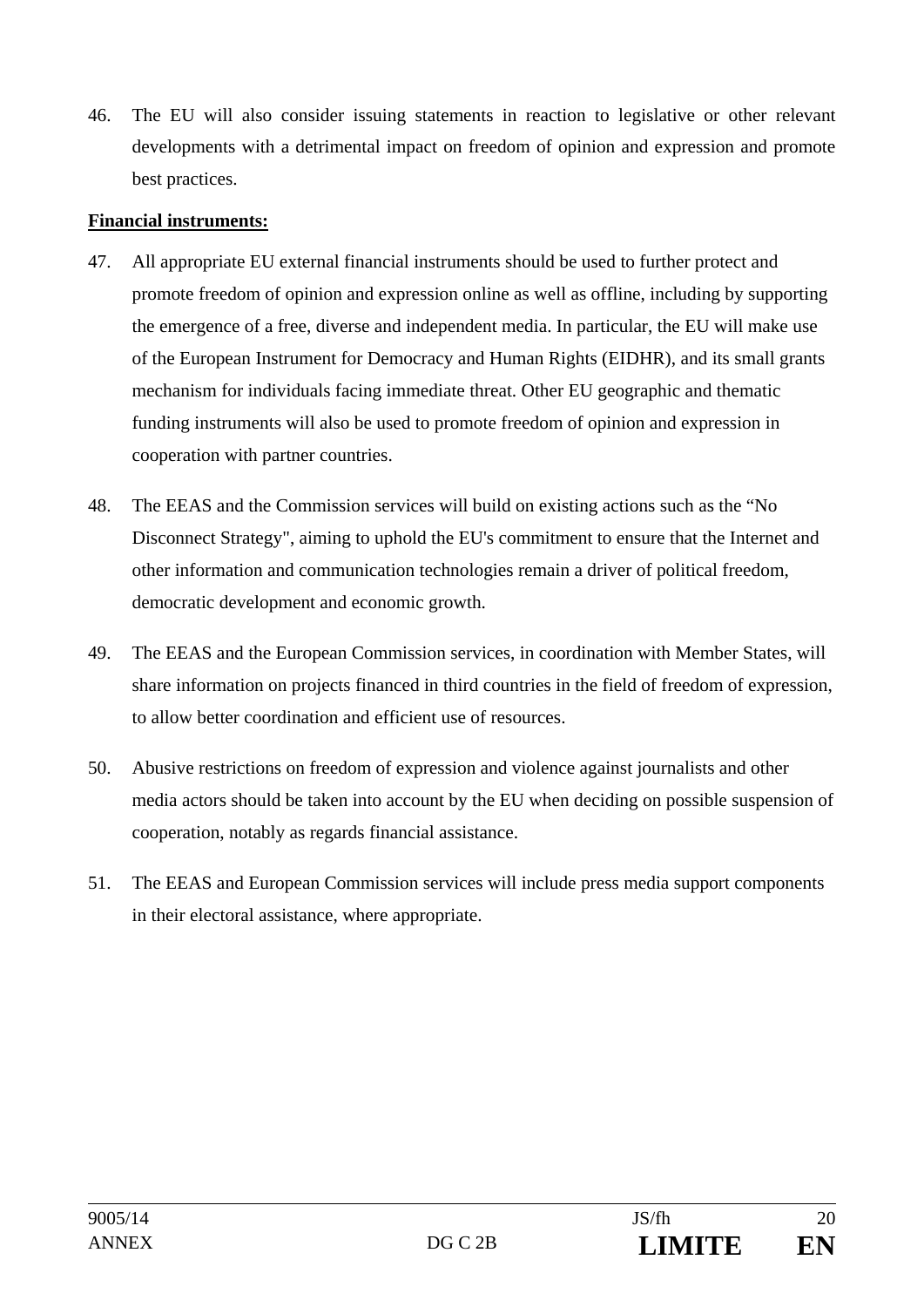### **Public diplomacy in multilateral fora**

- 52. The EU will ensure that freedom of expression remains a prominent issue on the UN agenda, working actively in all relevant multilateral fora to ensure strong cross-regional support for the promotion and protection of freedom of opinion and expression online and offline, supporting the mandate of the UN Special Rapporteur on the Promotion and Protection of the Right to Freedom of Opinion and Expression and cooperating closely with the special rapporteurs having related mandates from the AU, OAS, OSCE and OIC.
- 53. The EU will build on the content of relevant UN Resolutions such as the General Assembly Resolution on the "Safety of Journalists and the issue of impunity", UN Human Rights Council Resolution on "The Safety of Journalists", the Resolution on the "Promotion, Protection, and Enjoyment of Human Rights on the Internet<sup>16</sup><sup>"</sup> and the UN General Assembly resolution on "The right to privacy in the digital age"**<sup>17</sup>**; as well as relevant concluding observations of UN treaty monitoring bodies and recommendations of special rapporteurs to third countries. It will support and facilitate the dissemination of *the UN Plan of Action for the Safety of Journalists and the Issue of Impunity* and draw from experiences of its implementation (including in particular in pilot countries).
- 54. EU Member States will draw attention, as appropriate, to freedom of expression in the Universal Periodic Reviews conducted by the UN Human Rights Council. The implementation of recommendations accepted by the state under review will be monitored and supported as appropriate.
- 55. The EU will step up its engagement with other international and regional organisations and mechanisms, including the UN (especially the Office of the United Nations High Commissioner for Human Rights (OHCHR) and the United Nations Educational, Scientific and Cultural Organisation (UNESCO), OSCE, the Council of Europe and other donors or entities supporting freedom of opinion and expression.

 $16$ <sup>16</sup> A/HRC/RES/20/8 adopted by the Human Rights Council on 16 July 2012

**<sup>17</sup>** A/C.3/68/L.45 adopted by the UN General Assembly November 2013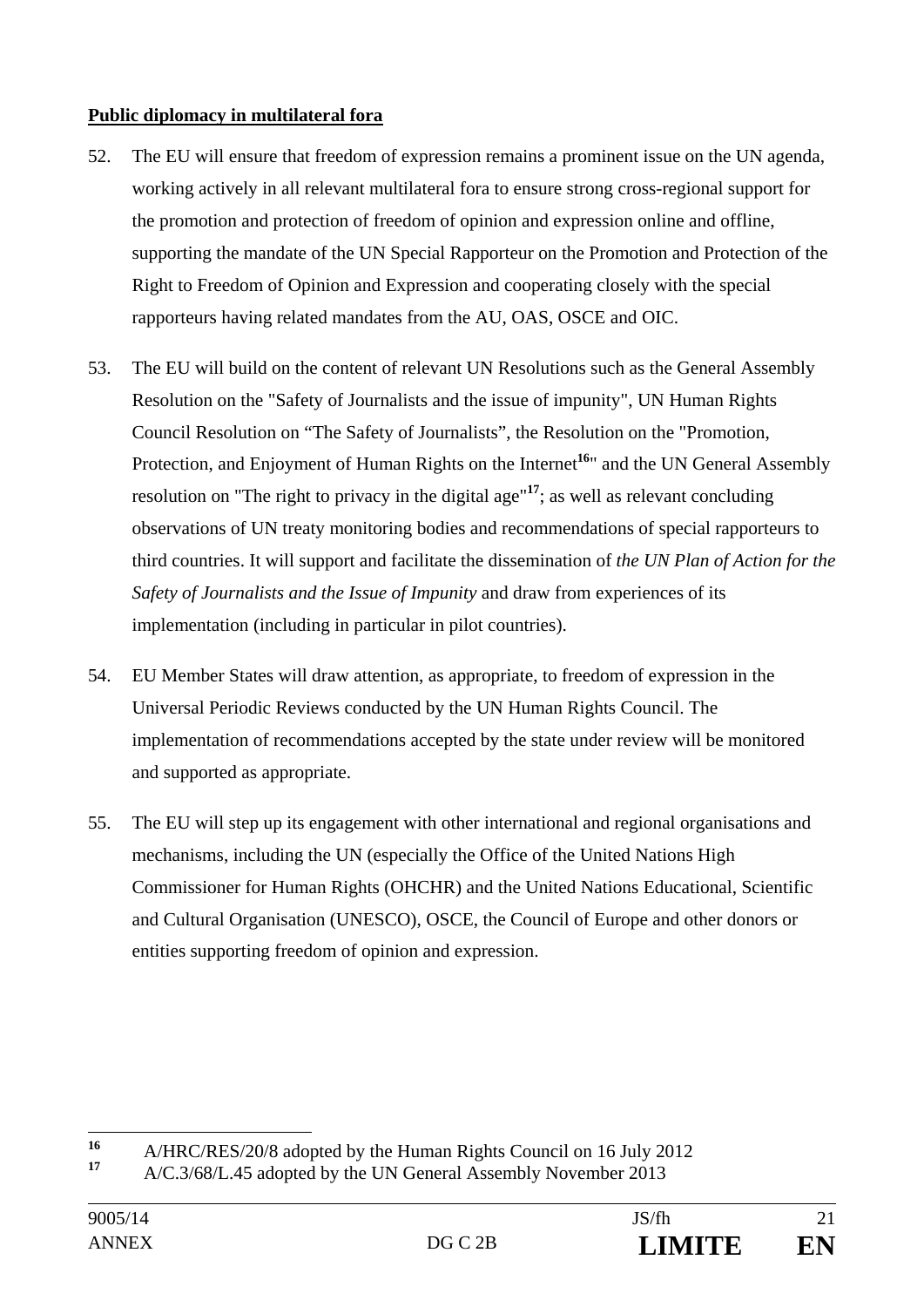- 56. The EEAS and the European Commission services, in coordination with Member States, should actively engage in debates at the Internet Governance Forum (IGF) and the World Summit on the Information Society (WSIS) Forum with a view to promoting a human rights perspective and a multi-stakeholder model and to foster awareness on freedom of opinion and expression issues in co-operation with civil society.
- 57. The EU will actively support international awareness-raising days, such as World Press Freedom Day (3 May) the International Day to End Impunity for Crimes against Journalists (2 November), the World Day Against Cyber Censorship (12 March) and the Data Protection Day (28 January).
- 58. The EU will recall the importance of free, pluralistic and sustainable media encouraging the adherence to the recommendations of the Council of Europe and UNESCO regarding media freedom and pluralism and Internet freedom.

### **Media Freedom and pluralism in the EU enlargement policy**

59. The EU considers freedom of expression to be a priority for candidate countries and potential candidates. The Copenhagen criteria cover freedom of expression and media plurality in their entirety and all countries seeking to accede to the Union must demonstrate a credible commitment to promoting freedom of expression by addressing all relevant aspects (legal, regulatory, judicial, market related, etc.) where obstacles to freedom of expression persist.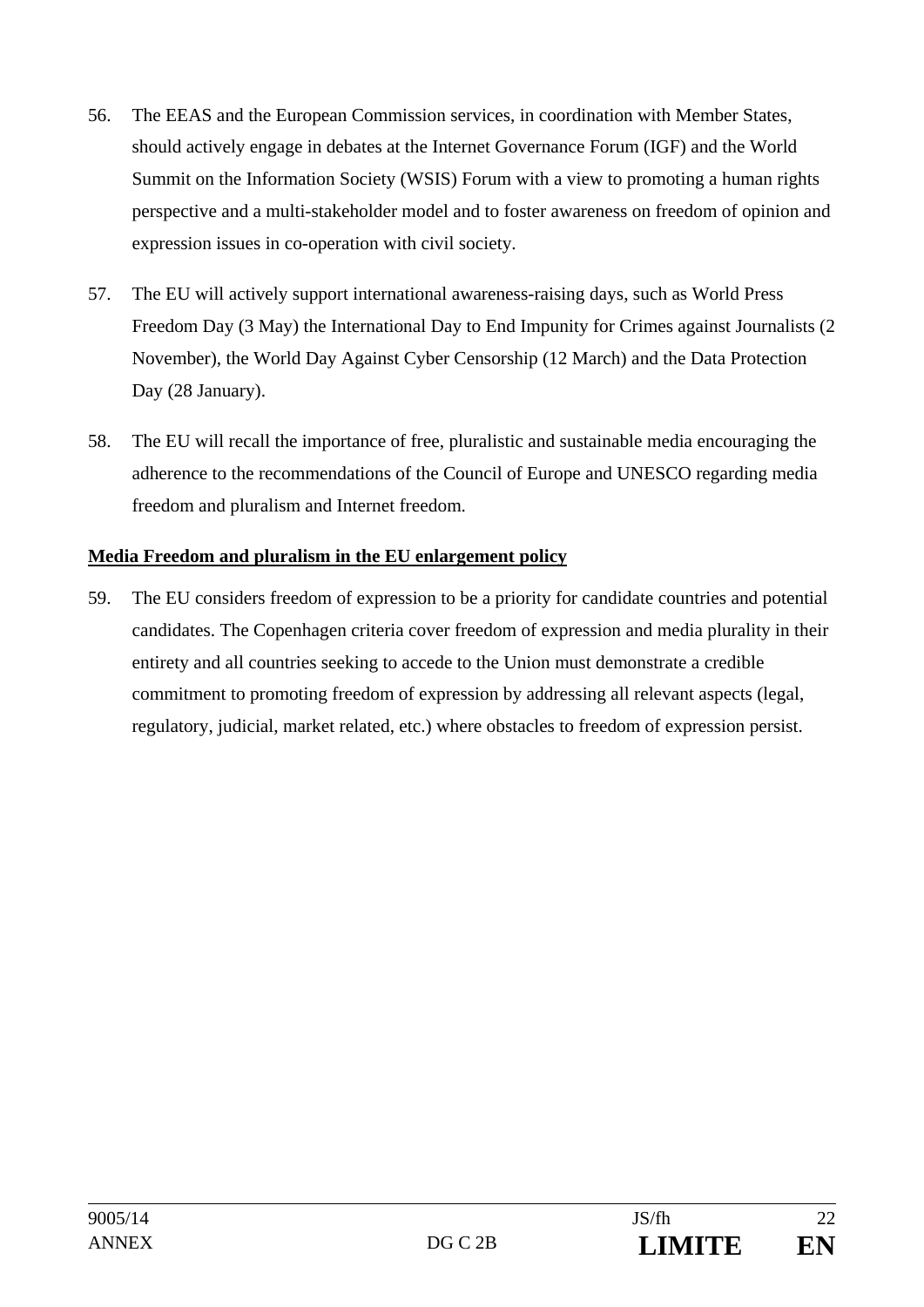60. The EEAS and Commission services in coordination with Member States will monitor and offer guidance on persisting media freedom issues, offline as well as online, through preaccession political dialogue and annual progress reports. The issues should be raised at an early stage during accession talks (Chapter 23) in order to provide sufficient time for tangible progress. Particular attention should be paid to fighting impunity in cases of violence against journalists, creating a transparent market basis for the media sector and developing the judiciary as a guarantor for individual rights. The EU will assist these countries to address such issues by means of a comprehensive technical and financial support (IPA II). Particular help will be provided to ensure the strengthening of journalists' professional organisations and NGOs committed to media freedom.

#### **Promoting Council of Europe and OSCE acquis**

- 61. The EU will promote Council of Europe's standards and OSCE commitments on freedom of opinion and expression with third countries that are members of those organisations, including by encouraging co-operation with the Steering Committee on Media and Information Society (CMDSI) which oversees the Council of Europe's work in the field of media, information society and data protection, as well as by encouraging the implementation of the European Court of Human Rights (ECtHR) rulings (under article 10 ECHR) and application of its case law by national judiciaries. The EU will also maintain close contacts and build synergies with the Commissioner for Human Rights of the Council of Europe regarding mutual activities to promote freedom of expression and enhance the safety of journalists. The EU will promote freedom of opinion and expression, online and offline, in the context of the OSCE, building on existing OSCE commitments in this field as well as OSCE confidence building measures in the area of cyber security and drawing on standards set in other international and regional fora.
- 62. Member States, the EEAS and the European Commission services will explore ways to further strengthen the capabilities of and the cooperation with the Council of Europe and the OSCE representative on the Freedom of the Media.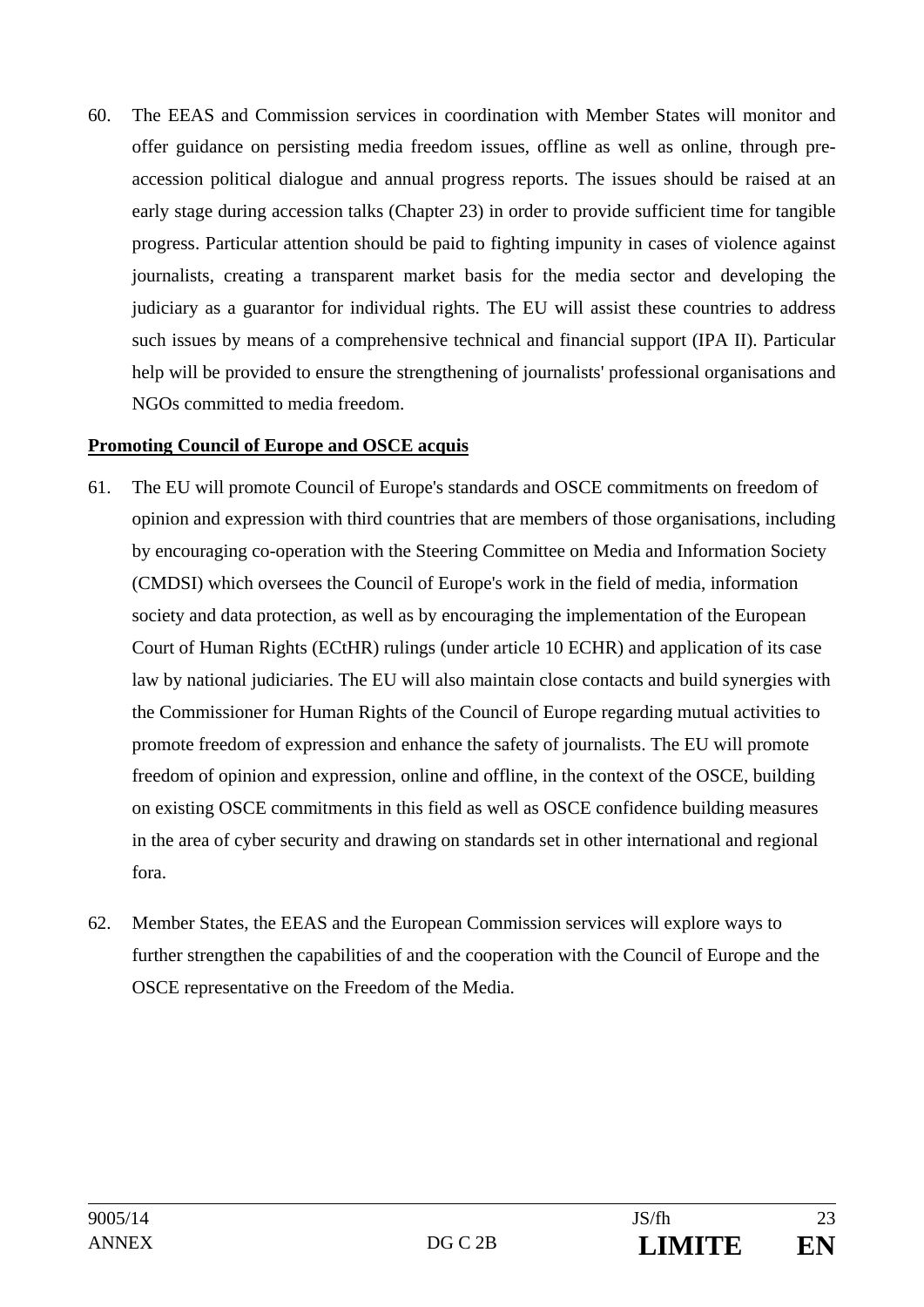#### **Trade measures**

- 63. Member States must ensure the appropriate application of Council Common Position 2008/944/CFSP, which defines common rules governing the control of exports of listed military technology and equipment, and which provides that respect for human rights in the country of final destination should be considered before licences to export to that country are granted.
- 64. The EU will ensure a structured and consistent approach to export controls of certain sensitive information and ICT items. In addition, the EU will promote action at the international level to prevent the sale of surveillance or censorship technology to authoritarian regimes, including by presenting proposals in the context of key multilateral export control regimes such as the Wassenaar Arrangement.

#### **Training and technical exchanges**

- 65. The EEAS, in cooperation with the Commission and Member States, will develop training materials for staff in the field and at headquarters. These training materials will also be made available to Member States and EU institutions. The training will be practical in its orientation, with a focus on enabling EU missions to use EU tools for analysis and effective reporting so as to highlight the EU's thematic priorities and respond to violations.
- 66. The EU will promote awareness raising and media and internet literacy and its importance for the safe and responsible use of the Internet, especially for children and young people, in the context of programmes of education and training on human rights, according to the UN Declaration on Human Rights Education and Training.
- 67. The EU will promote the implementation of the guidance for ICT/telecommunications companies on business and human rights**<sup>18</sup>**, developed by the Commission on the basis of the UN Guiding Principles on Business and Human Rights.

 $18$ **<sup>18</sup>** http://ec.europa.eu/enterprise/policies/sustainable-business/files/csr-sme/csr-ict-hrbusiness\_en.pdf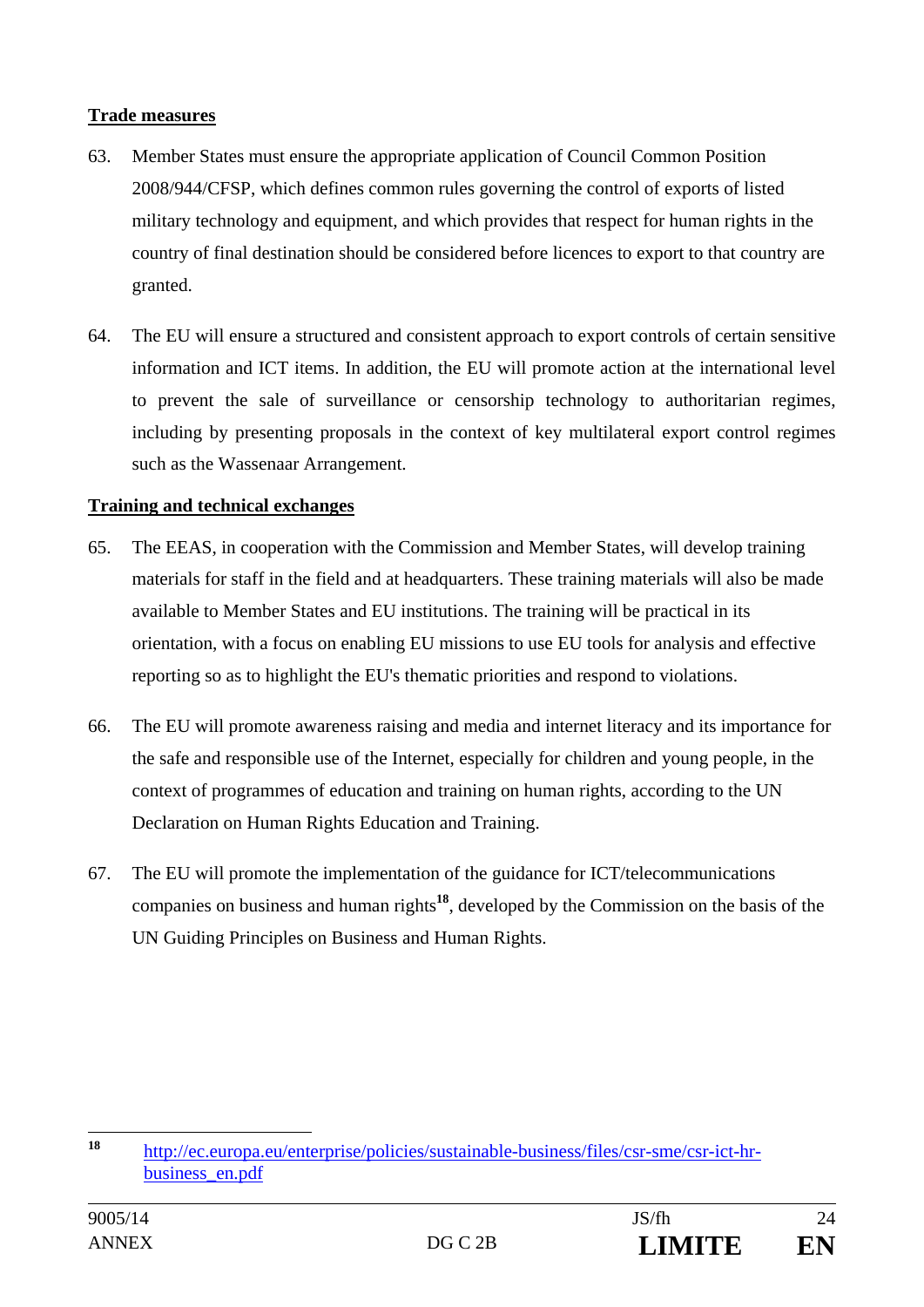68. The EEAS, the European Commission services and Member States will explore ways to provide technical assistance and exchange of good practices with third countries, including on legislative reform for better protection of the freedom of expression online and offline and the safety of the journalists and media actors. Human Rights Dialogues and Consultations with third countries will also be used for this purpose.

#### **Capacity building**

69. The EEAS and the European Commission, in coordination with Member States, will support the efforts of third countries to develop unhindered and safe access and use of the Internet in the context of ensuring openness and respect for human rights. Support will be provided for capacity building of human rights defenders, journalists and other media actors as well as individuals fighting for the respect for freedom of expression and secure communications online and offline, including through EIDHR funding.

#### **III. IMPLEMENTATION AND EVALUATION**

- 70. The Council Working Party on Human Rights (COHOM) and its task force on freedom of expression will support the implementation of these Guidelines involving, where appropriate, geographic Council working groups. It will develop additional guidance for action for EU missions, in particular regarding systemic issues and individual cases. It will adopt "lines to take" documents on key questions and topical issues when necessary.
- 71. COHOM will evaluate the implementation of these Guidelines after a period of three years, if appropriate, and in consultation with civil society, relevant academic experts and representatives of the media. Consultation with civil society should involve human rights defenders, NGOs including domestic and international human rights, professional associations, private sector, international and regional human rights bodies and women's organisations.
- 72. Regular exchanges of views will be held with the relevant committees, sub-committees and working groups of the European Parliament on the implementation, evaluation and review of these Guidelines.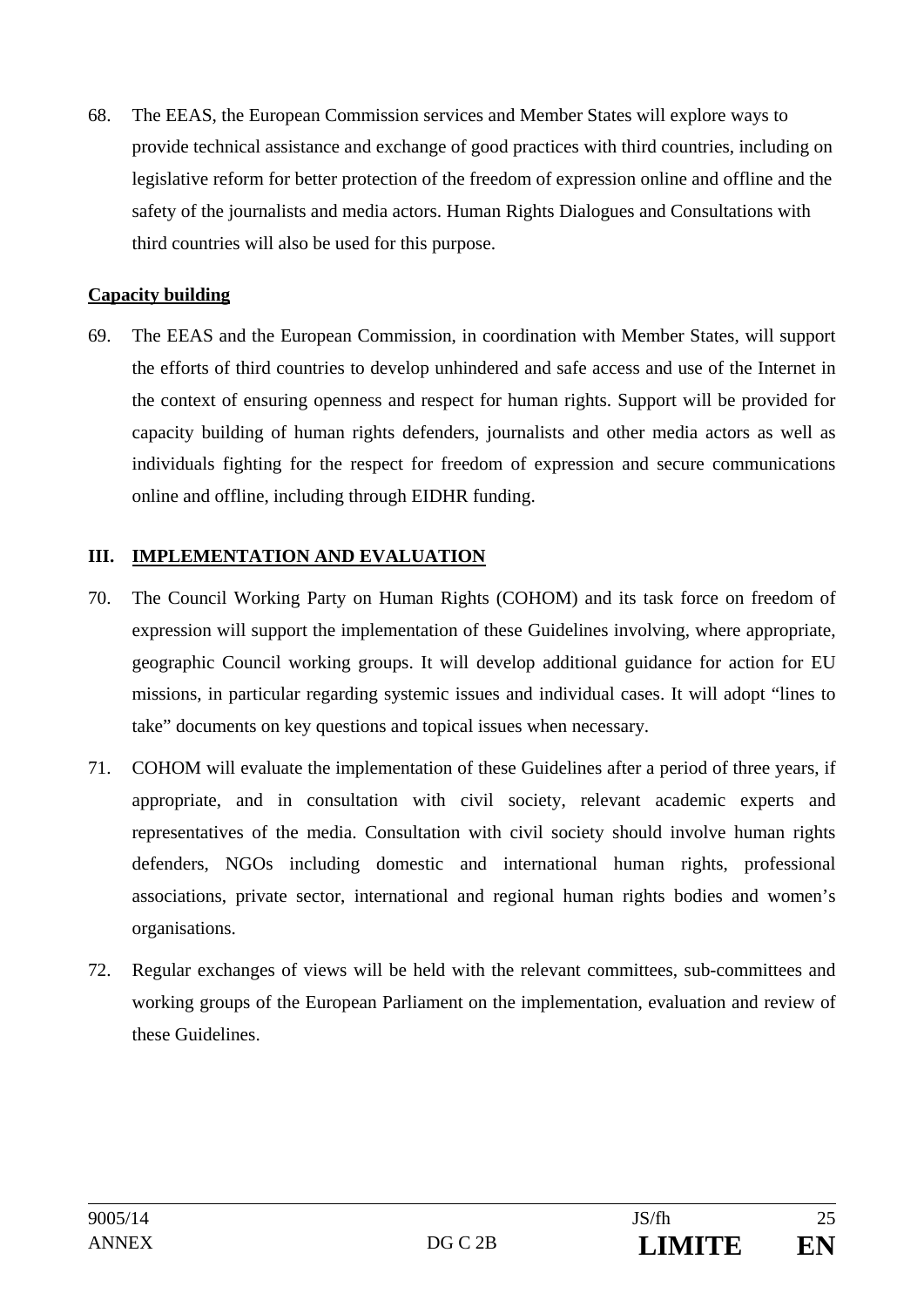#### **ANNEX I to ANNEX**

# **A. Examples of actions that may violate or undermine the enjoyment of the right to freedom of opinion and expression**

**Attacks on a person because of his or her exercise of the freedom of expression**: The execution, killing, enforced disappearance, torture or arbitrary arrest of journalists or other individuals because of his or her exercise of the freedom of expression constitutes a violation of article 19 UDHR and ICCPR. Such acts can be undertaken by state agents or private groups.

**Legislative restrictions**: Any restriction on freedom of expression must be provided by law, may only be imposed for the grounds set out in international human rights law, and must conform to the strict tests of necessity and proportionality

Inconsistent and abusive application of legislation can be used to censor criticism and debate concerning public issues and to foster a climate of fear and self-censorship among media actors and the public at large. Arbitrary regulations and accreditation requirements for journalists, denial of journalistic access, punitive legal barriers to the establishment or operation of media outlets and regulations that allow for the total or partial, ex-ante or post-facto censorship and banning of certain media are examples of legislative restrictions on the right to freedom of expression. Restrictions also take the form of laws imposing prohibitive taxes or levies, as well as other forms of economic sanctions and market restrictions.

On the Internet, censorship usually takes the form of laws allowing for the total or partial banning of certain webpages. In certain extreme circumstances, States resort to the complete disconnection of the Internet network, thus isolating a whole country or region from the rest of the world. It is important to guarantee that the access to and free flow of information will not be subject to unjustified restrictions regardless of the medium.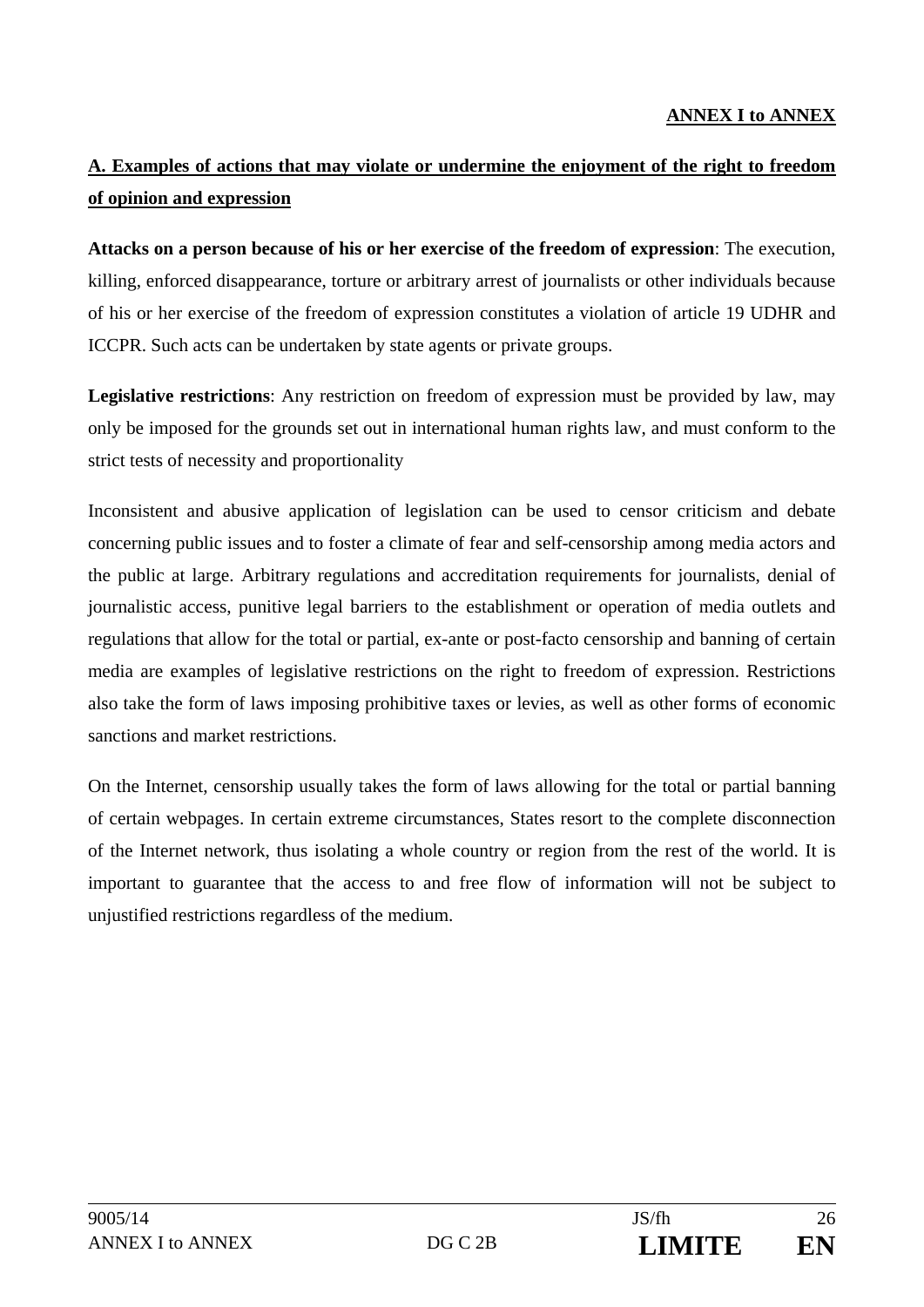**Defamation laws**: Journalists and other media actors, writers, artists, political activists and other human rights defenders across the world continue to be imprisoned for defamation. Defamation laws may also lead to strong self-censorship to avoid the fear of being subject to severe criminal or civil sanctions. The EU believes that defamation laws should not be misused to censor criticism and debate concerning public issues.

**Abusive invocation of public morals, national security or protection of "national values"**: International human rights law does not permit placing restrictions on the exercise of freedom of expression, solely in order to protect notions such as religions, cultures, schools of thought, ideologies or political doctrines. Some states invoke public morals in an abusive manner and as a means of curtailing the right to freedom of expression. For example, women or women's groups that publicly criticize discriminatory religious tenets have been the targets of severe harassment and intimidation, both by state as well as non-state actors.

**National security**: the protection of national security can be misused to the detriment of freedom of expression. States must take care to ensure that anti-terrorism laws, treason laws or similar provisions relating to national security (state secrets laws, sedition laws, etc.) are crafted and applied in a manner that is in conformity with their obligations under international human rights law.

**Blasphemy laws**: Laws that criminalise blasphemy restrict expression concerning religious or other beliefs; they are often applied so as to persecute, mistreat or intimidate persons belonging to religious or other minorities and they can have a serious inhibiting effect on freedom of expression and on freedom of religion or belief. The EU recommends for the decriminalisation of such offences and forcefully advocates against the use of the death penalty, physical punishment, or deprivation of liberty as penalties for blasphemy. The EU will continue to work with and support organisations advocating abolition of blasphemy laws.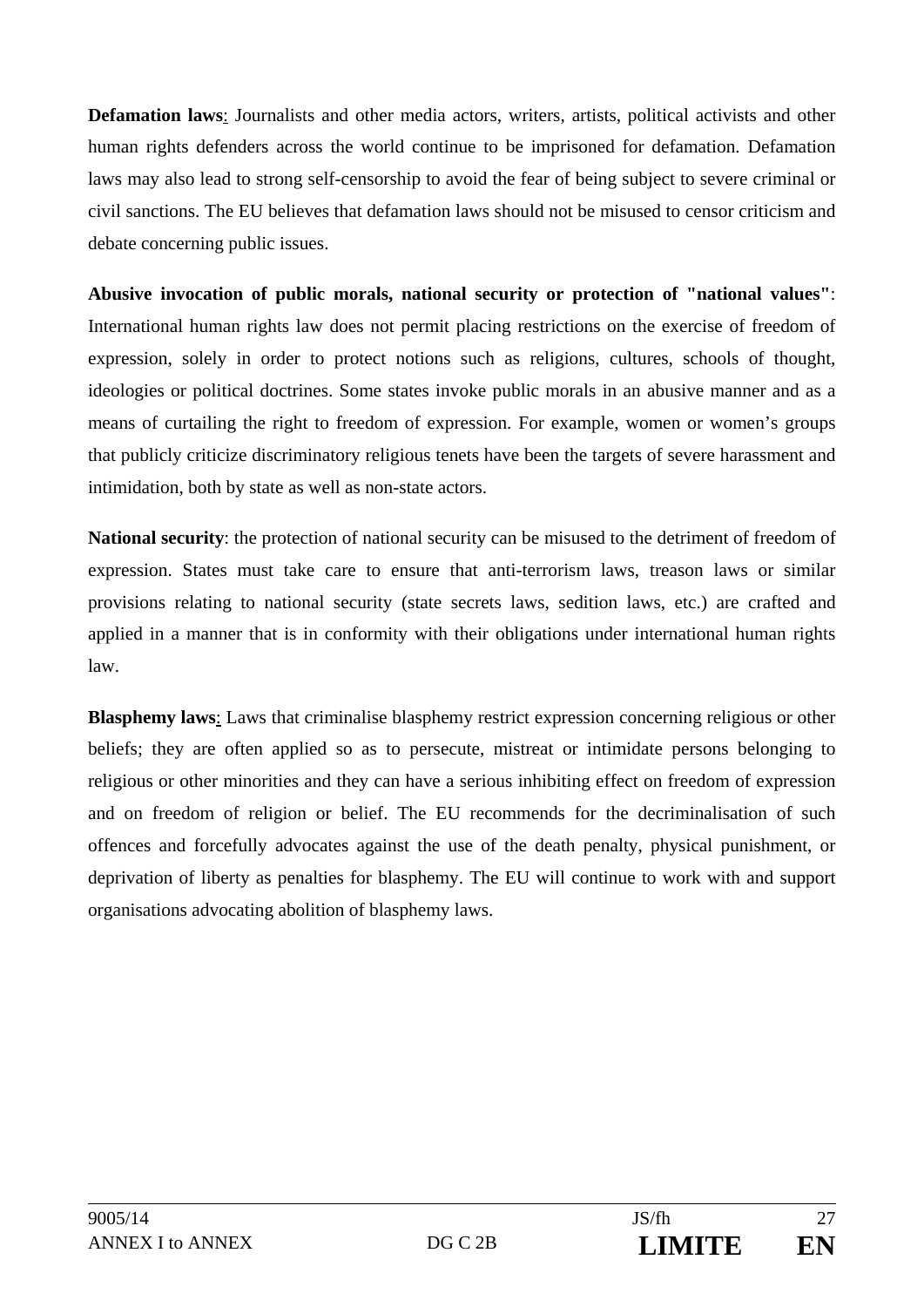**''Hate speech''**: there is no universally accepted definition of the term ''hate speech'' in international law. The term is usually used to refer to expression that is abusive, insulting, intimidating or harassing or which incites violence, hatred or discrimination against individuals or groups identified by a specific set of characteristics. Under international law, States are only required to prohibit the most severe forms of hate speech, such as the advocacy of national, racial or religious hatred that constitutes incitement to discrimination, hostility or violence (Article 20.2 ICCPR and Article 4 CERD). Hate speech legislation should not be abused by governments to discourage citizens from engaging in legitimate democratic debate on matters of general interest.

In the European context, ECHR case law makes a distinction between, on the one hand, genuine and serious incitement to extremism and, on the other hand, the right of individuals (including journalists and politicians) to express their views freely and to "offend, shock or disturb". In line with ECHR case law, the EU Framework decision on combating certain forms and expressions of racism and xenophobia by means of criminal law**<sup>19</sup>** stipulates that the Member States shall make punishable the intentional public incitement to violence or hatred as well as the public condoning, denial or gross trivialisation of certain international crimes when carried out in a manner likely to incite to violence or hatred.

**Restrictions relating to media freedom and pluralism**: Lack of media freedom and pluralism may hinder freedom to receive and impart information, which in turn undermines both public trust in the media and the exercise of democracy itself. Moreover, a lack of media freedom and pluralism diminishes the media's ability to act as a public watchdog holding power to account. Also, it should be observed that freedom of expression is closely linked to the financing structure enabling a real independence for both, public and private media.

 $19$ **<sup>19</sup>** http://eur-lex.europa.eu/LexUriServ/LexUriServ.do?uri=OJ:L:2008:328:0055:0058:EN:PDF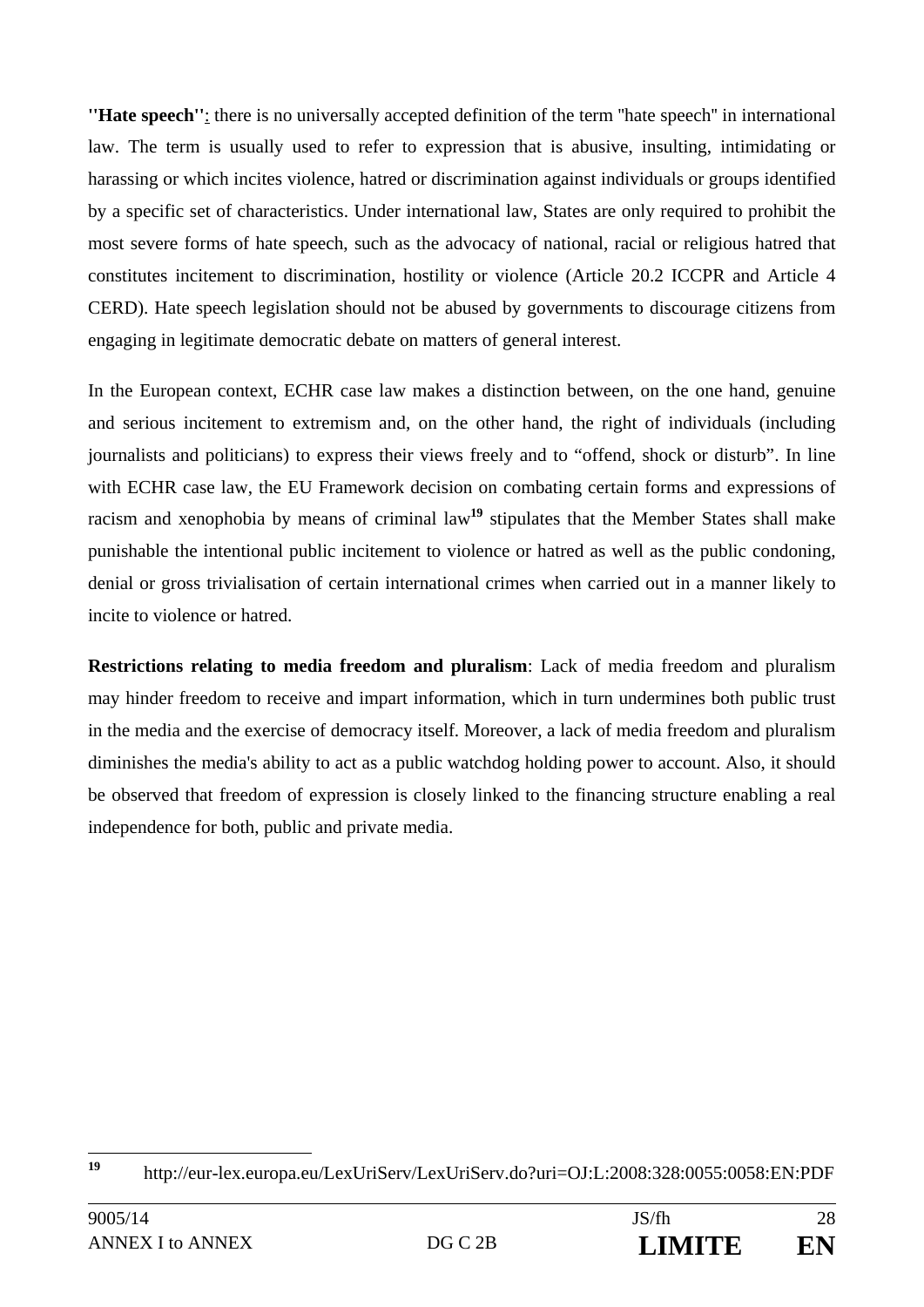Fair and independent media markets are essential for exercising the right to free expression. Regulatory activity should not be used to shape the media landscape to the taste of specific interest groups or the incumbents in power, excluding other groups or positions from the public debate.

**The lack of independence of regulatory bodies**: The independence of regulatory bodies from governmental influence is a vital condition for free and independent media to flourish. Nomination and appointment procedures for all members of regulatory bodies should follow rules designed to protect their independence and impartiality. National regulatory bodies should be free from direct political interference and should have a positive obligation to protect human rights, including freedom of expression.

**Internet restrictions by operators:** Specific content, applications or services should never be blocked, slowed down, degraded or discriminated against, except in very limited circumstances (e.g. implement a court order or a legislative provision, for instance conforming to the law enforcement provisions on child abuse<sup>20</sup>, crucial network security issues, prevent unsolicited communication, minimise exceptional congestion). Interference may also arise out of abusive, opportunistic or discriminatory (variable geometry) application of various laws, interference with privately operated Internet based platforms or applications, etc.

The jamming of wireless signals is another means of censorship which deprives individuals of their right of freedom of expression.

**Restrictions on the right of access to information**: The UN Special Rapporteur on Freedom of Expression recommends that parliaments enact legislation on access to public information, in accordance with internationally recognised principles, underlining that in all democratic societies, transparency of public activities plays a crucial role for the confidence and trust of the population.

 $20$ **<sup>20</sup>** See the Optional Protocol to the Convention on the Rights of the Child on the Sale of Children, Child Prostitution and Child Pornography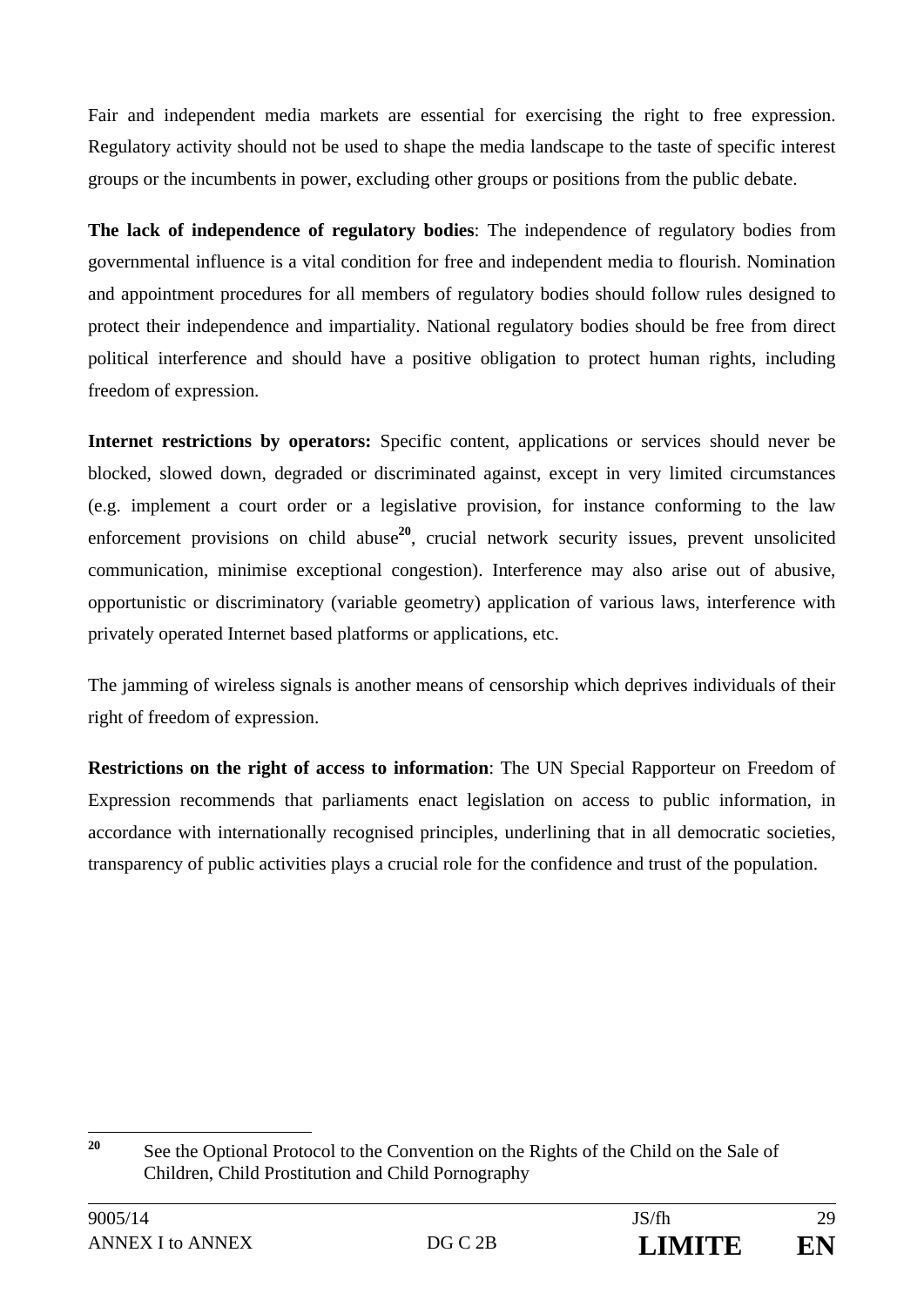**Restricting freedom of expression in order to protect intellectual property rights**: Blocking access to websites on the grounds of copyright protection could constitute a disproportionate restriction of freedom of opinion and expression. Any restrictions must comply with the three part cumulative test set out in paragraph 20 of these Guidelines.

**Restrictions on the right of privacy and data protection**: Illegal surveillance of communications, their interception, as well as the illegal collection of personal data violates the right to privacy and the freedom to hold opinions without interference and can lead to restrictions on freedom of expression.

Undue interference with individuals' privacy can both directly and indirectly limit the free development and exchange of ideas. Restrictions on anonymity in communication, for example, could discourage victims of all forms of violence from reporting the abuses against them, for fear of double victimization. In this regard, Article 17 of ICCPR refers directly to the protection from interference with "correspondence", a term that should be interpreted to encompass all forms of communication, both online and offline.

Unlawful or arbitrary government or private company access to personal data can have a negative impact on freedom of expression as individuals may be less likely to use electronic communication technologies.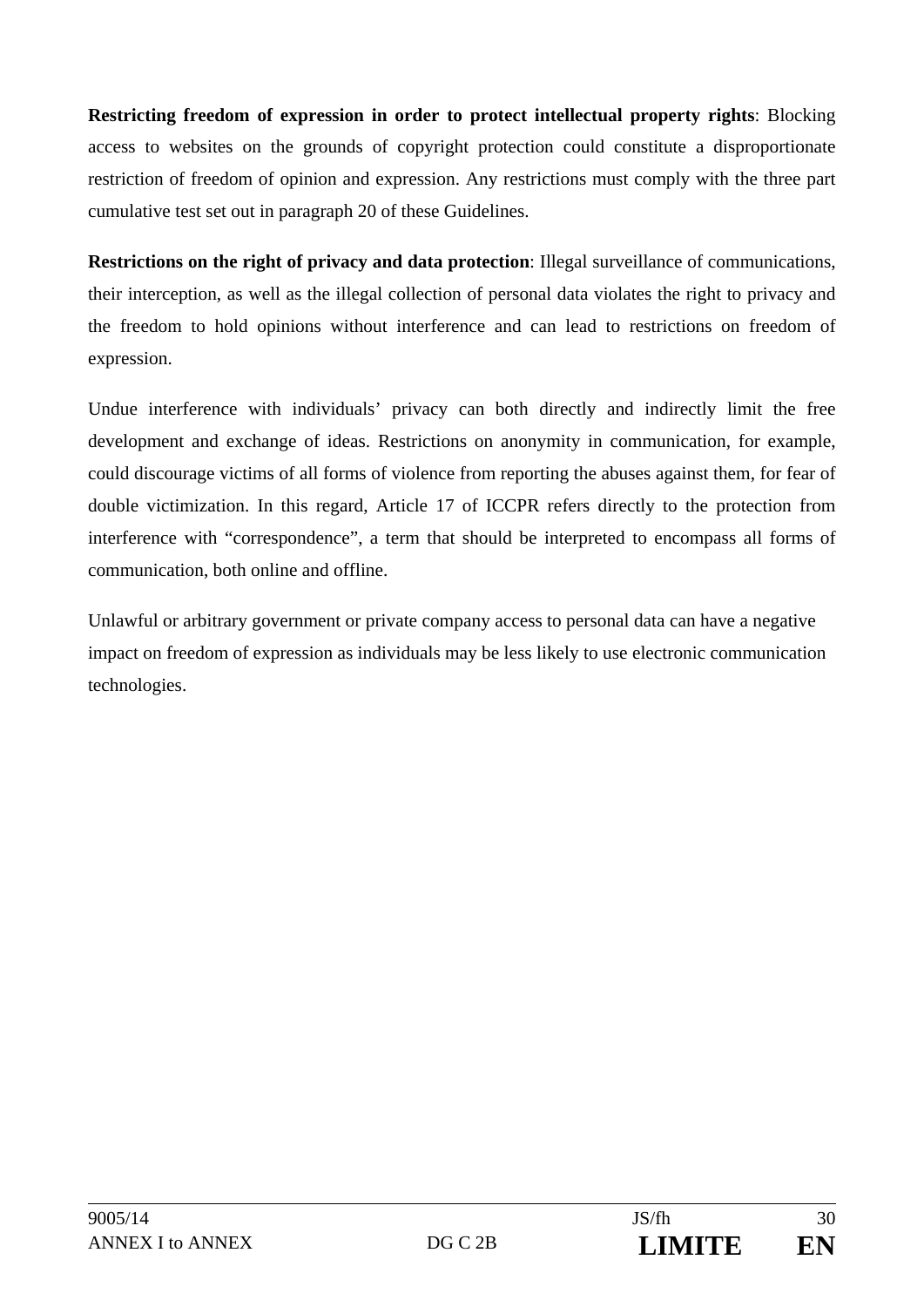Non-exhaustive list of international norms, standards, principles and resources related to freedom of opinion and expression that the EU may invoke or use in contacts with third countries

### **1. Universal Declaration of Human Rights**

**Article 19:** *"Everyone has the right to the freedom of opinion and expression; this right includes freedom to hold opinions without interference and to seek, receive and impart information and ideas through any media and regardless of frontiers".*

<sup>21</sup> **<sup>21</sup>** These Guidelines are based on international and regional standards on freedom of expression. There are a number of countries which neither signed nor ratified the International Covenant on Civil and Political Rights and other main human rights treaties, and standards developed under these treaties are not formally binding on them. Jurisprudence from international and regional human rights bodies, as well as non-binding texts/documents and other standards, illustrate the manner in which international and constitutional guarantees of freedom of expression have been interpreted. As such, they represent authoritative evidence of generally accepted understandings of the scope and nature of all international guarantees of freedom of expression. They also provide strong guidance regarding interpretation of the guarantees of freedom of expression for all states. Moreover, the Universal Declaration of Human Rights is widely regarded as having acquired legal force as customary international law.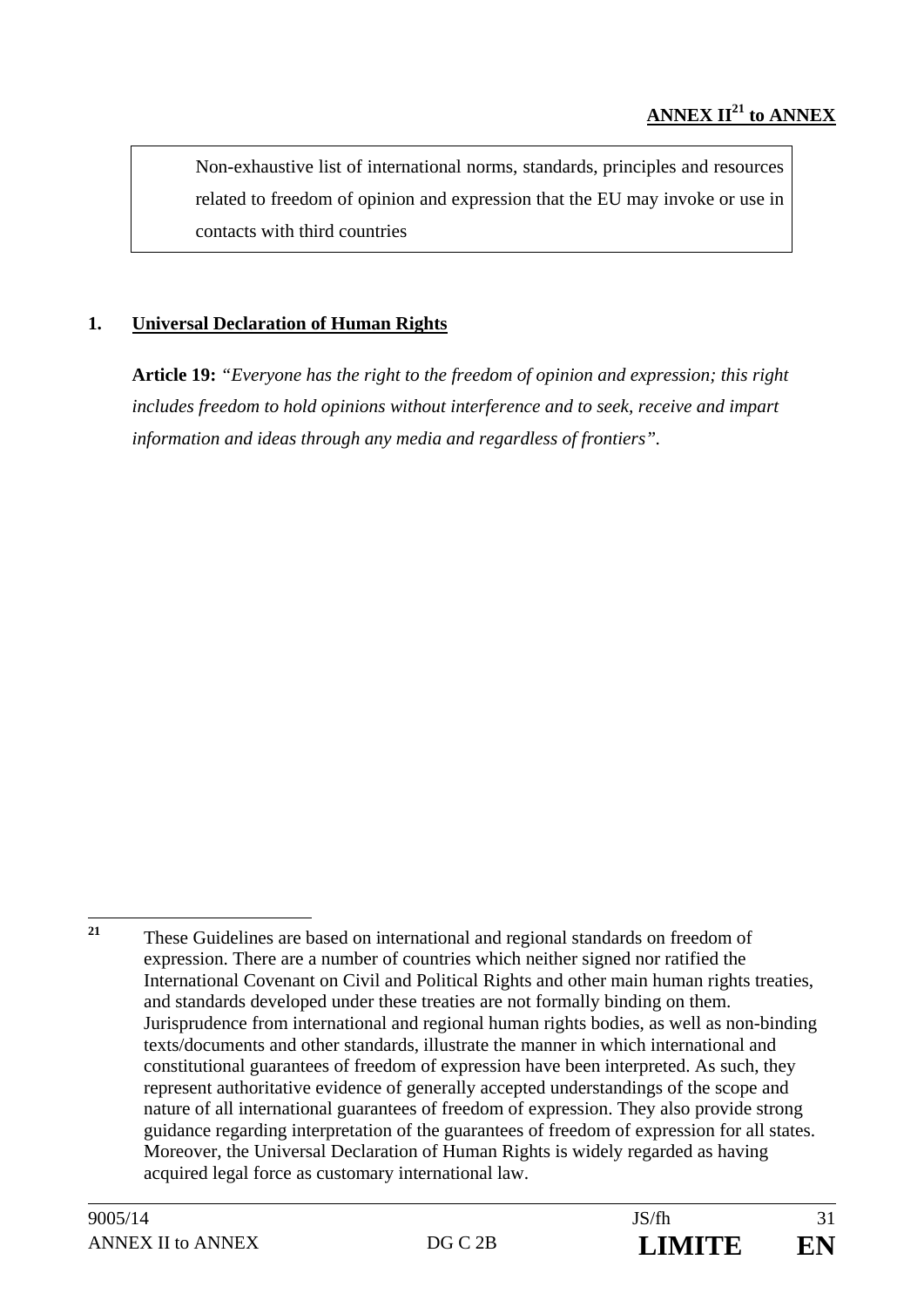#### **2. International Covenant on Civil and Political Rights**

**Article 19:** "*Everyone shall have the right to hold opinions without interference. Everyone shall have the right to freedom of expression; this right shall include freedom to seek, receive and impart information and ideas of all kinds, regardless of frontiers, either orally, in writing or in print, in the form of art, or through any other media of his choice. The exercise of the rights provided for in paragraph 2 of this article carries with it special duties and responsibilities. It may therefore be subject to certain restrictions, but these shall only be such as are provided by law and are necessary: (a) For respect of the rights or reputations of others; (b) For the protection of national security or of public order (ordre public), or of public health or morals."* 

**Article 18:** *"Everyone shall have the right to freedom of thought, conscience and religion. This right shall include freedom to have or to adopt a religion or belief of his choice, and freedom, either individually or in community with others and in public or private, to manifest his religion or belief in worship, observance, practice and teaching. No one shall be subject to coercion which would impair his freedom to have or to adopt a religion or belief of his choice. Freedom to manifest one's religion or beliefs may be subject only to such limitations as are prescribed by law and are necessary to protect public safety, order, health, or morals or the fundamental rights and freedoms of others. The States Parties to the present Covenant undertake to have respect for the liberty of parents and, when applicable, legal guardians to ensure the religious and moral education of their children in conformity with their own convictions".*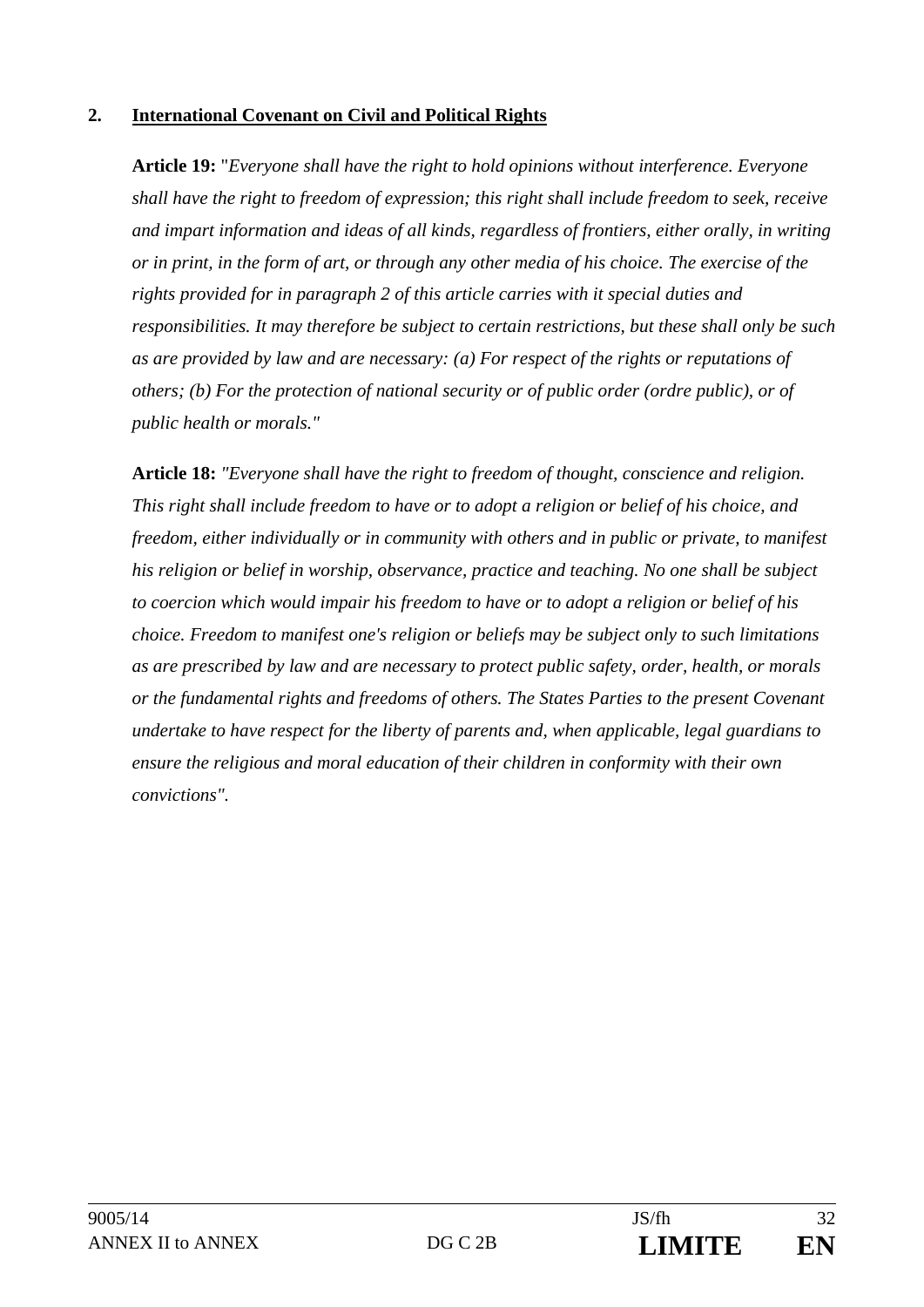**Article 17:** *"No one shall be subjected to arbitrary or unlawful interference with his privacy, family, home or correspondence, nor to unlawful attacks on his honour and reputation. Everyone has the right to the protection of the law against such interference or attacks."* 

**Article 20.2:** *"States are required to prohibit by law "any advocacy of national, racial or religious hatred that constitutes incitement to discrimination, hostility or violence."*

#### **3. International Convention on the Elimination of All Forms of Racial Discrimination**

**Article 4:** *"States Parties condemn all propaganda and all organizations which are based on ideas or theories of superiority of one race or group of persons of one colour or ethnic origin, or which attempt to justify or promote racial hatred and discrimination in any form, and undertake to adopt immediate and positive measures designed to eradicate all incitement to, or acts of, such discrimination and, to this end, with due regard to the principles embodied in the Universal Declaration of Human Rights and the rights expressly set forth in article 5 of this Convention, inter alia: (a) Shall declare an offence punishable by law all dissemination of ideas based on racial superiority or hatred, incitement to racial discrimination, as well as all acts of violence or incitement to such acts against any race or group of persons of another colour or ethnic origin, and also the provision of any assistance to racist activities, including the financing thereof; (b) Shall declare illegal and prohibit organizations, and also organized and all other propaganda activities, which promote and incite racial discrimination, and shall recognize participation in such organizations or activities as an offence punishable by law; (c) Shall not permit public authorities or public institutions, national or local, to promote or incite racial discrimination."*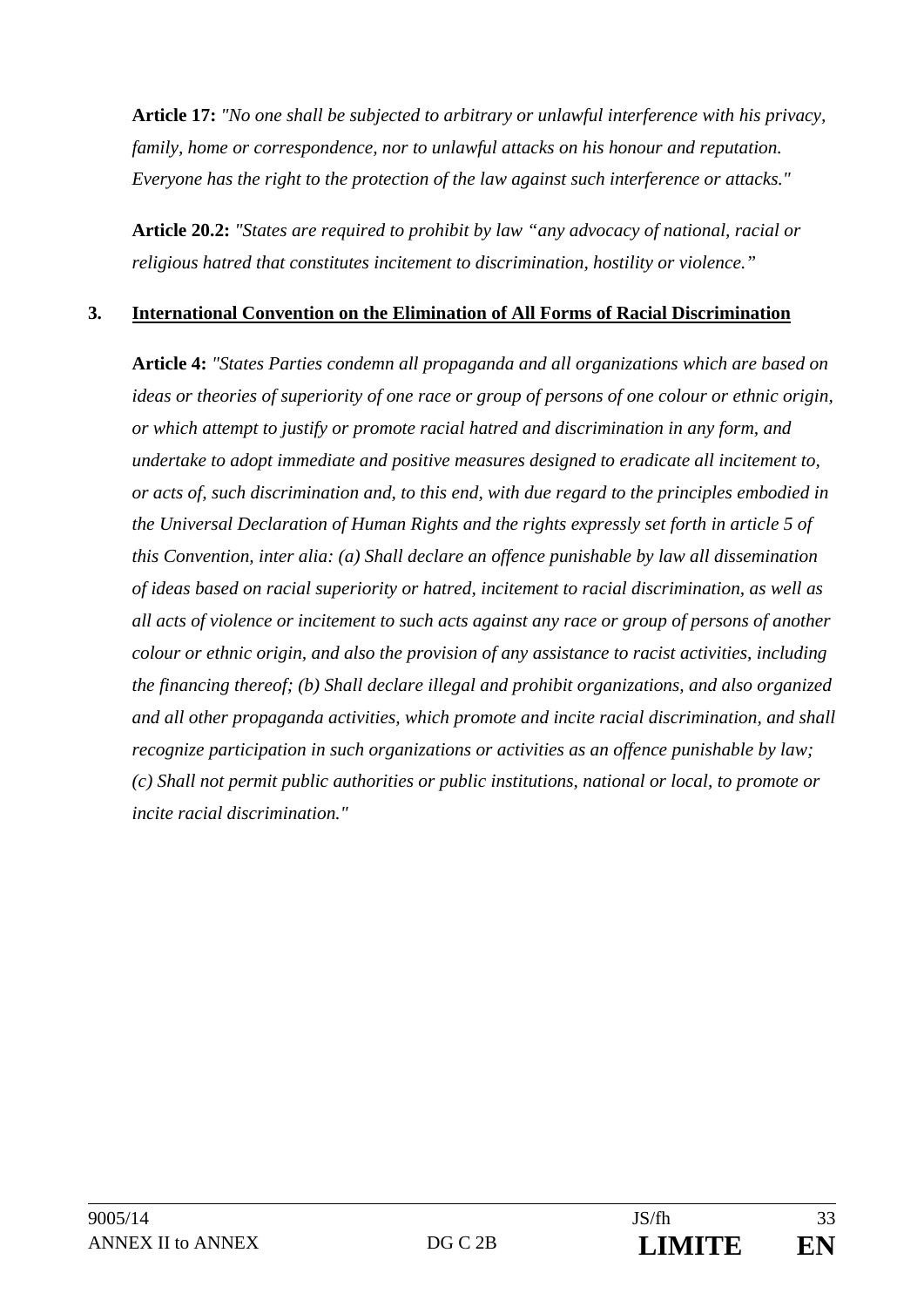### **4.** Convention on the Rights of the Child<sup>22</sup>

**Article 13:** *"The child shall have the right to freedom of expression; this right shall include freedom to seek, receive and impart information and ideas of all kinds, regardless of frontiers, either orally, in writing or in print, in the form of art, or through any other media of the child's choice. The exercise of this right may be subject to certain restrictions, but these shall only be such as are provided by law and are necessary: (a) For respect of the rights or reputations of others; or (b) For the protection of national security or of public order (ordre public), or of public health or morals.* 

#### **5. Convention on Prevention and Punishment of the Crime of Genocide**

- **6. UN Declaration on Human rights Education and Training**
- **7. UN Declaration on the Rights of persons belonging to minorities (***Art 4.2)*
- **8. UN Declaration on the Rights of indigenous peoples (***Article 16)*

#### **9. UN Special Rapporteur on Freedom of Opinion and Expression**

The office of the UN Special Rapporteur on Freedom of Opinion and Expression was established by resolution of the UN Commission on Human Rights in 1993**<sup>23</sup>**.

10. Rabat plan of Action on the prohibition of advocacy of national, racial or religious hatred that constitutes incitement to discrimination, hostility or violence - 2012

 $22$ **<sup>22</sup>** Of relevance are also articles 15 (on the right to the freedom of association and assembly), 16 (enhanced protection of the right to hold opinions) and 17 (on access of the child to information and material from the media).

<sup>&</sup>lt;sup>23</sup> http://www.ohchr.org/EN/ISSUES/FREEDOMOPINION/Pages/OpinionIndex.aspx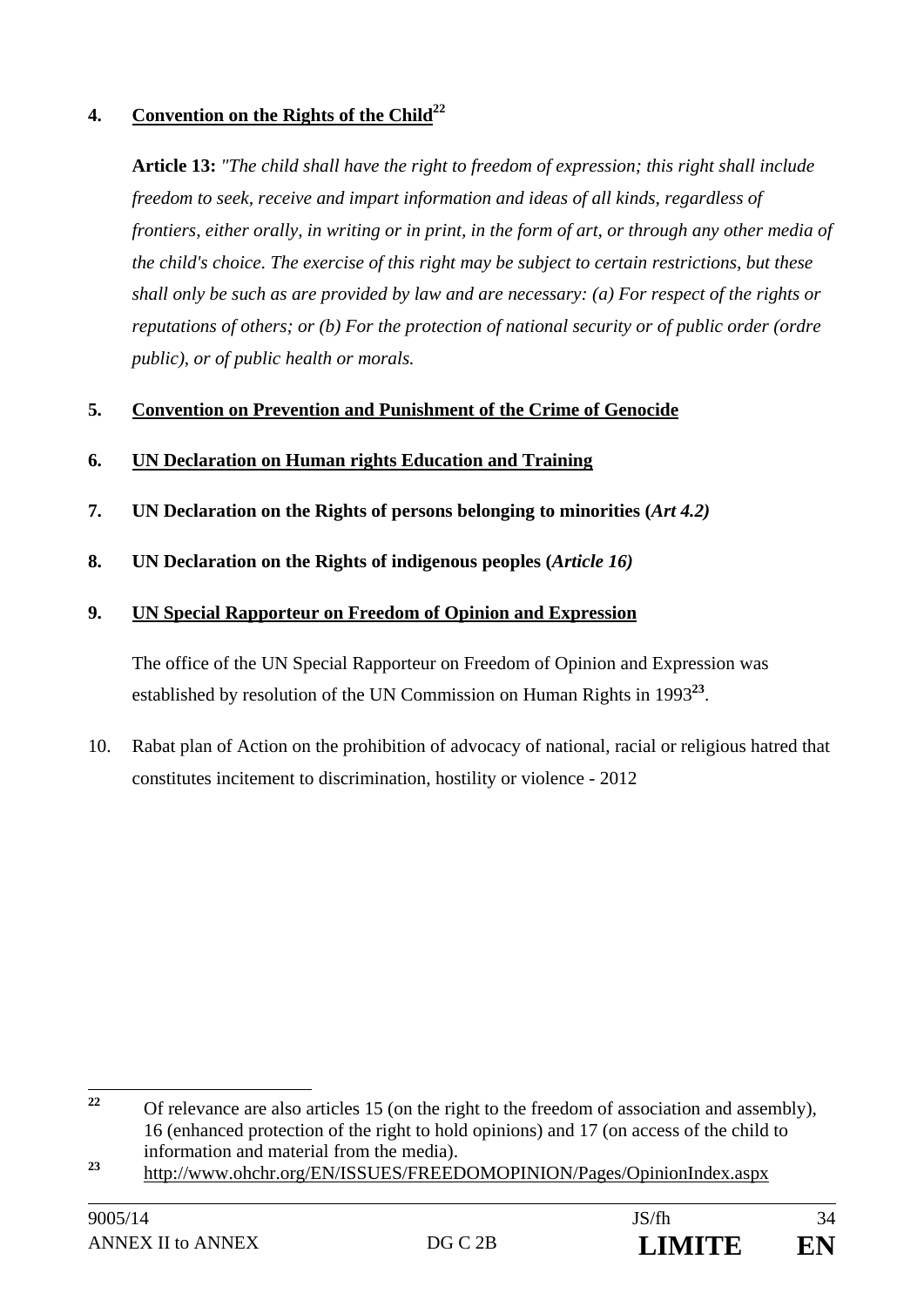## **11. UNESCO: Selected Declarations, Decisions and Strategic Documents**

- Constitution of UNESCO (Article I.2.a 1945)
- Windhoek Declaration on Freedom of Expression and Press Freedom (1991)
- UNESCO Resolution 29 on Condemnation of Violence against Journalists (1997)
- Belgrade Declaration on Support to Media in Violent Conflict and in Countries in **Transition**
- Maputo Declaration on Freedom of Expression, Access to Information and Empowerment of People (2008)
- Brisbane Declaration on Freedom of Information: The Right to Know (2010)
- Washington Declaration on 21<sup>st</sup> Century Media: New Frontiers, New Barriers (2011)
- Carthage Declaration on Press Freedom and the Safety of Journalists (2012)
- UNESCO Work Plan on the Safety of Journalists and the Issue of Impunity (2013)
- UN Plan of Action on the Safety of Journalists and the Issue of Impunity (2012)
- Implementation Strategy 2013-2014 UN Plan of Action on the safety of Journalists and the Issue of Impunity.
- San Jose Declaration on Safe to Speak: Securing Freedom of Expression in All Media (2013)
- Final Statement of the First WSIS + 10 Review Events (2013)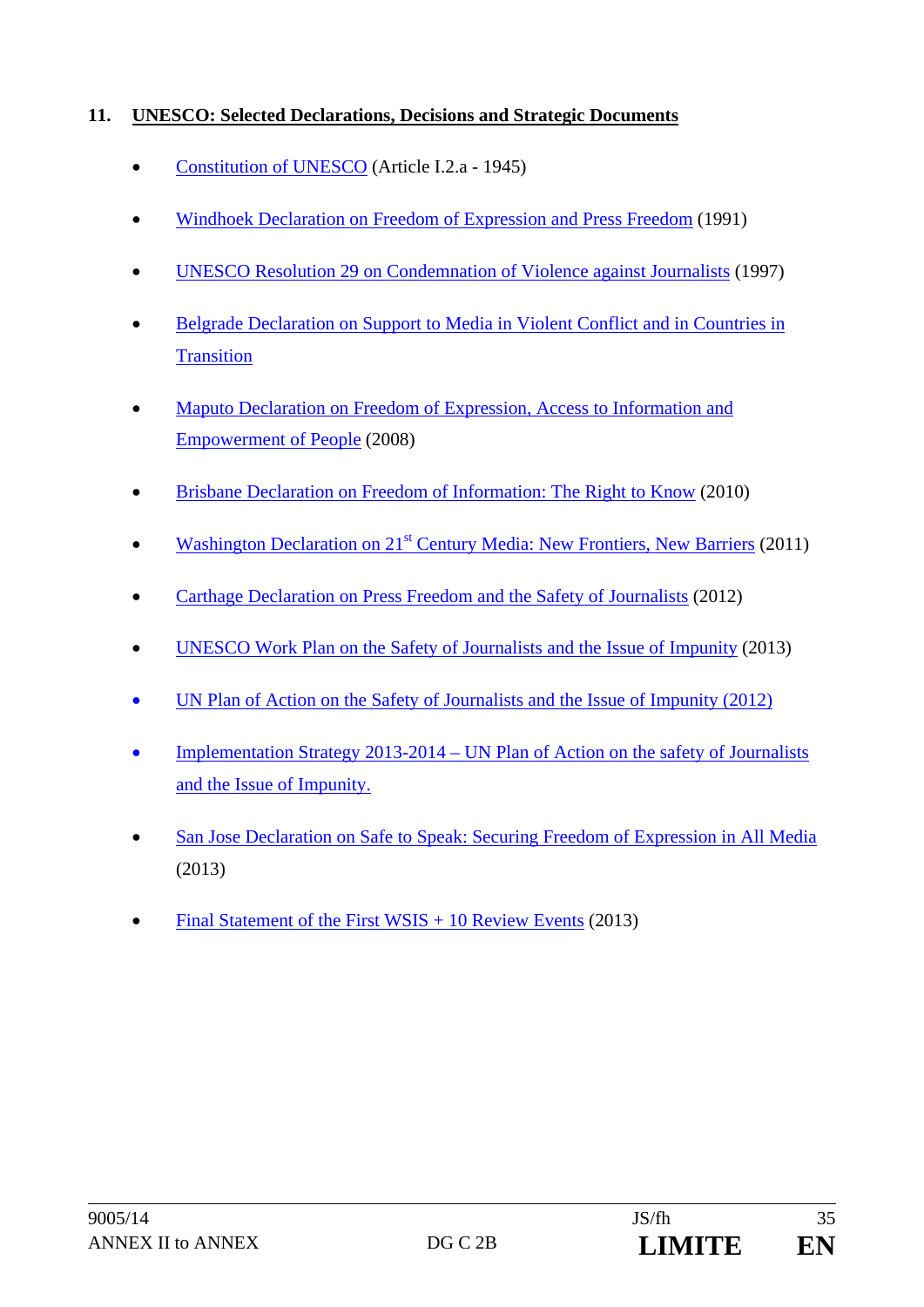### **Tools**

- Media Development Indicators (MDIs) (2006)
- Journalists' Safety Indicators: (2013)
- Gender-Sensitive Indicators for Media (GSIM) (2012)
- Freedom of Expression Toolkit (2013)

#### *Freedom of expression and related rights in regional instruments*

#### **12. Council of Europe24:**

European Convention on the Protection of Human Rights and Fundamental Freedoms

(Article 8 – Right to respect for private and family life) *"Everyone has the right to respect for his private and family life, his home and his correspondence. There shall be no interference by a public authority with the exercise of this right except such as is in accordance with the law and is necessary in a democratic society in the interests of national security, public safety or the economic well-being of the country, for the prevention of disorder or crime, for the protection of health or morals, or for the protection of the rights and freedoms of others".* 

 $24$ **<sup>24</sup>** Council of Europe instruments conventions, recommendations, declarations including documents of the Parliamentary Assembly of the Council of Europe that are highly relevant can be found: https://wcd.coe.int/ViewDoc.jsp?id=1835645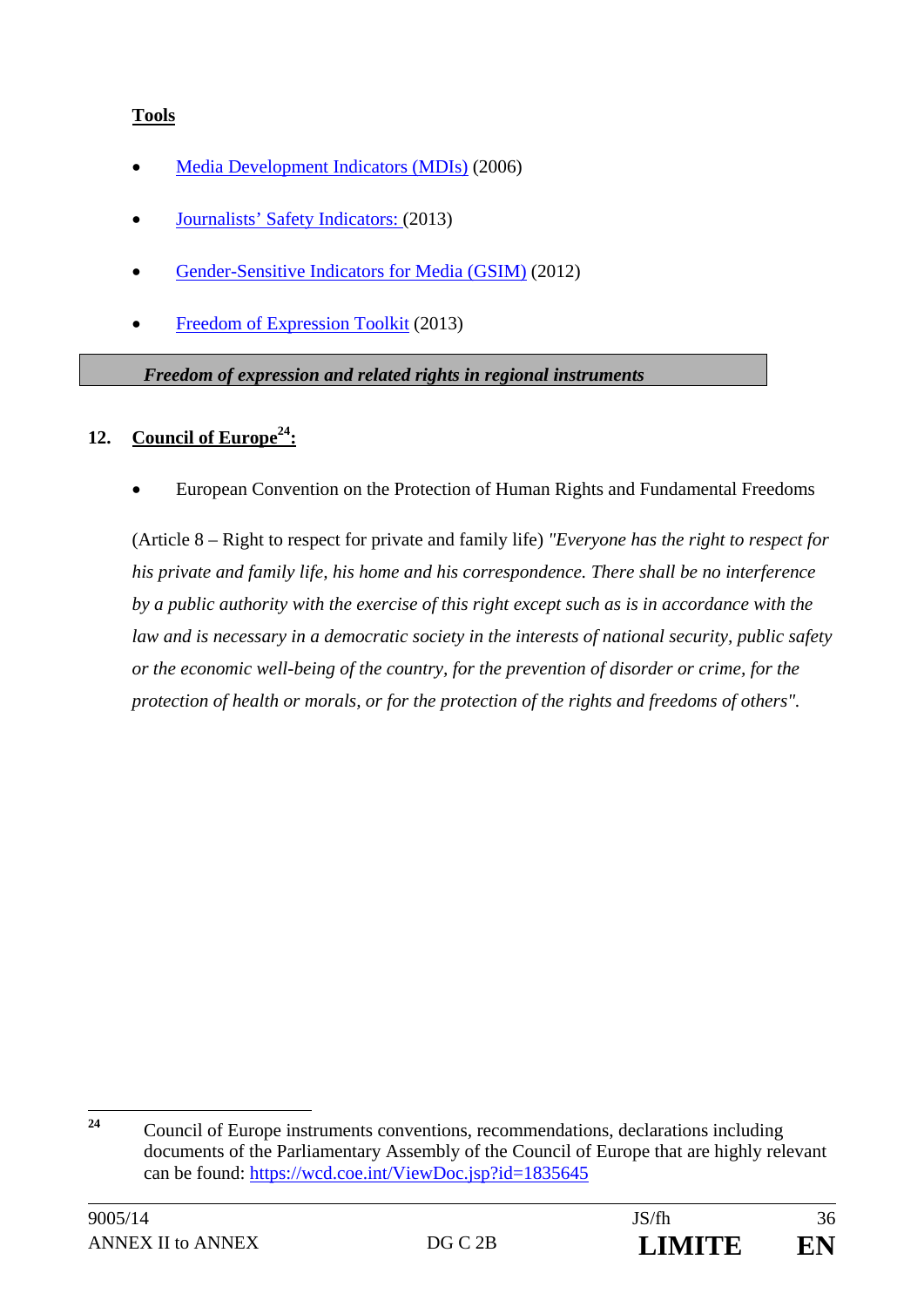(Article 9 – Freedom of thought, conscience and religion) *"Everyone has the right to freedom of thought, conscience and religion; this right includes freedom to change his religion or belief and freedom, either alone or in community with others and in public or private, to manifest his religion or belief, in worship, teaching, practice and observance". "Freedom to manifest one's religion or beliefs shall be subject only to such limitations as are prescribed by law and are necessary in a democratic society in the interests of public safety, for the protection of public order, health or morals, or for the protection of the rights and freedoms of others".* 

(Article 10 - Freedom of expression) *"Everyone has the right to freedom of expression. This right shall include freedom to hold opinions and to receive and impart information and ideas without interference by public authority and regardless of frontiers. This article shall not prevent States from requiring the licensing of broadcasting, television or cinema enterprises. The exercise of these freedoms, since it carries with it duties and responsibilities, may be subject to such formalities, conditions, restrictions or penalties as are prescribed by law and are necessary in a democratic society, in the interests of national security, territorial integrity or public safety, for the prevention of disorder or crime, for the protection of health or morals, for the protection of the reputation or rights of others, for preventing the disclosure of information received in confidence, or for maintaining the authority and impartiality of the judiciary".* 

(Article 17 - Prohibition of abuse of rights) *"Nothing in this Convention may be interpreted as implying for any State, group or person any right to engage in any activity or perform any act aimed at the destruction of any of the rights and freedoms set forth herein or at their limitation to a greater extent than is provided for in the Convention".*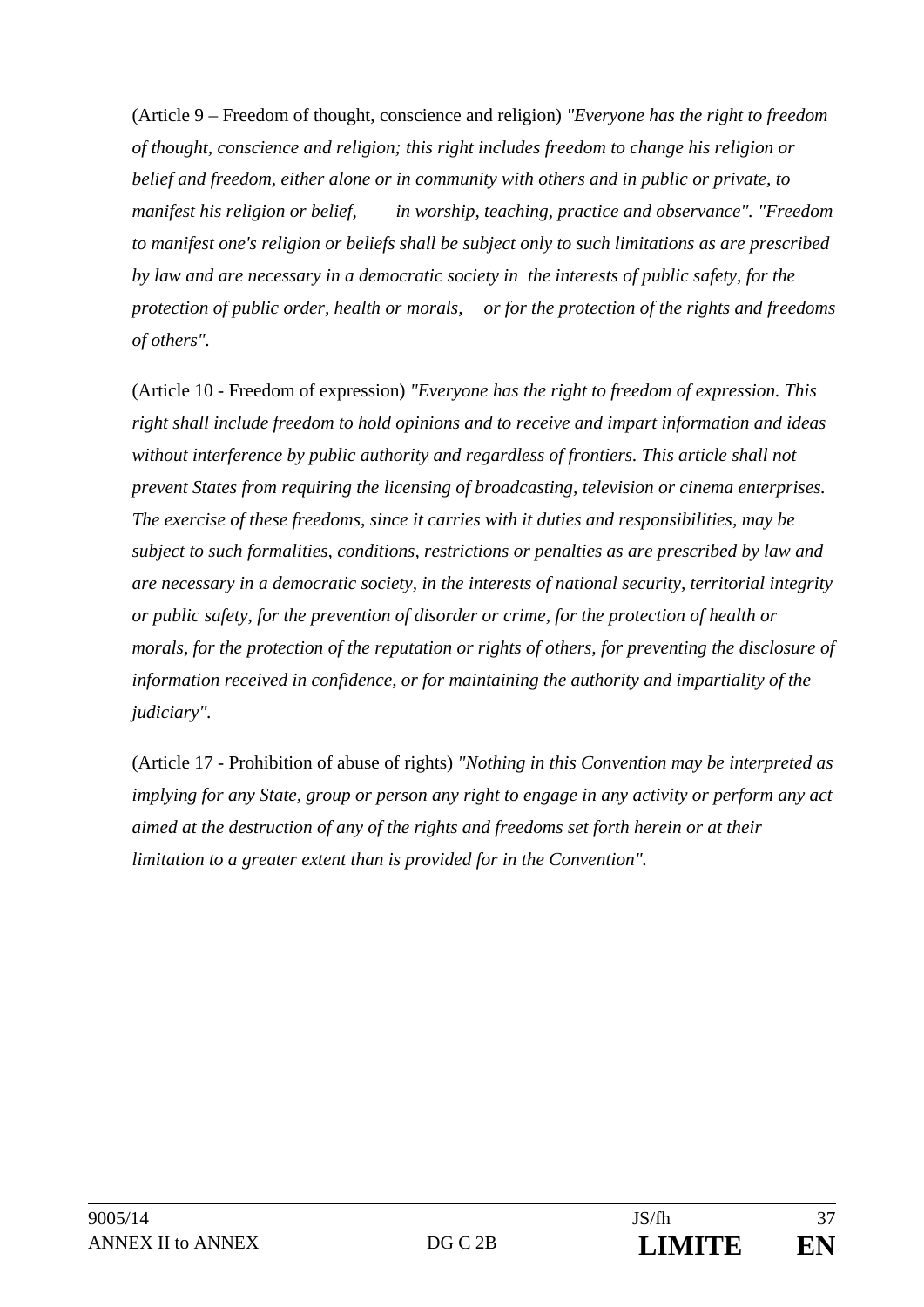# **Convention for the Protection of Individuals with regard to Automatic Processing of Personal Data (Convention 108)**

**Article 1**: Object and purpose. The purpose of this convention is to secure in the territory of each Party for every individual, whatever his nationality or residence, respect for his rights and fundamental freedoms, and in particular his right to privacy, with regard to automatic processing of personal data relating to him ("data protection").

- **Framework Convention for the Protection of National Minorities and Explanatory Report (Article 9)**
- **European Charter for Regional or Minority Languages (Article 11 on the Media)**
- The Council of Europe is currently working on **standards relating to the protection of journalists,** including as regards member states positive obligations. This is a priority during the current Austrian Chairmanship of the Committee of Ministers of the Council of Europe, also having regard to the recent Resolution 3 entitled "Safety of Journalists", adopted by the Council of Europe Ministers responsible for Media and Information Society, held in Belgrade on the  $7<sup>th</sup>$  and  $8<sup>th</sup>$  of November 2013<sup>25</sup>.

**25**

http://www.coe.int/t/dghl/standardsetting/media/Belgrade2013/Belgrade%20Ministerial %20Conference%20Texts%20Adopted\_en.pdf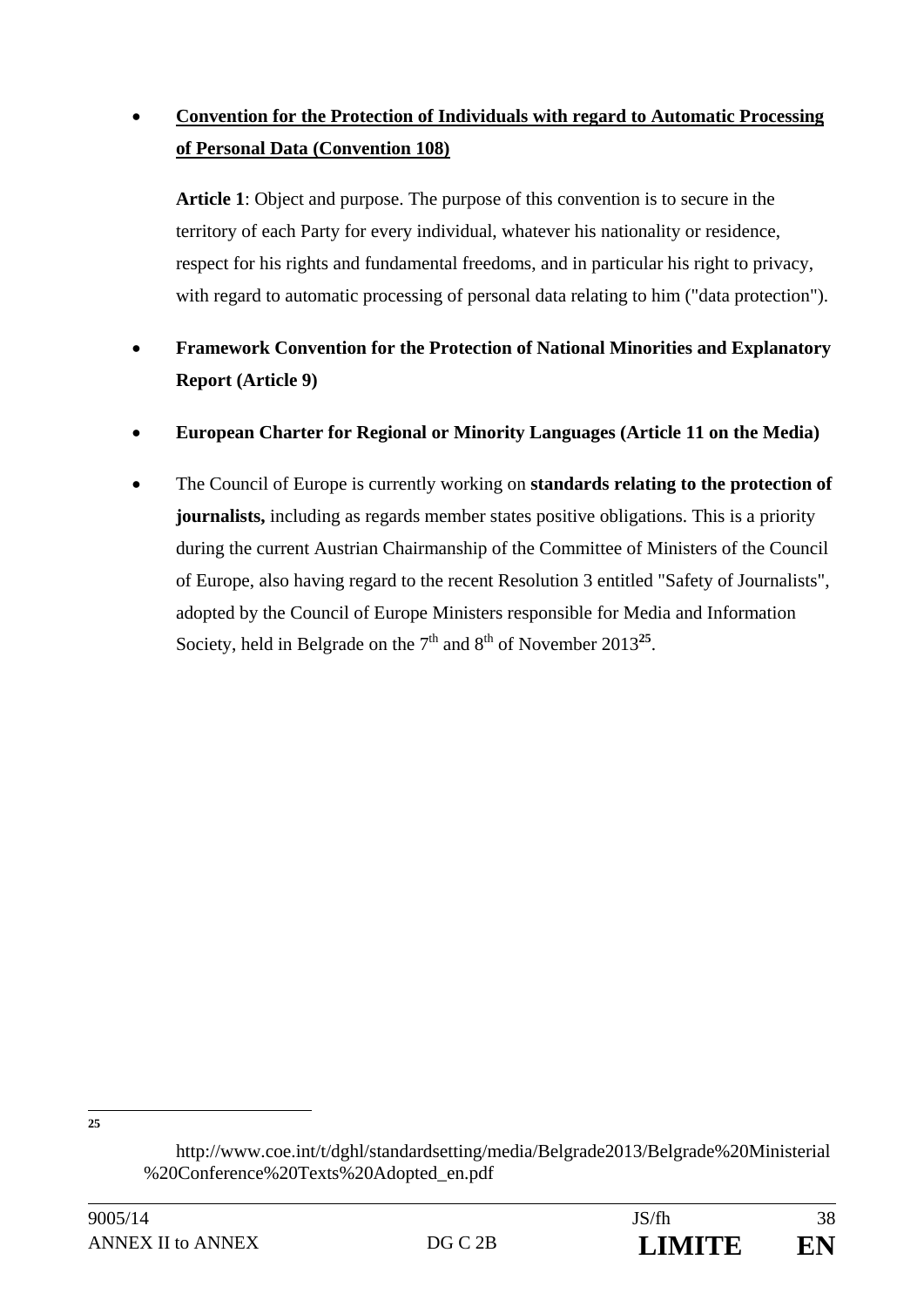- UNESCO (senior officials) has asked the Council of Europe to consider the subject of safety of journalists as an indicator of state fragility. Given that violence against journalists thrives in the absence of freedom of expression, safety of journalists can indeed be a high value indicator of the respect of freedom of expression and freedom of the media in a particular community**<sup>26</sup>**.
- Council of Europe's work on Internet freedom, fully compatible with the International Covenant on Civil and Political Rights and the European Convention on human rights via its Internet Governance Strategy 2012-2015, promoting the 47 members' commitment to do no harm to the Internet, and various standards on filtering and blocking, net neutrality, and human rights aspects of the operation of various Internet actors.
- The ECHR case-law has established certain parameters to describe "hate speech" by applying Article 17 (prohibition of abuse of rights) of the Convention where the comments in question amount to hate speech and negate the fundamental values of the Convention, or (b) by applying the limitations provided for in the second paragraph of Article 10 and Article 11 of the Convention (this approach is adopted where the speech in question, although it is hate speech, is not apt to destroy the fundamental values of the Convention)**<sup>27</sup>**.

 $26$ There are specific Council of Europe standards on this: https://wcd.coe.int/ViewDoc.jsp?id=419411 https://wcd.coe.int/ViewDoc.jsp?id=1207243&Site=CM&BackColorInternet=9999CC&BackColorIntranet=F FBB55&BackColorLogged=FFAC75

http://www.coe.int/t/dghl/standardsetting/media/doc/cm/rec(1997)020&expmem\_EN.asp <sup>27</sup> Handyside v. the United Kingdom, 7 December 1976, Erbakan v. Turkey, judgment of 6 July 2006, Vona v. Hungary 9 July 2013, Aksu v. Turkey 15 March 2012 (Grand Chamber), Féret v. Belgium 16 July 2009, Leroy v. France 2 October 2008, Jersild v. Denmark 23 September 1994, Hizb Ut-Tahrir and Others v. Germany 19 June 2012 (decision on the admissibility), Garaudy v. France, judgment of 24 June 2003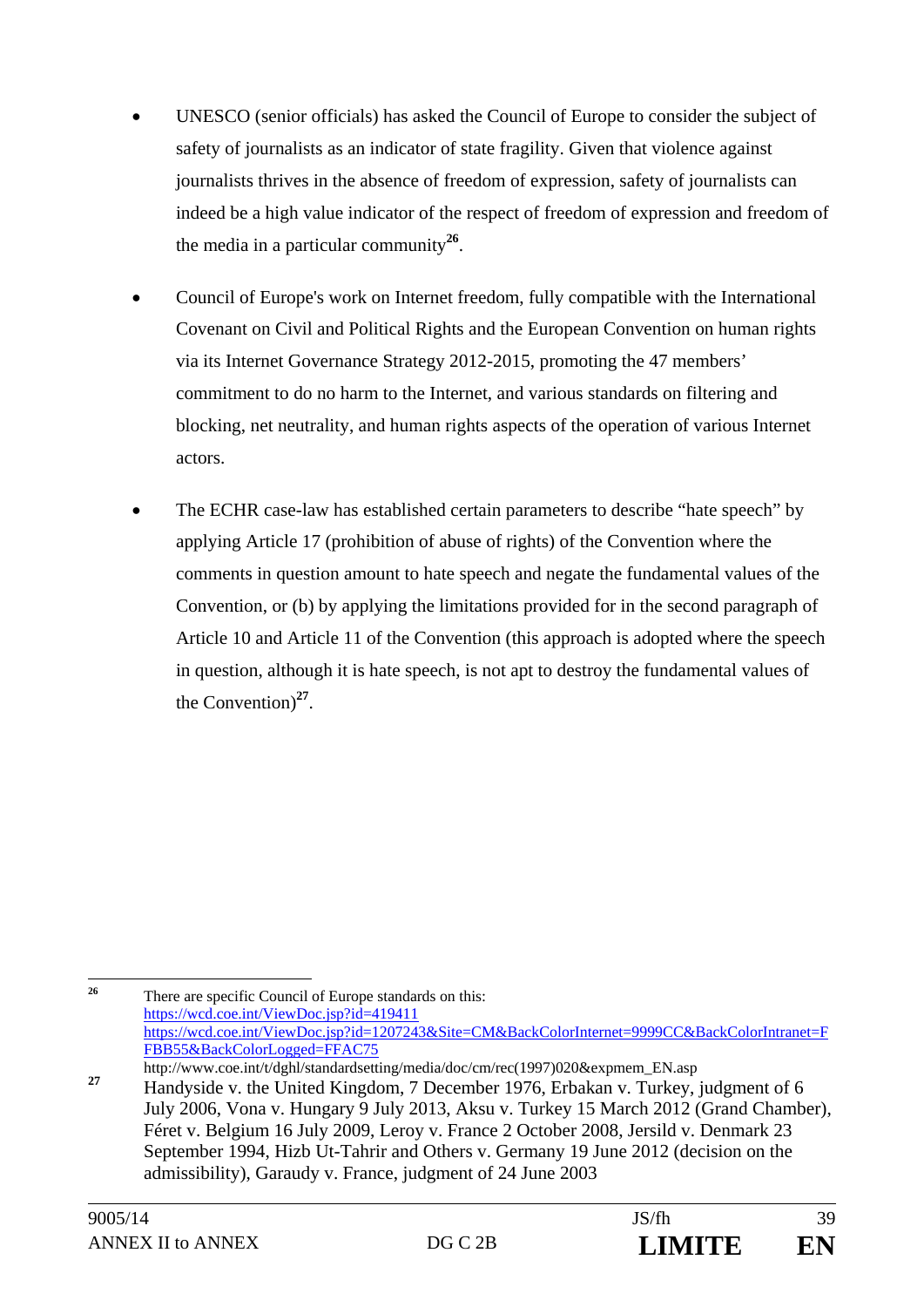**Recommendation CM/Rec (2011)7<sup>28</sup>** of the Committee of Ministers to Member States, contains a new broad notion of Media encompassing all actors involved in the production and dissemination, to potentially large numbers of people, of content, including information, analysis, comment and opinion. The Committee of Ministers also acknowledged that, for certain purposes, some privileges which are normally recognised for journalists may extend to other actors who may not fully qualify as media (for example individual bloggers) taking account of the extent to which such actors can be considered part of the media ecosystem and contribute to the functions and role of media in a democratic society. Reference could also be made to the Resolution 1 entitled **"Internet Freedom"**, adopted at the Council of Europe Ministerial Conference, held in Belgrade, Serbia, on 7 and 8 November 2013.

#### **13. Organisation for the Security and Cooperation in Europe (OSCE)**

The OSCE *acquis* includes several provisions on freedom of expression, among them:

# **Document of the Copenhagen Meeting of the Conference on the Human Dimension of the CSCE (1990):**

*(9. The participating States reaffirm that: everyone has the right to freedom of expression including the right to communication. This right will include freedom to hold opinions and to receive, and impart information and ideas without interference by public authority and regardless of frontiers. The exercise of this right may be subject only to such restrictions as are prescribed by law and are consistent with international standards. In particular, no limitation will be imposed on access to, and use of, means of reproducing documents of any kind, while respecting, however, rights relating to intellectual property.* 

 $28$ **<sup>28</sup>** https://wcd.coe.int/ViewDoc.jsp?id=1835645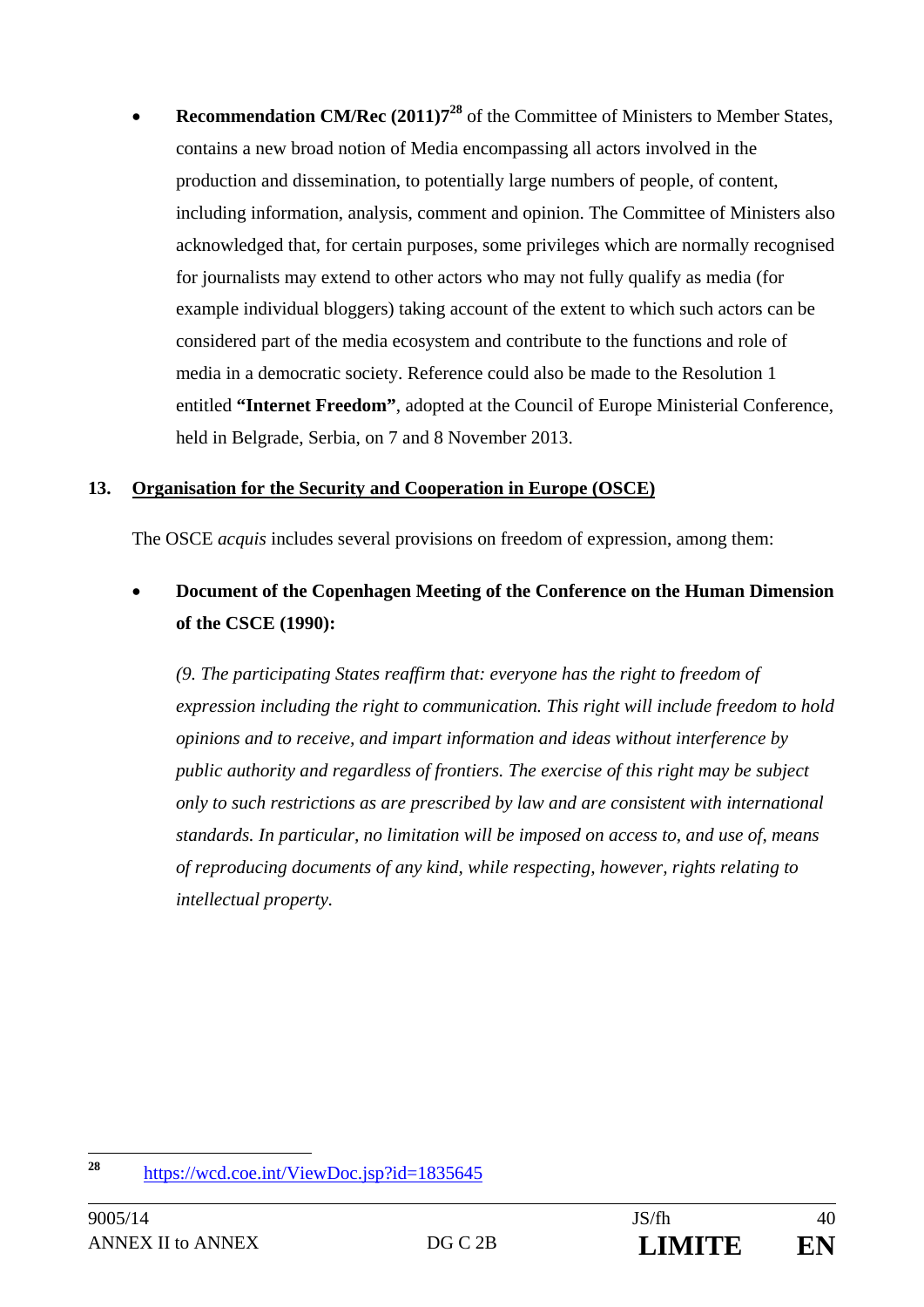# **Budapest Document: Towards a Genuine Partnership in a New Era (Summit of Heads of State, 1994):**

*36. The participating States reaffirm that freedom of expression is a fundamental human right and a basic component of a democratic society. In this respect, independent and pluralistic media are essential to a free and open society and accountable systems of government. They take as their guiding principle that they will safeguard this right.* 

# **OSCE Permanent Council Decision No. 633, annexed to Decision 12/04 of the Twelfth Meeting of the Ministerial Council (Sofia, 2004):**

*Reaffirming the importance of fully respecting the right to the freedoms of opinion and expression, which include the freedom to seek, receive and impart information, which are vital to democracy and in fact are strengthened by the Internet.* 

### **OSCE Guidelines on the use of minority languages in the broadcast media (2003)**

 The Office of the **OSCE Representative on Freedom of the Media** remains the world's only inter-governmental institution mandated to protect and promote media freedom in 57 OSCE participating States. It was created in 1997. In March 2010, Dunja Mijatovic from Bosnia and Herzegovina was appointed Representative**<sup>29</sup>**.

#### **14. African Union:**

African Charter on Human and Peoples' Rights

**Article 9: "***Every individual shall have the right to receive information. Every individual shall have the right to express and disseminate his opinions within the law.***"** 

The Special Rapporteur on Freedom of Expression in Africa is Ms. Faith Pansy Tlakula.

 $\overline{a}$ 

**<sup>29</sup>** http://www.osce.org/fom/31230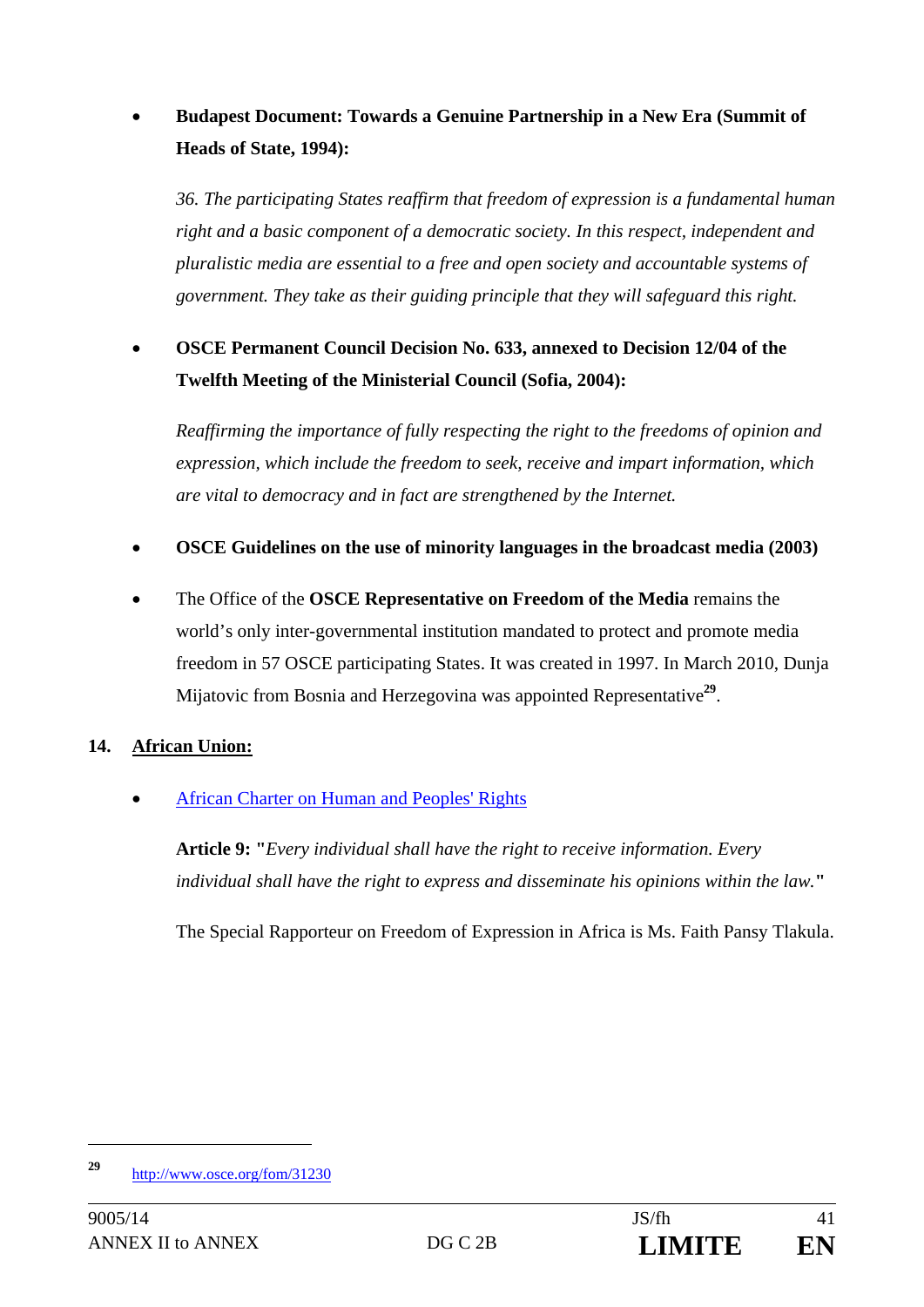#### **15. Organisation of Amercian States (OAS)**

#### American Convention on Human Rights

**Article 13**: "*Everyone has the right to freedom of thought and expression. This right includes freedom to seek, receive, and impart information and ideas of all kinds, regardless of frontiers, either orally, in writing, in print, in the form of art, or through any other medium of one's choice. The exercise of the right provided for in the foregoing paragraph shall not be subject to prior censorship but shall be subject to subsequent imposition of liability, which shall be expressly established by law to the extent necessary to ensure: a. respect for the rights or reputations of others; or b. the protection of national security, public order, or public health or morals. The right of expression may not be restricted by indirect methods or means, such as the abuse of government or private controls over newsprint, radio broadcasting frequencies, or equipment used in the dissemination of information, or by any other means tending to impede the communication and circulation of ideas and opinions. Notwithstanding the provisions of paragraph 2 above, public entertainments may be subject by law to prior censorship for the sole purpose of regulating access to them for the moral protection of childhood and adolescence. Any propaganda for war and any advocacy of national, racial, or religious hatred that constitute incitements to lawless violence or to any other similar action against any person or group of persons on any grounds including those of race, color, religion, language, or national origin shall be considered as offenses punishable by law.* 

OAS Special Rapporteur on Freedom of Expression, was created by the Inter-American Commission on Human Rights in October 1997. The OAS special rapporteur is Catarina Botero.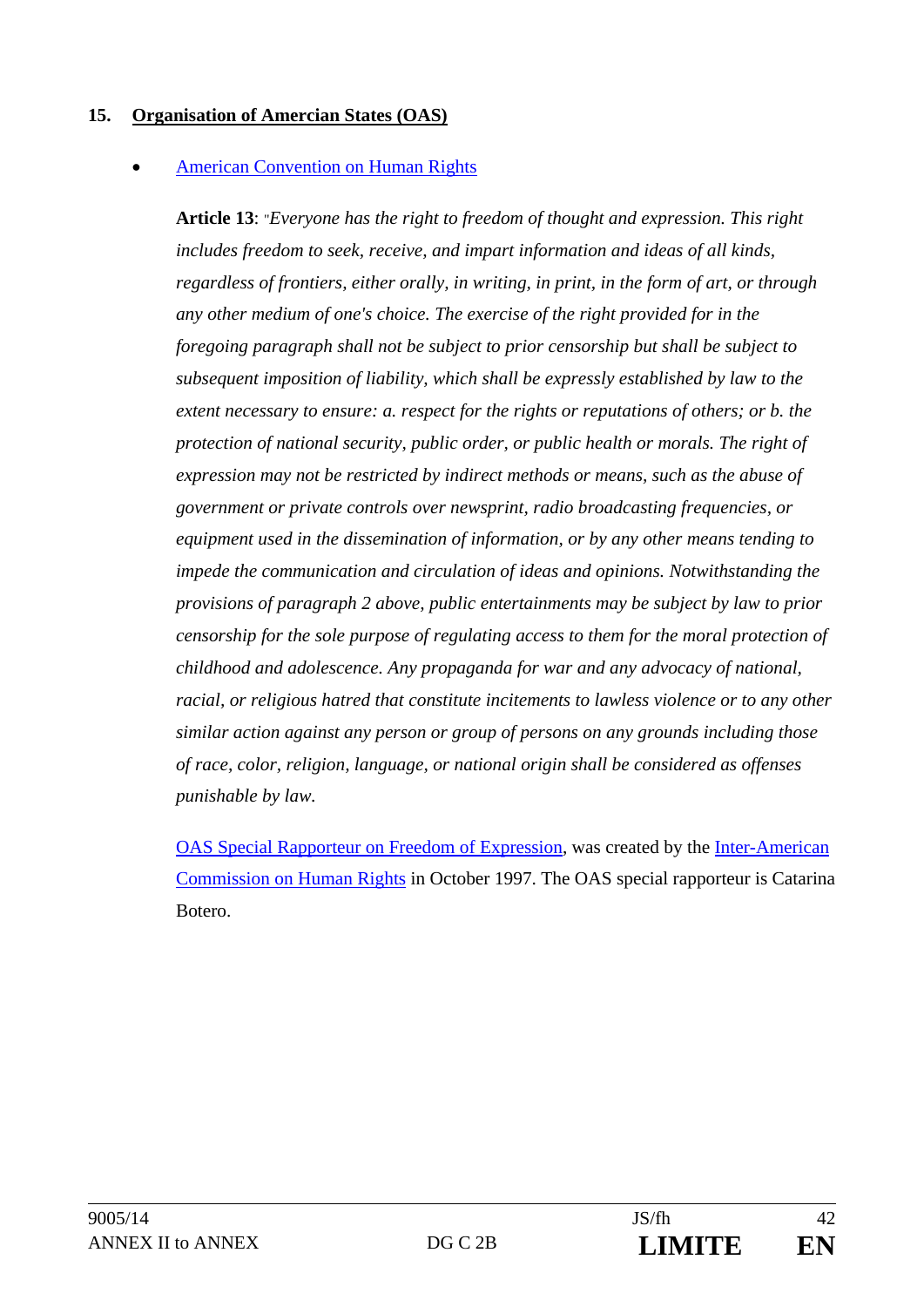# **16. ASEAN**

Human rights Declaration**<sup>30</sup>**:

**Article 23**: *"Every person has the right to freedom of opinion and expression, including freedom to hold opinions without interference and to seek, receive and impart information, whether orally, in writing or through any other medium of that person's choice".*

#### **European Union:**

**Treaty on the Functioning of the European Union** 

#### *Article 16*

- *1. Everyone has the right to the protection of personal data concerning them.*
- *2. The European Parliament and the Council, acting in accordance with the ordinary legislative*

*procedure, shall lay down the rules relating to the protection of individuals with regard to the* 

*processing of personal data by Union institutions, bodies, offices and agencies, and by the Member States when carrying out activities which fall within the scope of Union law, and the rules relating to the free movement of such data. Compliance with these rules shall be subject to the control of independent authorities.* 

*The rules adopted on the basis of this Article shall be without prejudice to the specific rules laid down in Article 39 of the Treaty on European Union.* 

#### **Charter on Fundamental Rights of the European Union**

<sup>30</sup> **<sup>30</sup> http://www.asean.org/news/asean-statement-communiques/item/asean-human-rights-declaration**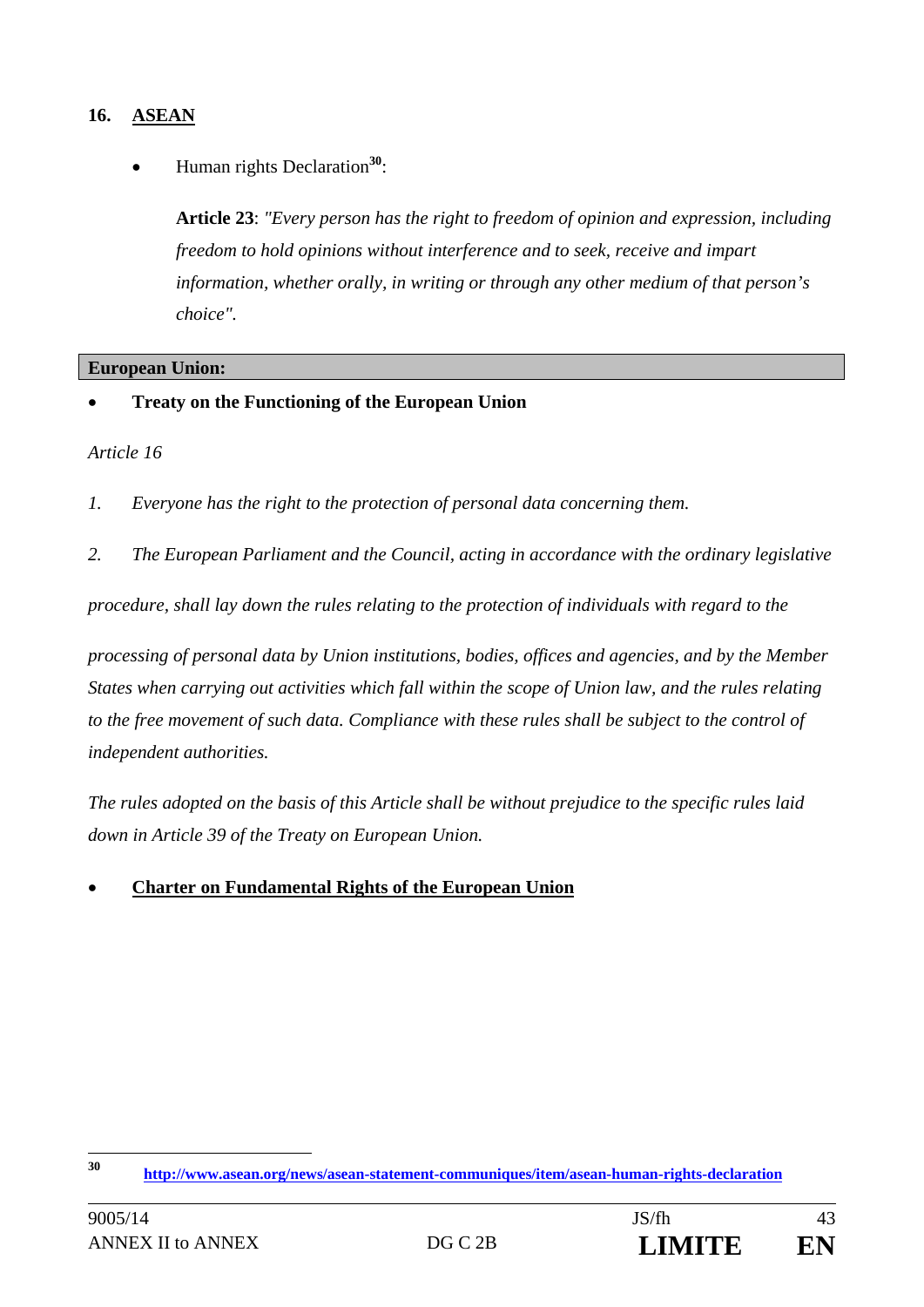#### **Article 7**: Respect for private and family life

"*Everyone has the right to respect for his or her private and family life, home and communications*".

#### **Article 8**: Protection of personal data

*"Everyone has the right to the protection of personal data concerning him or her. Such data must be processed fairly for specified purposes and on the basis of the consent of the person concerned or some other legitimate basis laid down by law. Everyone has the right of access to data which has been collected concerning him or her, and the right to have it rectified". "Compliance with these rules shall be subject to control by an independent authority".* 

#### **Article 10**: Freedom of thought, conscience and religion

*"Everyone has the right to freedom of thought, conscience and religion. This right includes freedom to change religion or belief and freedom, either alone or in community with others and in public or in private, to manifest religion or belief, in worship, teaching, practice and observance. The right to conscientious objection is recognised, in accordance with the national laws governing the exercise of this right."* 

#### **Article 11**: Freedom of expression and information

*"Everyone has the right to freedom of expression. This right shall include freedom to hold opinions and to receive and impart information and ideas without interference by public authority and regardless of frontiers. The freedom and pluralism of the media shall be respected".* 

#### **Article 22**

*Cultural, religious and linguistic diversity - "The Union shall respect cultural, religious and linguistic diversity."*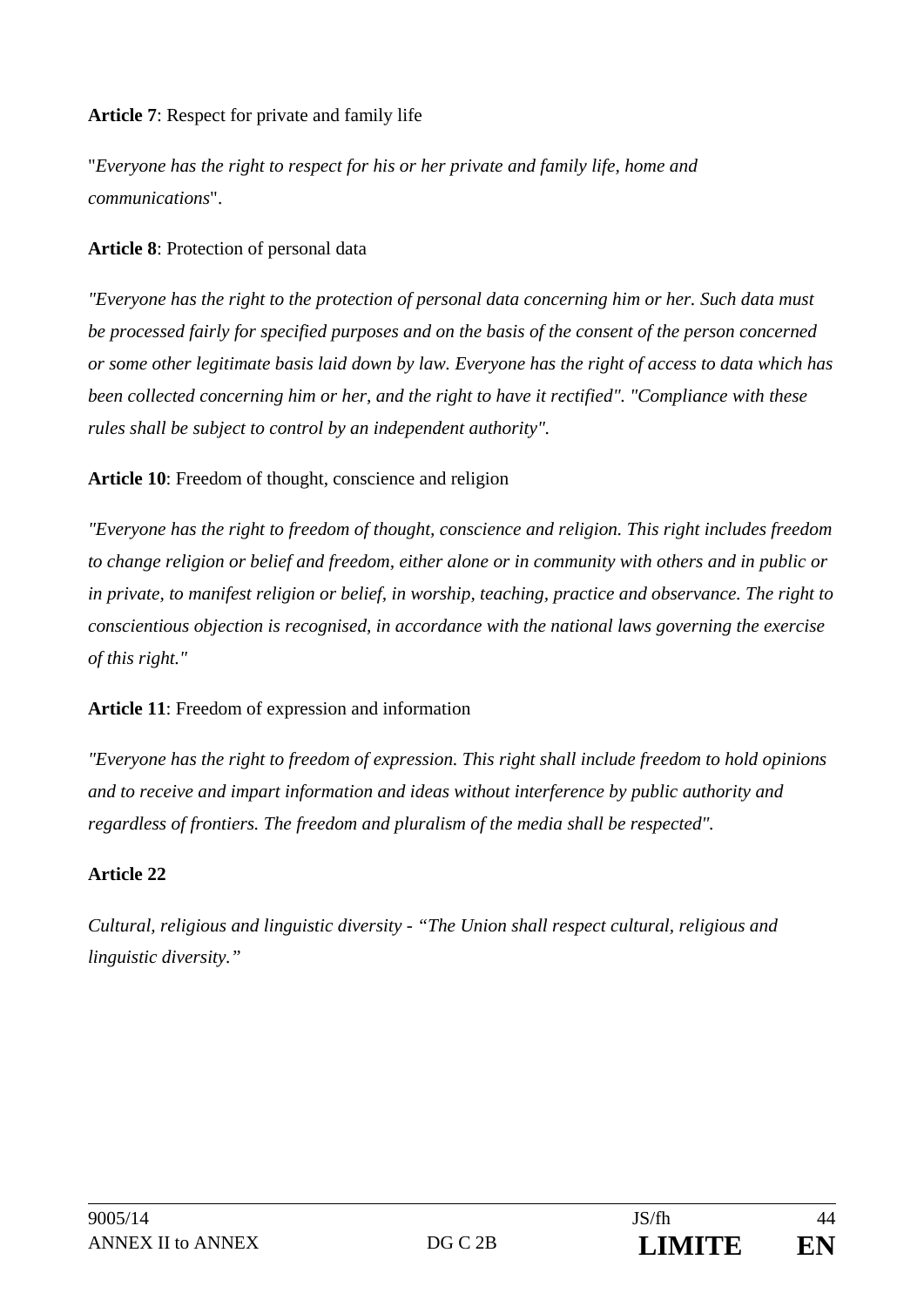#### **EU instruments on Hate Speech:**

 **Framework Decision 2008/913/JHA on combating certain forms and expressions of racism and xenophobia by means of criminal law.** 

**Article 1**: **Offences concerning racism and xenophobia** Each Member State shall take the measures necessary to ensure that the following intentional conduct is punishable:

- a) publicly inciting to violence or hatred directed against a group of persons or a member of such a group defined by reference to race, colour, religion, descent or national or ethnic origin;
- b) the commission of an act referred to in point (a) by public dissemination or distribution of tracts, pictures or other material;
- c) publicly condoning, denying or grossly trivialising crimes of genocide, crimes against humanity and war crimes as defined in Articles 6, 7 and 8 of the Statute of the International
- d) Criminal Court, directed against a group of persons or a member of such a group defined by reference to race, colour, religion, descent or national or ethnic origin when the conduct is carried out in a manner likely to incite to violence or hatred against such a group or a member of such a group;
- e) publicly condoning, denying or grossly trivialising the crimes defined in Article 6 of the Charter of the International Military Tribunal appended to the London Agreement of 8 August 1945, directed against a group of persons or a member of such a group defined by reference to race, colour, religion, descent or national or ethnic origin when the conduct is carried out in a manner likely to incite to violence or hatred against such a group or a member of such a group.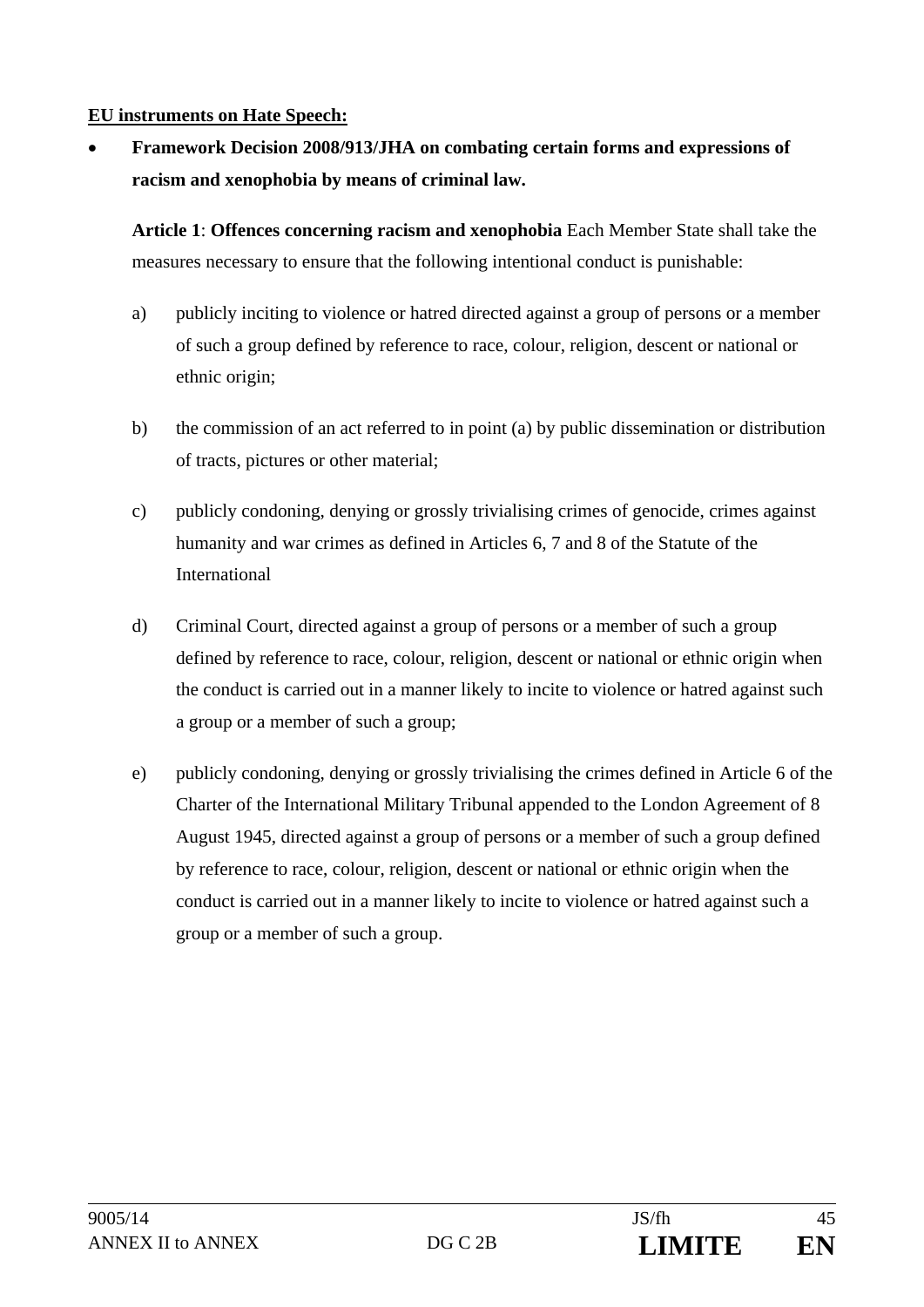Article 7: "This Framework Decision shall not have the effect of modifying the obligation to respect fundamental rights and fundamental legal principles, including freedom of expression and association, as enshrined in Article 6 of the Treaty of European Union".

 **Report from the Commission to the European Parliament and the Council on the implementation of Council Framework Decision 2008/913/JHA on combating certain forms and expressions of racism and xenophobia by means of criminal law – COM (2014) 27 final** 

# **EU** instruments on Data Protection<sup>31</sup>:

• Directive 95/46/EC of the European Parliament and of the Council on the protection of individuals with regard to the processing of personal data and on the free movement of such data.

 $31$ **<sup>31</sup>** On 25 January 2012, the Commission proposed a comprehensive reform of the EU's data protection rules to strengthen individual rights (in particular online privacy rights), tackle the challenges of globalisation and new technologies and boost Europe's digital economy. The proposals comprise (1) COM(2012) 11 final - Proposal for a Regulation of the European Parliament and of the Council on the protection of individuals with regard to the processing of personal data on the free movement of such data (General Data Protection Regulation), COM (2012) 11 final and (2) COM(2012) 10 final – Proposal of a Directive of the European Parliament and of the Council on the protection of individuals with regard to the processing of personal data by competent authorities for the purposes of prevention, investigation, detection or prosecution of criminal offences or the execution of criminal penalties, and the free movement of such data, COM (2012) 10 final. The two proposals are currently in discussion in the Council and the European Parliament (ordinary legislative proposal).